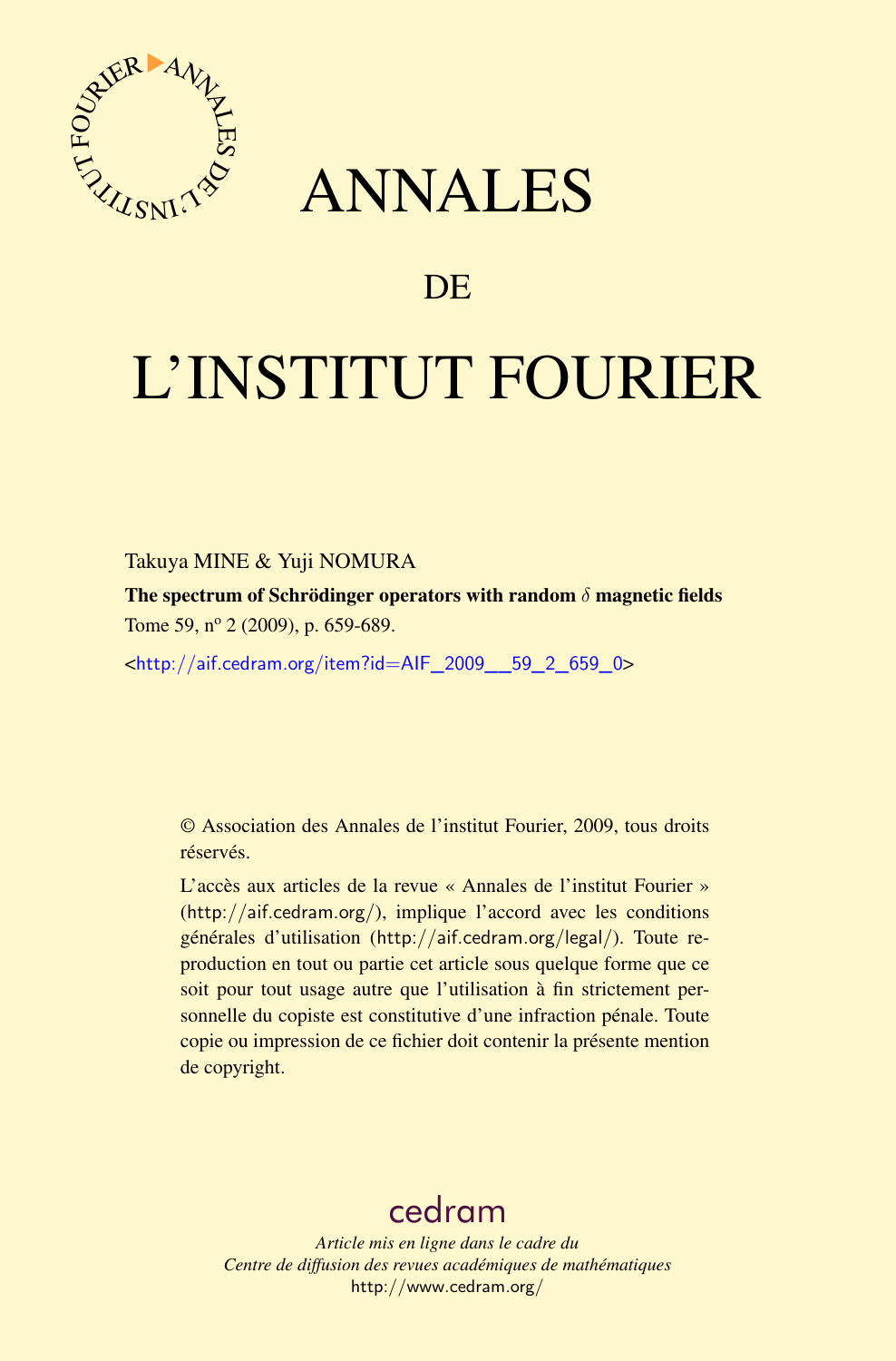### THE SPECTRUM OF SCHRÖDINGER OPERATORS WITH RANDOM  $\delta$  MAGNETIC FIELDS

#### **by Takuya MINE & Yuji NOMURA (\*)**

ABSTRACT. — We shall consider the Schrödinger operators on  $\mathbb{R}^2$  with the magnetic field given by a nonnegative constant field plus random  $\delta$  magnetic fields of the Anderson type or of the Poisson-Anderson type. We shall investigate the spectrum of these operators by the method of the admissible potentials by Kirsch-Martinelli. Moreover, we shall prove the lower Landau levels are infinitely degenerated eigenvalues when the constant field is sufficiently large, by estimating the growth order of the eigenfunctions using the entire function theory by Levin.

RÉSUMÉ. — On considère les opérateurs de Schrödinger sur  $\mathbb{R}^2$  avec champ magnétique donné par un champ constant et positif ou nul plus des champs magnétiques aléatoires δ du type d'Anderson ou du type de Poisson-Anderson. On étudie le spectre de ces opérateurs par la méthode des potentiels admissibles par Kirsch-Martinelli. De plus, on démontre que les niveaux inférieurs de Landau sont infiniment dégénérés lorsque le champ constant est suffisamment grand en évaluant l'ordre de croissance, utilisant la théorie de la fonction entière de Levin.

#### **1. Introduction**

The  $\delta$  magnetic fields are sometimes called the Aharonov-Bohm fields, after the celebrated paper by Aharonov-Bohm [\[1\]](#page-29-0). There are numerous works which study the Aharonov-Bohm fields; see e.g. Ruijsenaars [\[33\]](#page-31-0), Nambu [\[29\]](#page-30-0), Ito-Tamura [\[21\]](#page-30-0), or references therein. Especially, Geyler-Grishanov [\[19\]](#page-30-0) and Geyler-Stovíček [\[20\]](#page-30-0) studied the infinite degeneracy of the zero modes of the 2-dimensional Pauli operator with  $\delta$  magnetic fields; Rozenblum-Shirokov [\[32\]](#page-30-0) also studied the same subject in the case

*Keywords:* Schrödinger operator, random magnetic field, singular magnetic field, Aharonov-Bohm effect, Landau level, entire function.

*Math. classification:* 81Q10, 30D15, 47F05, 47N50, 82B44.

<sup>(\*)</sup> The work of T.M. is partially supported by JSPS grant Kiban B-18340049, JSPS grant Kiban C-18540215 and JSPS grant Kiban C-18540218. The work of Y.N. is partially supported by JSPS grant Kiban C-16540097 and JSPS grant Kiban C-17540148.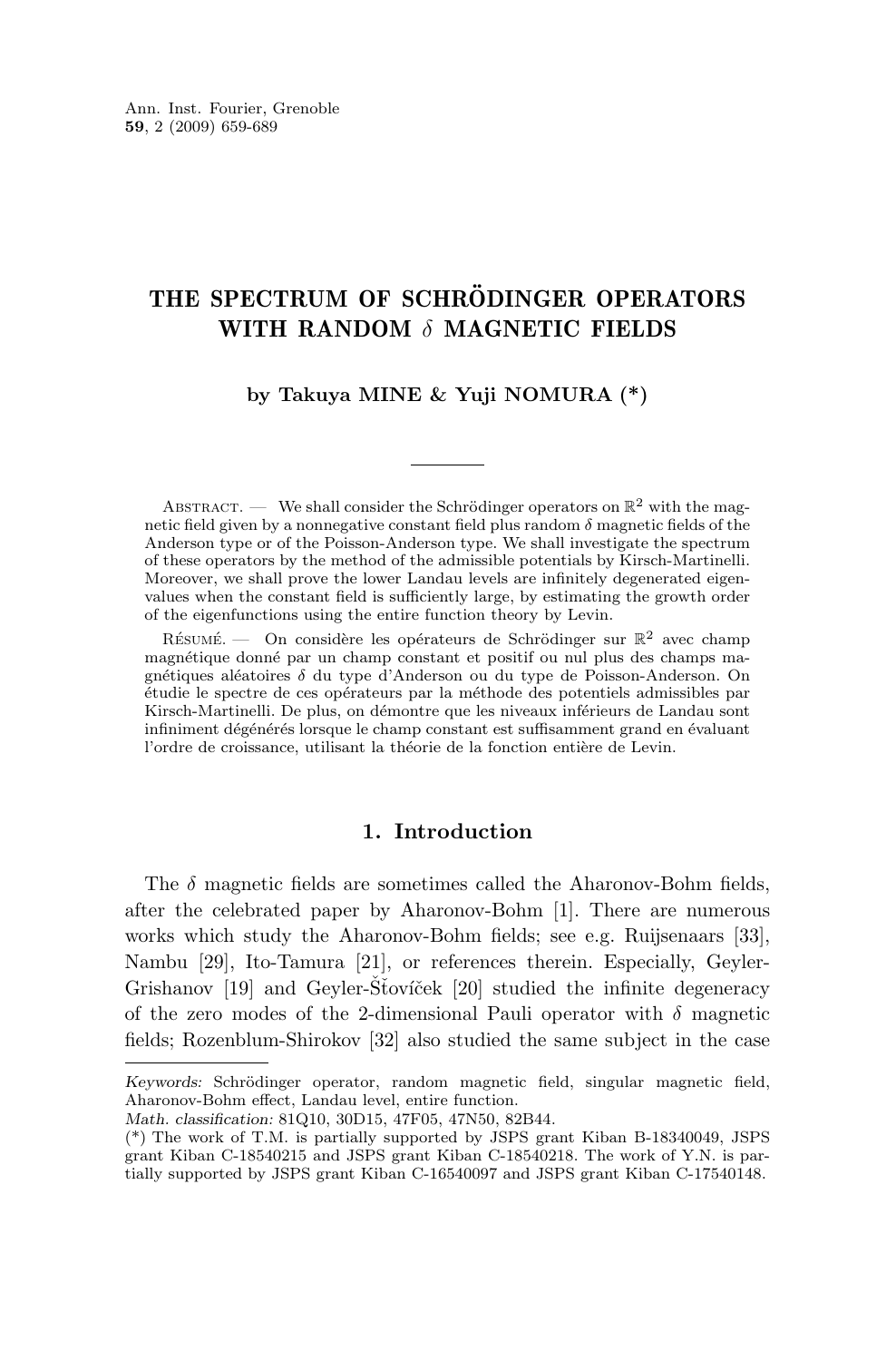<span id="page-2-0"></span>the magnetic field is a signed Borel measure. One of the authors [\[27\]](#page-30-0) studied the structure of the whole spectrum of the Schrödinger operators with a constant magnetic field plus  $\delta$  magnetic fields, in the case the number of  $\delta$ fields is finite, or in the case  $\delta$  fields are well-separated; the authors [\[28\]](#page-30-0) also studied the same subject in the case  $\delta$  fields vary periodically. In the present paper, we consider the case there is some randomness in the positions of  $\delta$  magnetic fields or in their intensities, and study some fundamental spectral properties of the Schrödinger operators with random  $\delta$  magnetic fields. The system of this type is studied in some physics literature [\[17\]](#page-30-0), [\[18\]](#page-30-0), [\[10\]](#page-29-0), [\[11\]](#page-29-0), [\[12\]](#page-30-0), but there seems no mathematical results at present. Borg-Pulé [\[8\]](#page-29-0) studied a similar system (Pauli operators with smoothed random Aharonov-Bohm fields). $(1)$ 

Define a differential operator  $\mathcal{L}_{\omega}$  on  $\mathbb{R}^2$  by

$$
\mathcal{L}_{\omega} = \Big(\frac{1}{i}\nabla + \boldsymbol{a}_{\omega}\Big)^2,
$$

where  $\omega$  is an element of a probability space  $\Omega$ , and  $a_{\omega}$  is the magnetic vector potential. The magnetic field corresponding to a vector potential  $\mathbf{a} = (a_x, a_y)$  is defined by

$$
\operatorname{curl} \boldsymbol{a} = \partial_x a_y - \partial_y a_x
$$

in the distribution sense. We assume the magnetic field curl  $a_{\omega}$  is given by

(1.1) 
$$
\operatorname{curl} \boldsymbol{a}_{\omega}(z) = B + \sum_{\gamma \in \Gamma_{\omega}} 2\pi \alpha_{\gamma}(\omega) \delta(z - \gamma),
$$

where B is a nonnegative constant,  $\Gamma_{\omega}$  is a discrete subset of  $\mathbb{R}^2$ ,  $\alpha_{\gamma}(\omega)$ is a constant belonging to [0, 1], and  $\delta$  is the Dirac measure concentrated on the origin. The assumption  $\alpha_{\gamma}(\omega) \in [0,1)$  loses no generality, since the integral differences of  $\alpha_{\gamma}(\omega)$ 's can be gauged away; see [\[20,](#page-30-0) section 6].

We shall work on the following two cases in the present paper:

(i) *The Anderson type random*  $\delta$  *magnetic fields.* The set  $\Gamma_{\omega}$  is a lattice  $\Gamma$ of rank 2 independent of  $\omega$ , that is, there exist linearly independent vectors  $e_1, e_2$  such that  $\Gamma_\omega = \Gamma = \mathbb{Z}e_1 \oplus \mathbb{Z}e_2$ . The random variables  $\{\alpha_\gamma\}_{\gamma \in \Gamma}$  are independently, identically distributed (abbr. i.i.d.). We denote the common distribution measure for  $\{\alpha_\gamma\}_{\gamma \in \Gamma}$  by  $\mu = \mathbf{P} \circ \alpha_\gamma^{-1}$  (independent of  $\gamma$ ;  $\mathbf{P}$  is the probability measure on  $\Omega$ ). We assume

$$
(1.2) \t\t supp \mu \neq \{0\},\
$$

<sup>&</sup>lt;sup>(1)</sup> One of the authors (Mine) heard that J.L. Borg was also studying the random  $\delta$ magnetic fields in his thesis [\[7\]](#page-29-0).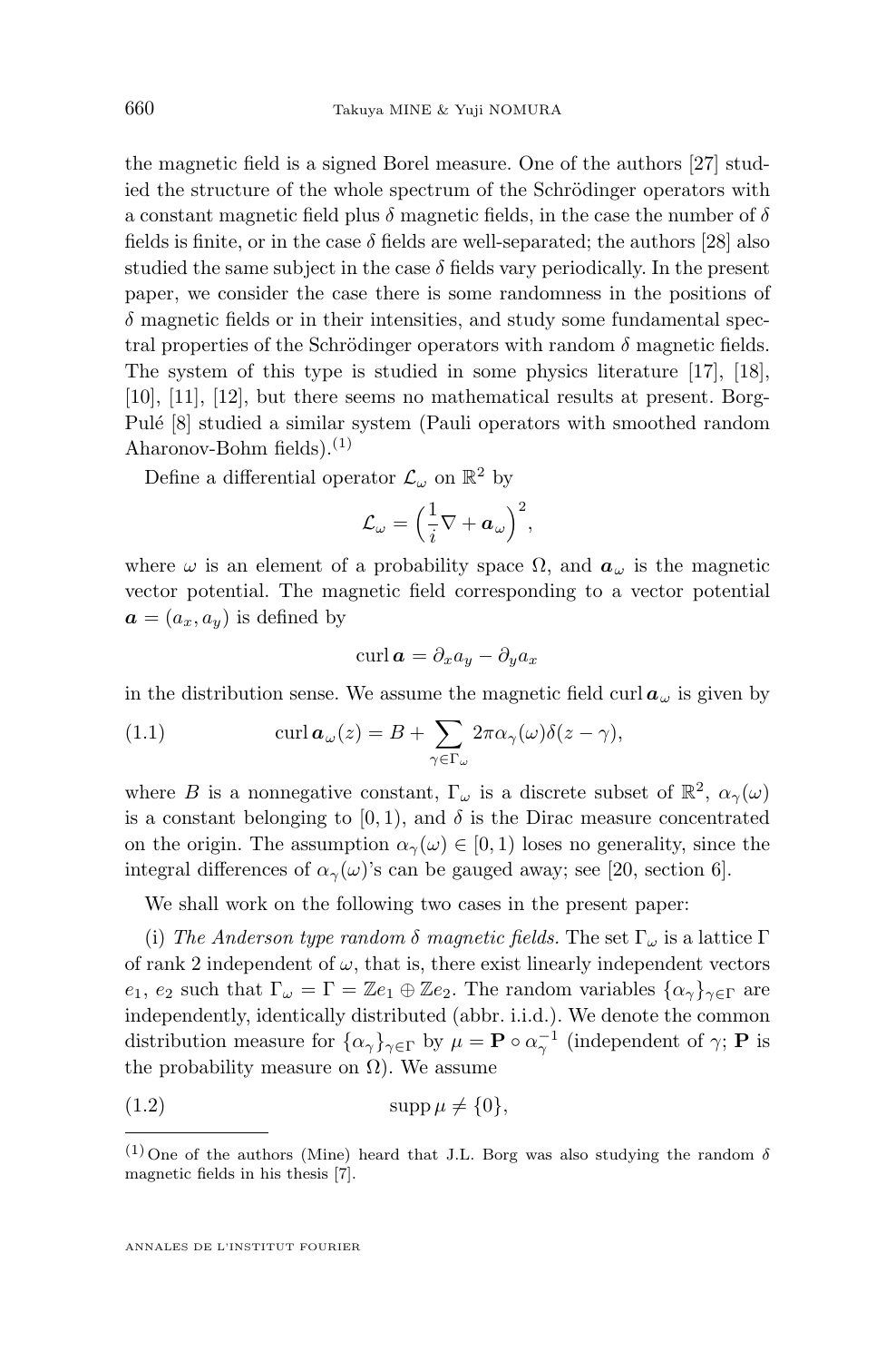<span id="page-3-0"></span>since the case supp  $\mu = \{0\}$  is the trivial case. We denote

(1.3) 
$$
\overline{\alpha} = \mathbf{E}[\alpha_{\gamma}], \quad p = \mathbf{P}\{\alpha_{\gamma} \neq 0\},
$$

where  $\mathbf{E}[X]$  denotes the expectation of a random variable X. The values  $\overline{\alpha}$ and p are independent of  $\gamma$ , since  $\{\alpha_{\gamma}\}_{\gamma \in \Gamma}$  are i.i.d.

(ii) *The Poisson-Anderson type random*  $\delta$  *magnetic fields.* The set  $\Gamma_{\omega}$  is the Poisson configuration (the support of the Poisson point process) with intensity measure  $\rho dx dy$ , where  $\rho$  is a positive constant (for the definition of the Poisson point process, see e.g. Reiss [\[31\]](#page-30-0) or Ando-Iwatsuka-Kaminaga-Nakano [\[3\]](#page-29-0)). The random variables  $\{\alpha_{\gamma}\}_{\gamma \in \Gamma_{\omega}}$  are i.i.d. with common distribution measure  $\mu$  satisfying [\(1.2\)](#page-2-0), which are independent of the Poisson configuration  $\Gamma_{\omega}^{(2)}$ . We use the same notation as (1.3).

It is known that there exists a vector potential  $a_{\omega}$  satisfying [\(1.1\)](#page-2-0), and we define the self-adjoint realization  $H_{\omega}$  of  $\mathcal{L}_{\omega}$  on the Hilbert space  $L^2(\mathbb{R}^2)$  by means of the Friedrichs extension (see [\[20,](#page-30-0) section 4] and section [2](#page-6-0) below). By a usual ergodicity argument, we can prove that there exists a closed set  $\Sigma$  in R independent of  $\omega$  such that

$$
\sigma(H_{\omega}) = \Sigma
$$

almost surely (see also Proposition [3.3](#page-8-0) below). Moreover,  $H_{\omega} \geq B$  (see [\[27,](#page-30-0) Proposition 3.3 (iii)]) implies

$$
(1.5) \t\t \t\t \Sigma \subset [B,\infty).
$$

We denote the free operator (the operator corresponding to the magnetic field curl  $\mathbf{a} = B$ ) by  $H_0$ . The spectrum of  $H_0$  is well known:

$$
\sigma(H_0) = \begin{cases} [0, \infty) & (B = 0), \\ \bigcup_{n=1}^{\infty} \{E_n\} & (B > 0), \end{cases}
$$

where  $E_n = (2n-1)B$  is called the *n*-th Landau level. When  $B > 0$ , all the Landau levels are infinitely degenerated eigenvalues of  $H_0$ .

First we exhibit our result for the Anderson type. In the sequel, we denote

$$
\text{mult}(\lambda; H) = \dim \text{Ker}(H - \lambda)
$$

for  $\lambda \in \mathbb{R}$  and a self-adjoint operator H.

<sup>&</sup>lt;sup>(2)</sup> More precisely, we construct the random variables  $\{\alpha_\gamma\}_{\gamma \in \Gamma_\omega}$  as follows. Let  $\Omega_1$  be the probability space on which the Poisson configuration  $\Gamma_{\omega}$  is defined, and number the elements  $\{\gamma_j\}_{j=1}^{\infty}$  of  $\Gamma_{\omega}$  as  $0 < |\gamma_1| < |\gamma_2| < \cdots$  (the probability that there exist two points of  $\Gamma_{\omega}$  with the same absolute value is zero). Let  $\Omega_2$  be the probability space<br>on which i.i.d. random variables  $\{\alpha_j\}_{j=1}^{\infty}$  are defined. Put  $\Omega = \Omega_1 \times \Omega_2$ , and denote  $\alpha_{\gamma_j}(\omega) = \alpha_j(\omega)$   $(j = 1, 2, \ldots).$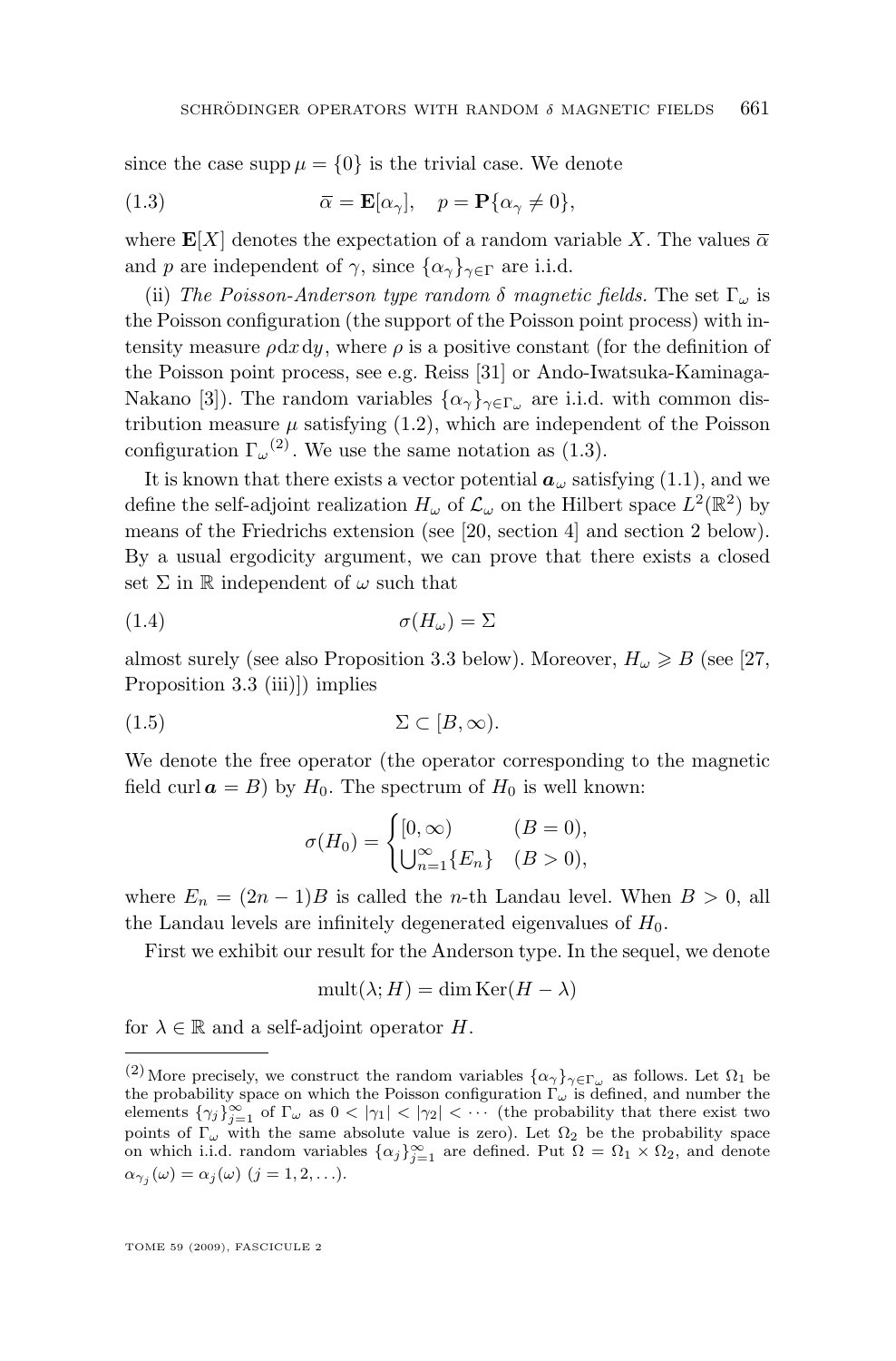THEOREM 1.1. — Let  $a_{\omega}$  be the Anderson type. Then, we have the *following:*

(i) *Assume*

$$
(1.6) \t\t supp \mu \cap (\{0\} \cup \{1\}) \neq \emptyset.
$$

*Then, we have*  $\Sigma \supset \sigma(H_0)$ *. In particular, if*  $B = 0$  *and* (1.6) *holds, then*  $\Sigma = [0, \infty)$ .

(ii) *Assume*

$$
(1.7)\qquad \qquad \operatorname{supp}\mu\cap(\{0\}\cup\{1\})=\emptyset
$$

*and*  $B = 0$ *. Then, we have inf*  $\Sigma > 0$ *.* 

(iii) *For*  $n \in \mathbb{N} = \{1, 2, ...\}$ *, we have* 

$$
\text{mult}(E_n; H_\omega) = \infty \qquad \text{if} \quad \frac{B|\mathcal{D}|}{2\pi} + \bar{\alpha} > np,
$$
\n
$$
\text{mult}(E_1; H_\omega) = 0 \qquad \text{if} \quad \frac{B|\mathcal{D}|}{2\pi} + \bar{\alpha} < p
$$

*almost surely, where* D *is the fundamental domain of* Γ *given by*

$$
\mathcal{D} = \{ se_1 + te_2 \mid -\frac{1}{2} \leqslant s < \frac{1}{2}, -\frac{1}{2} \leqslant t < \frac{1}{2} \},
$$

*and* |D| *is the area of* D*.*

(iv) Assume (1.7) and 
$$
B > 0
$$
. Put  $R = \min_{\gamma \in \Gamma, \gamma \neq 0} |\gamma|$ . Put  

$$
\alpha_{-} = \inf \operatorname{supp} \mu \quad \text{and} \quad \alpha_{+} = \sup \operatorname{supp} \mu
$$

 $(0 < \alpha_{-} \le \alpha_{+} < 1$  by (1.7)). Then, for any  $n_0 \in \mathbb{N}$ , there exist constants  $C > 0$  and  $c > 0$  dependent only on  $n_0, \alpha_-, \alpha_+$  satisfying the following: *if*  $BR^2 \geq C$ , then the first  $n_0$  *Landau levels*  $E_1, \ldots, E_{n_0}$  are the isolated, *infinitely degenerated eigenvalues of*  $H_{\omega}$  *almost surely, and* 

$$
\Sigma \cap [B, E_{n_0+1}) = \bigcup_{n=1}^{n_0} \{E_n\} \cup S_n,
$$

where  $S_n$  *is a closed subset of*  $\mathbb R$  *satisfying* 

$$
S_n \subset \bigcup_{\alpha \in \text{supp }\mu} \left[ E_n + (2\alpha - e^{-cBR^2})B, E_n + (2\alpha + e^{-cBR^2})B \right].
$$

Similar results are known in the case the magnetic field  $\text{curl} \alpha_{\omega}$  is peri-odic; see [\[26,](#page-30-0) Proposition 7.7] for (ii), [\[28,](#page-30-0) Theorem 1.1] for (iii) and (iv). The assertions (iii) and (iv) roughly mean the lower Landau levels tend to be stable under the perturbation by  $\delta$  magnetic fields, even if it is random. Similar results are obtained in the case of (scalar) point interactions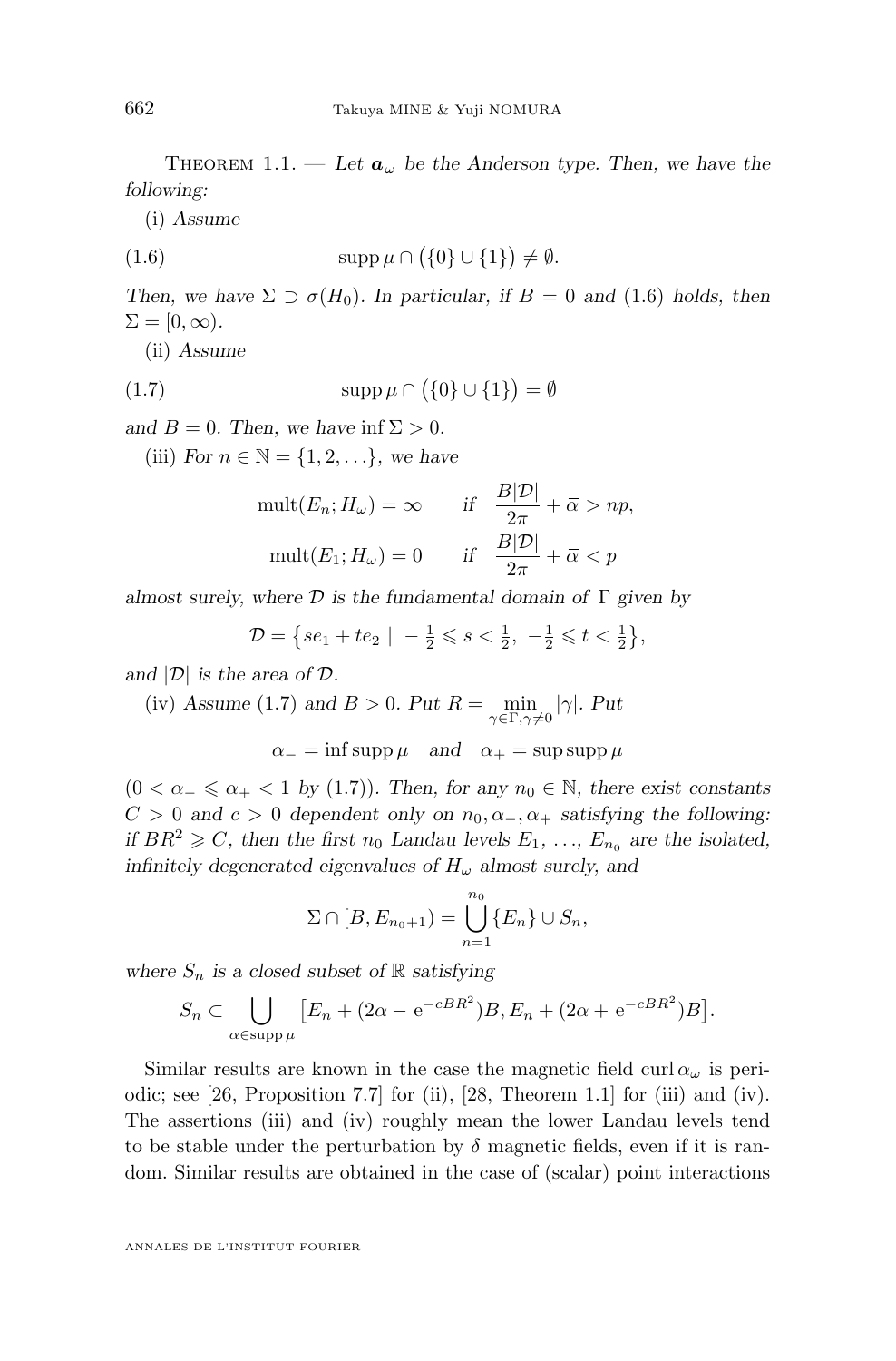<span id="page-5-0"></span>by Ge˘ıler [\[16\]](#page-30-0), Avishai-Redheffer-Band [\[6\]](#page-29-0), Avishai-Redheffer [\[5\]](#page-29-0), Avishai-Azbel-Gredeskul [\[4\]](#page-29-0) and Dorlas-Macris-Pulé [\[14\]](#page-30-0), or in the case of  $\delta$  magnetic fields [\[19\]](#page-30-0), [\[20\]](#page-30-0), [\[32\]](#page-30-0), [\[27\]](#page-30-0). It may be interesting to compare the above results with those in the case of regular potentials (see Zak [\[34\]](#page-31-0), Dinaburg-Sinai-Soshnikov [\[13\]](#page-30-0)); in that case, it is widely believed that the Landau levels are broadened and there exist some extended states corresponding to the center of the Landau level.

Next we shall exhibit the result for the Poisson-Anderson case. In the sequel,  $[x]$  denotes the integer part of a real number x (the maximal integer which does not exceed x), and frac $(x)$  denotes the fractional part of x (i.e.  $frac(x) = x - [x]$ .

THEOREM 1.2. — Let  $a_{\omega}$  be the Poisson-Anderson type. Then, we *have the following:*

- (i)  $\Sigma \supset \sigma(H_0)$ *. In particular, if*  $B = 0$ *, then*  $\Sigma = [0, \infty)$ *.*
- $(iii)$  *Assume*  $B > 0$ *. Put*

(1.8) 
$$
F = \{ \text{frac}(\alpha_1 + \cdots + \alpha_m) \mid \alpha_1, \ldots, \alpha_m \in \text{supp}\,\mu, \ m \in \mathbb{N} \}.
$$

*Then, we have*

(1.9) 
$$
\Sigma \supset \bigcup_{n=1}^{\infty} (E_n + 2BF),
$$

*where*  $E_n + 2BF = \{E_n + 2B\alpha \mid \alpha \in F\}$ *. In particular, if* F is dense in [0, 1)*, then we have*

$$
(1.10)\t\t\t\Sigma = [B, \infty).
$$

(iii) *For*  $n \in \mathbb{N}$ *, we have almost surely* 

$$
\text{mult}(E_n; H_\omega) = \infty \qquad \text{if} \quad \frac{B}{2\pi\rho} + \overline{\alpha} > np,
$$
\n
$$
\text{mult}(E_1; H_\omega) = 0 \qquad \text{if} \quad \frac{B}{2\pi\rho} + \overline{\alpha} < p.
$$

The assumption 'F is dense in  $[0, 1)$ ' is satisfied if supp  $\mu$  contains an irrational number or supp  $\mu$  is an infinite set. So the equation (1.10) tells  $\sigma(H_{\omega})$ generically fills the whole possible energy range  $[B,\infty)$ ; similar results are found in the case of the Schrödinger operators with the Poisson-Anderson type random scalar potentials [\[3\]](#page-29-0). We believe (1.10) holds in general (even if supp  $\alpha$  is a finite set of rationals), but it is not yet proved at present. The assertion (iii) corresponds to (iii) of Theorem [1.1,](#page-3-0) since  $1/\rho$  is the area of 'the fundamental domain' of the Poisson configuration with intensity  $\rho \, dx \, dy$  (i.e.  $\mathbf{E}[\#(\Gamma \cap \mathcal{D})] = 1$  if  $|\mathcal{D}| = 1/\rho$ ).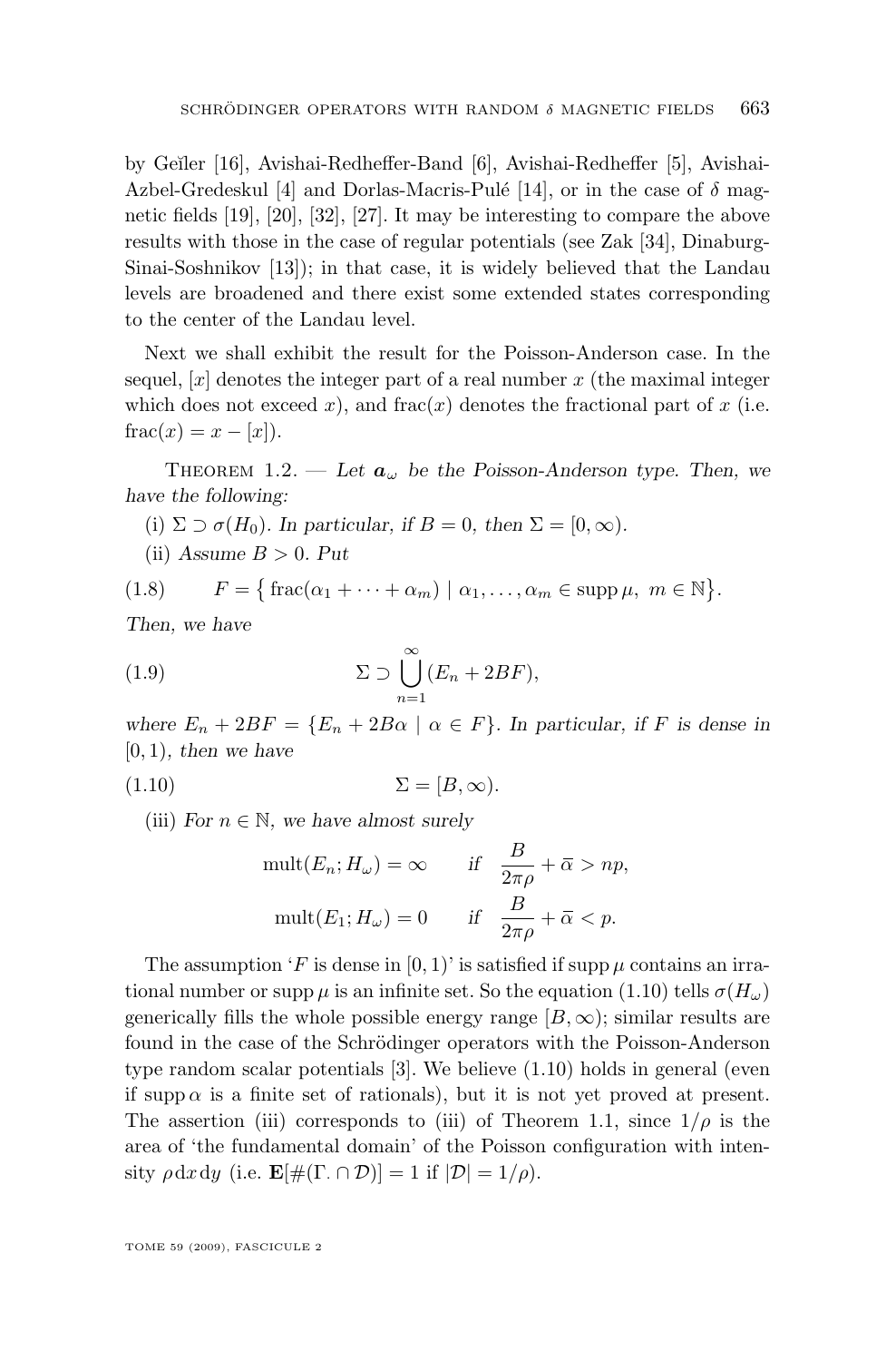We make some comments on the organization of the present paper and the proofs of our results. In section 2, we give some basic definitions. In section [3,](#page-7-0) we introduce the method of admissible potentials by Kirsch and Martinelli [\[23\]](#page-30-0) (see also Kirsch [\[22\]](#page-30-0) and [\[3\]](#page-29-0)). To apply this method, we prove the strong resolvent continuity of our operators with respect to the position parameters  $\gamma$  and the intensity parameters  $\alpha_{\gamma}$ , later in section [7.](#page-19-0) Due to the singularities of the magnetic potentials, this continuity does not follow from the standard references. In section [4,](#page-10-0) we give explicit eigenfunctions corresponding to the Landau levels using the multi-valued canonical products, and give a Gaussian estimate for them at infinity. A similar method is already used in [\[28\]](#page-30-0) in the periodic case, but the elliptic function theory used there is no longer available in our random case. We extend the entire function theory by Levin [\[25\]](#page-30-0) to the multi-valued functions, and give a sharp Gaussian estimate for the eigenfunctions (a similar argument is found in Chistyakov-Lyubarskii-Pastur [\[9\]](#page-29-0)). The proof of this extension is given later in section [8.](#page-25-0) Finally, all these results lead to our main theorems in sections [5](#page-18-0) and [6.](#page-19-0)

#### **2. Preliminaries**

In the sequel, we identify a vector  $z = (x, y) \in \mathbb{R}^2$  with a complex number  $z = x + iy \in \mathbb{C}$ . So  $L^2(\mathbb{R}^2) = L^2(\mathbb{R}^2; dx dy)$  is identified with  $L^2(\mathbb{C}) = L^2(\mathbb{C}; \mathrm{d}x \mathrm{d}y)$ , etc. For  $r > 0$  and  $z \in \mathbb{C}$ , we denote

$$
B_r(z) = \{ w \in \mathbb{C} \mid |w - z| \leqslant r \}.
$$

We shall define our operators according to [\[20,](#page-30-0) section 4]. For a nonnegative constant B and a meromorphic function  $\psi$  on  $\mathbb C$  having at most 1-st order poles and real residues, put

(2.1) 
$$
\phi(z) = \frac{B\bar{z}}{2} + \psi(z).
$$

We denote

$$
\mathcal{L}_{\phi} = \Big(\frac{1}{i}\nabla + \boldsymbol{a}_{\phi}\Big)^2,
$$

where

$$
\boldsymbol{a}_{\phi}(z) = (\operatorname{Im} \phi(z), \operatorname{Re} \phi(z)).
$$

Let  $\Gamma$  be the set of the (1-st order) poles of  $\psi$ . Let  $\alpha_{\gamma}$  be the (real) residue of  $\psi$  at  $z = \gamma$ , and put  $\alpha = (\alpha_{\gamma})_{\gamma \in \Gamma}$ . Then we have

$$
\operatorname{curl} \boldsymbol{a}_{\phi}(z) = B + \sum_{\gamma \in \Gamma} 2\pi \alpha_{\gamma} \delta(z - \gamma).
$$

<span id="page-6-0"></span>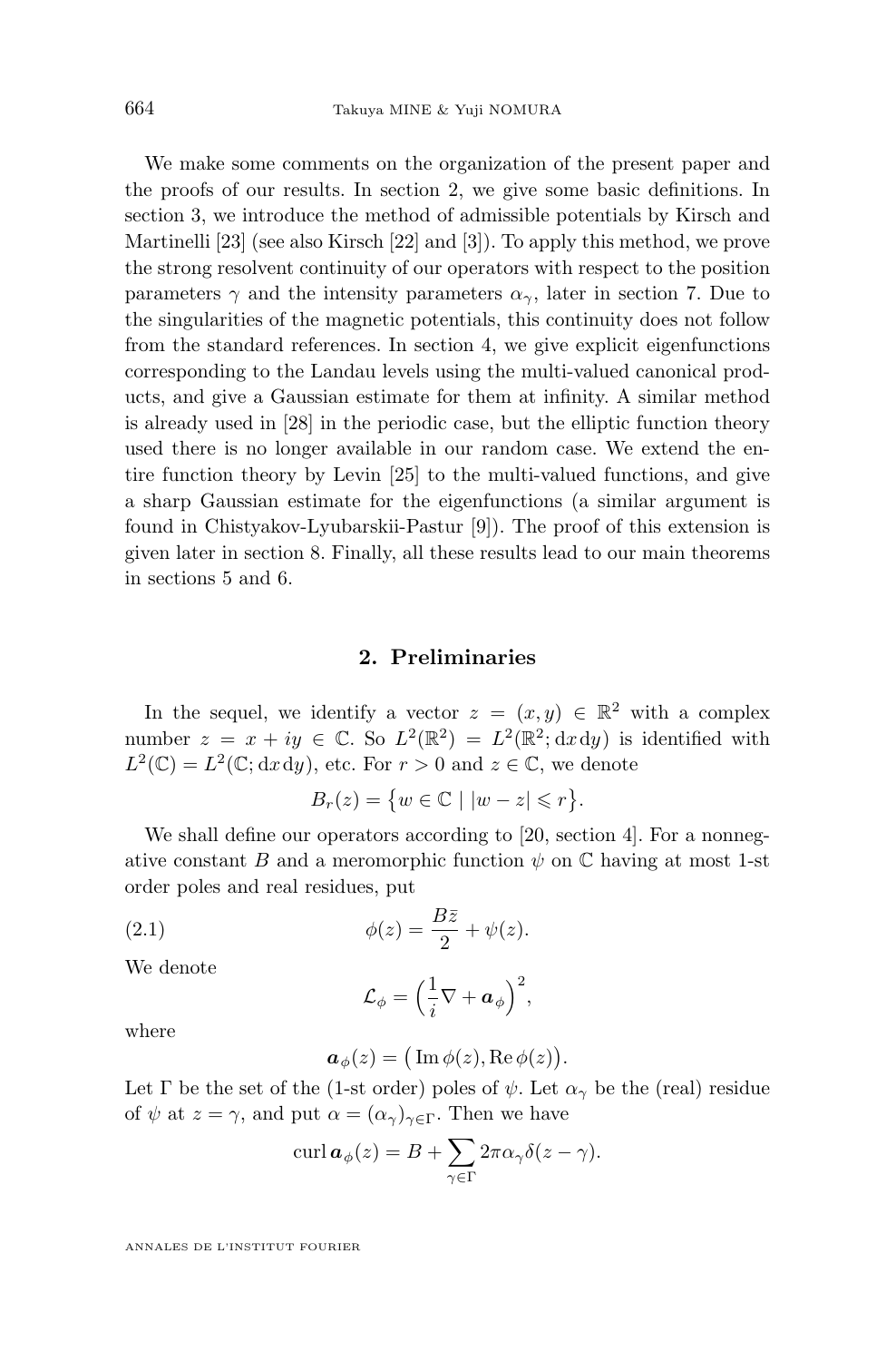<span id="page-7-0"></span>Define a linear operator  $L_{\phi}$  by

$$
L_{\phi}u = \mathcal{L}_{\phi}u, \quad D(L_{\phi}) = C_0^{\infty}(\mathbb{C} \setminus \Gamma),
$$

where  $C_0^{\infty}(U)$  denotes the space of the compactly supported smooth functions in  $U$ , and  $D(X)$  the operator domain of the operator X. We denote the Friedrichs extension of  $L_{\phi}$  by  $H_{\phi}$ .

Although the results are independent of the choice of the gauge, we choose the following gauge in the sequel, to clarify the argument. Put

$$
(2.2) \qquad \phi_{\omega}(z) = \frac{B\bar{z}}{2} + \frac{\alpha_0(\omega)}{z} + \sum_{\gamma \in \Gamma_{\omega} \setminus \{0\}} \alpha_{\gamma}(\omega) \Big( \frac{1}{z - \gamma} + \frac{1}{\gamma} + \frac{z}{\gamma^2} \Big),
$$

where  $\alpha_0(\omega) = 0$  if  $0 \notin \Gamma_\omega$ . We can verify the convergence of the right hand side of (2.2) both in the Anderson case and in the Poisson-Anderson case (see Proposition [4.1](#page-11-0) and (ii) of Lemma [\(4.4\)](#page-14-0)). We denote  $H_{\omega} = H_{\phi_{\omega}}$ .

When  $\Gamma$  is a finite set, it is known that

(2.3) 
$$
D(H_{\phi}) = \{ u \in L^{2}(\mathbb{C}) \mid \mathcal{L}_{\phi} u \in L^{2}(\mathbb{C}),
$$

$$
\limsup_{z \to \gamma} |u(z)| < \infty \text{ for any } \gamma \in \Gamma \}
$$

(see [\[21,](#page-30-0) Proposition 7.1]). We can prove (2.3) also holds almost surely both in the Anderson case and in the Poisson-Anderson case. Define

$$
D_0(H_{\phi}) = \{ u \in D(H_{\phi}) \mid \text{supp } u \text{ is bounded} \}.
$$

We see that  $D_0(H_{\phi})$  is an operator core for  $H_{\phi}$  by cut-off argument.

Define differential operators  $\mathcal{A}_{\phi}$  and  $\mathcal{A}_{\phi}^{\dagger}$  by

(2.4) 
$$
\mathcal{A}_{\phi} = 2\partial_{z} + \phi(z), \quad \mathcal{A}_{\phi}^{\dagger} = -2\partial_{\bar{z}} + \overline{\phi(z)},
$$

where  $\partial z = \frac{1}{2}(\partial_x - i\partial_y)$  and  $\partial \bar{z} = \frac{1}{2}(\partial_x + i\partial_y)$ . These operators satisfy the canonical commutation relation

$$
\mathcal{L}_{\phi} = \mathcal{A}_{\phi}^{\dagger} \mathcal{A}_{\phi} + B = \mathcal{A}_{\phi} \mathcal{A}_{\phi}^{\dagger} - B
$$

as an operator on  $\mathcal{D}'(\mathbb{C} \setminus \Gamma)$ .

#### **3. Admissible potentials**

In our cases, the method of the admissible potentials [\[23\]](#page-30-0) can be formulated as follows.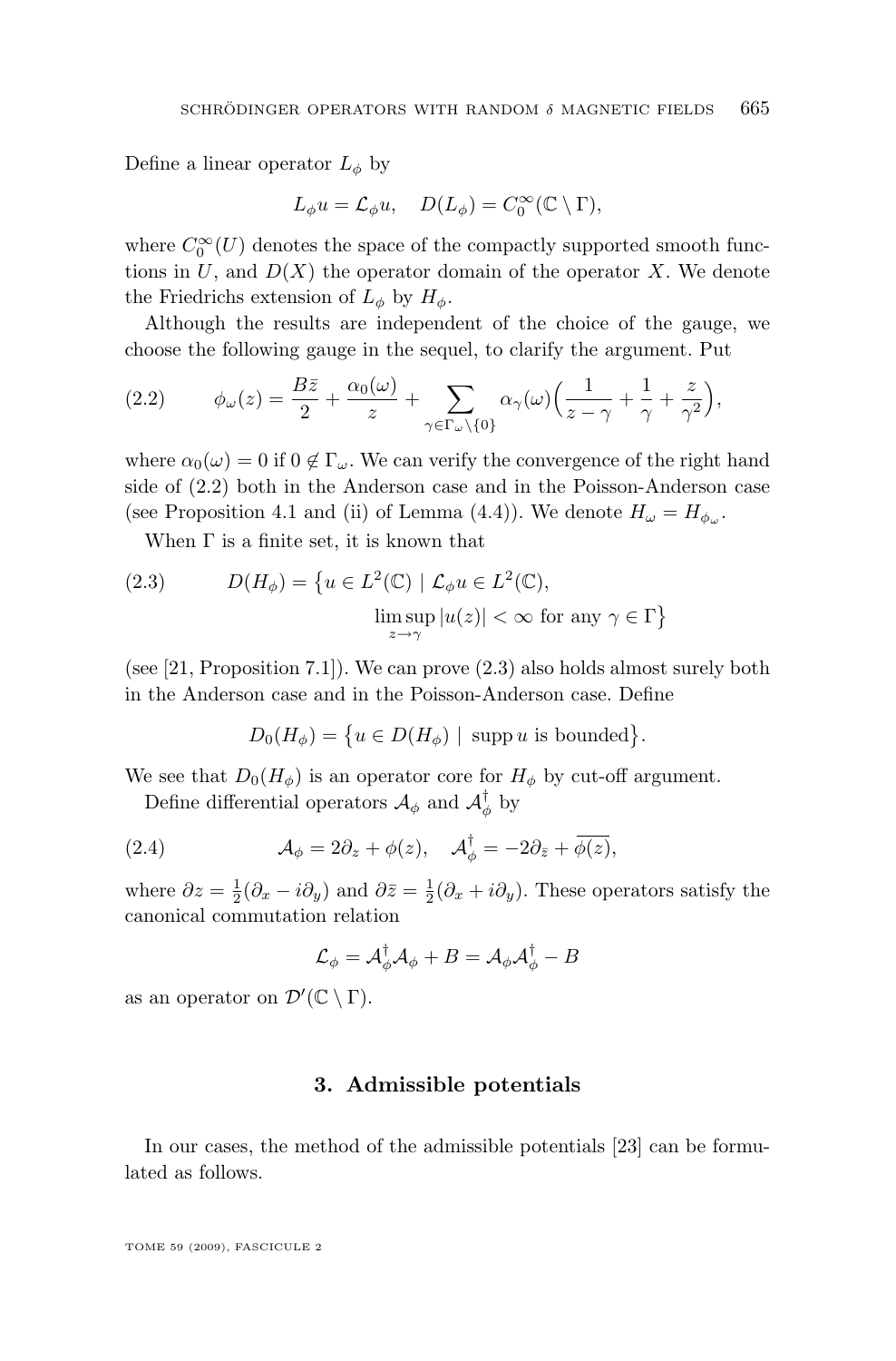<span id="page-8-0"></span>DEFINITION 3.1 (admissible sequences for the Anderson type fields). Let  $\Gamma$  be the period lattice in the definition of the Anderson type  $\delta$  magnetic *fields. Let*  $\alpha = (\alpha_{\gamma})_{\gamma \in \Gamma}$  *be a* [0, 1)-valued sequence. We say  $\alpha$  *is periodic if there exists a rank* 2-sublattice  $\Gamma'$  of  $\Gamma$  *such that*  $\alpha_{\gamma+\gamma'} = \alpha_{\gamma}$  for every  $\gamma \in \Gamma$ ,  $\gamma' \in \Gamma'$ . We say a sequence  $\alpha$  is admissible for the Anderson type *fields if*  $\alpha$  *is a* supp  $\mu$ -valued periodic sequence. We denote the set of all the *admissible sequences by* PA*.*

*For a periodic sequence* α*, take a complete system of representatives*  $\{\gamma_1, \ldots, \gamma_K\}$  of  $\Gamma/\Gamma'$   $(K = \#(\Gamma/\Gamma'))$ , and define

$$
\phi_{\alpha}(z) = \frac{B\bar{z}}{2} + \sum_{k=1}^{K} \alpha_{\gamma_k} \zeta_{\Gamma'}(z - \gamma_k),
$$

*where*  $\zeta_{\Gamma'}$  *is the Weierstrass*  $\zeta$ -function corresponding to the lattice  $\Gamma'$ , *that is,*

$$
\zeta_{\Gamma'}(z) = \frac{1}{z} + \sum_{\gamma' \in \Gamma' \setminus \{0\}} \left( \frac{1}{z - \gamma'} + \frac{1}{\gamma'} + \frac{z}{\gamma'^2} \right).
$$

*We denote*  $H_{\alpha} = H_{\phi_{\alpha}}$ .

DEFINITION 3.2 (admissible pairs for the Poisson-Anderson type fields). *We say a pair*  $(\Gamma, \alpha)$  *is admissible for the Poisson-Anderson type fields if*  $\Gamma$ *is a finite subset of*  $\mathbb{C}$  (*maybe the empty set*) *and*  $\alpha = (\alpha_{\gamma})_{\gamma \in \Gamma}$  *is a supp*  $\mu$ *valued sequence. We denote the set of all the admissible pairs by*  $\mathcal{F}_A$ *. For an admissible pair*  $(\Gamma, \alpha)$ *, we define* 

$$
\phi_{\Gamma,\alpha}(z) = \frac{B\bar{z}}{2} + \sum_{\gamma \in \Gamma} \frac{\alpha_\gamma}{z - \gamma}.
$$

We denote  $H_{\Gamma,\alpha} = H_{\phi_{\Gamma,\alpha}}$ .

PROPOSITION 3.3. — (i) Let  $a_{\omega}$  be the Anderson type. Then, we have *almost surely*

$$
\sigma(H_{\omega}) = \sigma_{\text{ess}}(H_{\omega}) = \overline{\bigcup_{\alpha \in \mathcal{P}_A} \sigma(H_{\alpha})}.
$$

(ii) Let  $a_{\omega}$  be the Poisson-Anderson type. Then, we have almost surely

$$
\sigma(H_{\omega}) = \sigma_{\rm ess}(H_{\omega}) = \overline{\bigcup_{(\Gamma,\alpha)\in\mathcal{F}_A} \sigma(H_{\Gamma,\alpha})}.
$$

Though the proof is similar to those of known results [\[23\]](#page-30-0), [\[22\]](#page-30-0), [\[3\]](#page-29-0), we shall give it here to show the singularity of  $a_{\omega}$  does not violate the argument.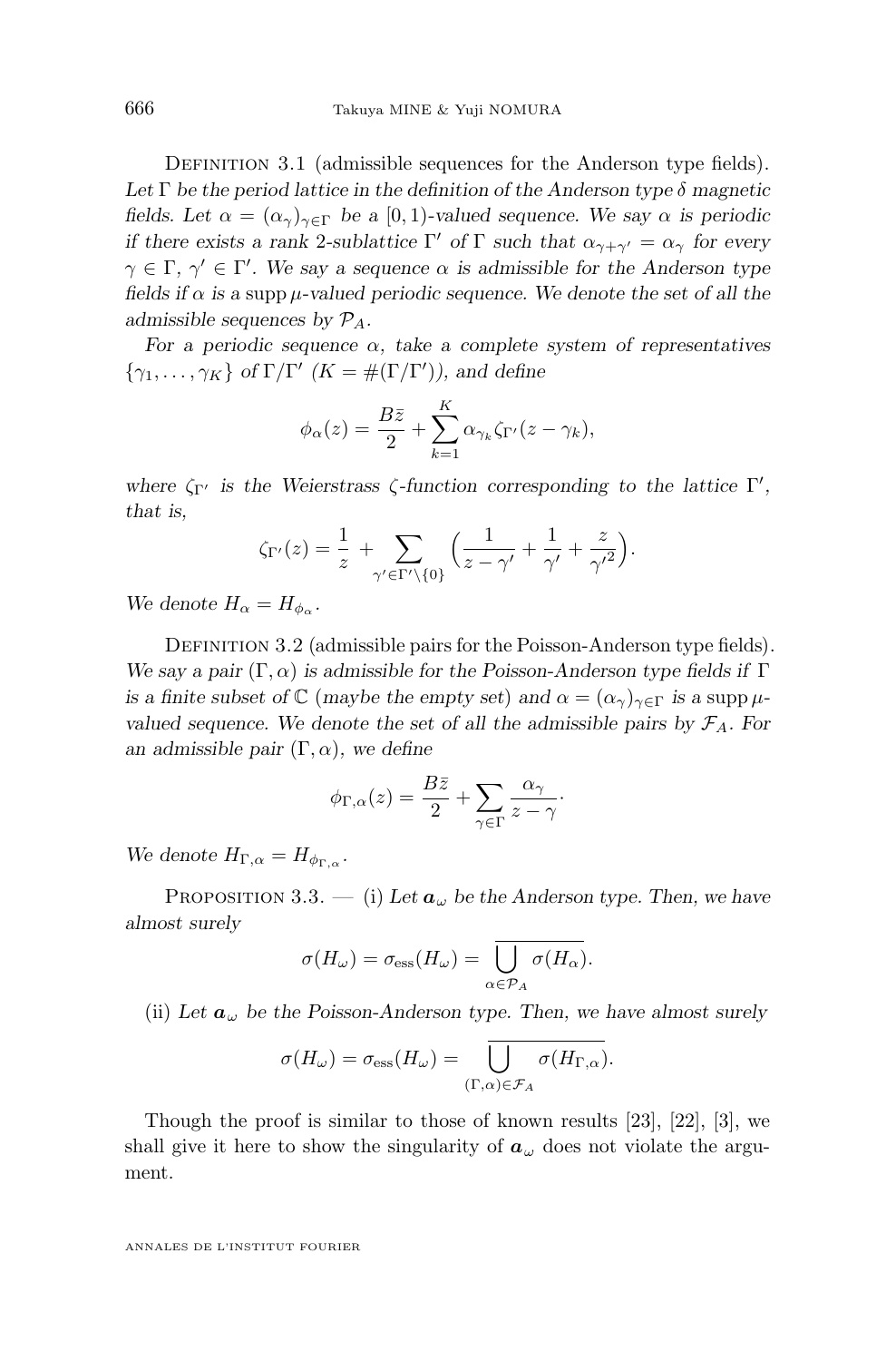<span id="page-9-0"></span>*Proof.* — We prove only assertion (ii). The proof of (i) is similar.

Take a countable dense subset  $X$  of  $\mathbb{C}$ , a countable dense subset  $S$  of supp  $\mu$  and put

$$
\widetilde{\mathcal{F}_A} = \{ (\Gamma, \alpha) \in \mathcal{F}_A \mid \gamma \in X \text{ and } \alpha_{\gamma} \in S \text{ for every } \gamma \in \Gamma \}.
$$

Notice that the set  $\widetilde{\mathcal{F}_A}$  is countable. We put

$$
\Sigma = \overline{\bigcup_{(\Gamma,\alpha)\in\mathcal{F}_A} \sigma(H_{\Gamma,\alpha})}, \quad \widetilde{\Sigma} = \overline{\bigcup_{(\Gamma,\alpha)\in\widetilde{\mathcal{F}_A}} \sigma(H_{\Gamma,\alpha})}.
$$

We shall divide the proof into four steps.

Step 1. —  $\sigma(H_\omega) \supset \sigma_{\text{ess}}(H_\omega)$  clearly holds.

Step 2. —  $\Sigma \supset \sigma(H_{\omega}).$ 

*Proof.* — Let  $\lambda \in \sigma(H_\omega)$ . Then, for any  $\epsilon > 0$ , we can take an  $\epsilon$ approximating normalized eigenfunction  $u_{\epsilon}$  of  $H_{\omega}$  for  $\lambda$  (i.e.  $||u_{\epsilon}|| = 1$ ,  $||(H_{\omega} - \lambda)u_{\epsilon}|| \leq \epsilon)$  from  $D_0(H_{\omega})$ . Then, using a gauge transform in an open neighborhood of supp  $u_{\epsilon}$ , we can construct an  $\epsilon$ -approximating normalized eigenfunction of  $H_{\Gamma,\alpha}$  for  $\lambda$  for some  $(\Gamma,\alpha) \in \mathcal{F}_A$ . This implies  $dist(\lambda, \Sigma) \leq \epsilon$ , so the conclusion holds.

Step 3. —  $\widetilde{\Sigma} \supset \Sigma$  immediately follows from Corollary [7.5.](#page-24-0)

Step 4. —  $\sigma_{\text{ess}}(H_{\omega}) \supset \tilde{\Sigma}$  almost surely.

*Proof.* — Since  $\widetilde{\mathcal{F}}_A$  is countable and  $\sigma_{\text{ess}}(H_\omega)$  is closed, it suffices to show

 $\sigma_{\rm ess}(H_\omega) \supset \sigma(H_{\Gamma,\alpha})$ 

almost surely, for every  $(\Gamma, \alpha) \in \widetilde{\mathcal{F}_A}$ . Moreover, since  $\sigma_{\text{ess}}(H_\omega)$  is closed, it suffices to show that, if

(3.1) 
$$
(r,s) \cap \sigma(H_{\Gamma,\alpha}) \neq \emptyset, \quad r,s \in \mathbb{Q}, \ r < s, \ (\Gamma,\alpha) \in \widetilde{\mathcal{F}_A},
$$

then we have almost surely

$$
(3.2) \t\t (r,s) \cap \sigma_{\rm ess}(H_\omega) \neq \emptyset.
$$

Take  $r, s, (\Gamma, \alpha)$  satisfying (3.1) and take  $\lambda \in (r, s) \cap \sigma(H_{\Gamma,\alpha})$ . Take  $\epsilon > 0$ so that  $(\lambda - 2\epsilon, \lambda + 2\epsilon) \subset (r, s)$ . In the sequel, we use the notation in section [7.2](#page-21-0) below. Take a bounded open set  $O \supset \Gamma$ , and let the subspaces  $\{D_{\Gamma'\!,\alpha'}\}$  and the operators  $\{T_{\Gamma'\!,\alpha'}\}$  as in Lemma [7.3.](#page-22-0) Take an  $\epsilon$ approximating normalized eigenfunction u of  $H_{\Gamma,\alpha}$  for  $\lambda$  from  $D_{\Gamma,\alpha}$ , and put  $u_{\Gamma'\alpha'} = T_{\Gamma'\alpha'}u/\|T_{\Gamma'\alpha'}u\|$ . Take a bounded open set  $O' \supset O \cup \mathrm{supp} u$ . By Lemma [7.3,](#page-22-0) there exists a constant  $\delta > 0$  such that

(3.3) 
$$
||(H_{\Gamma'\!,\alpha'}-\lambda)u_{\Gamma'\!,\alpha'}|| \leq \epsilon, \quad \text{supp }u_{\Gamma'\!,\alpha'}\subset O'
$$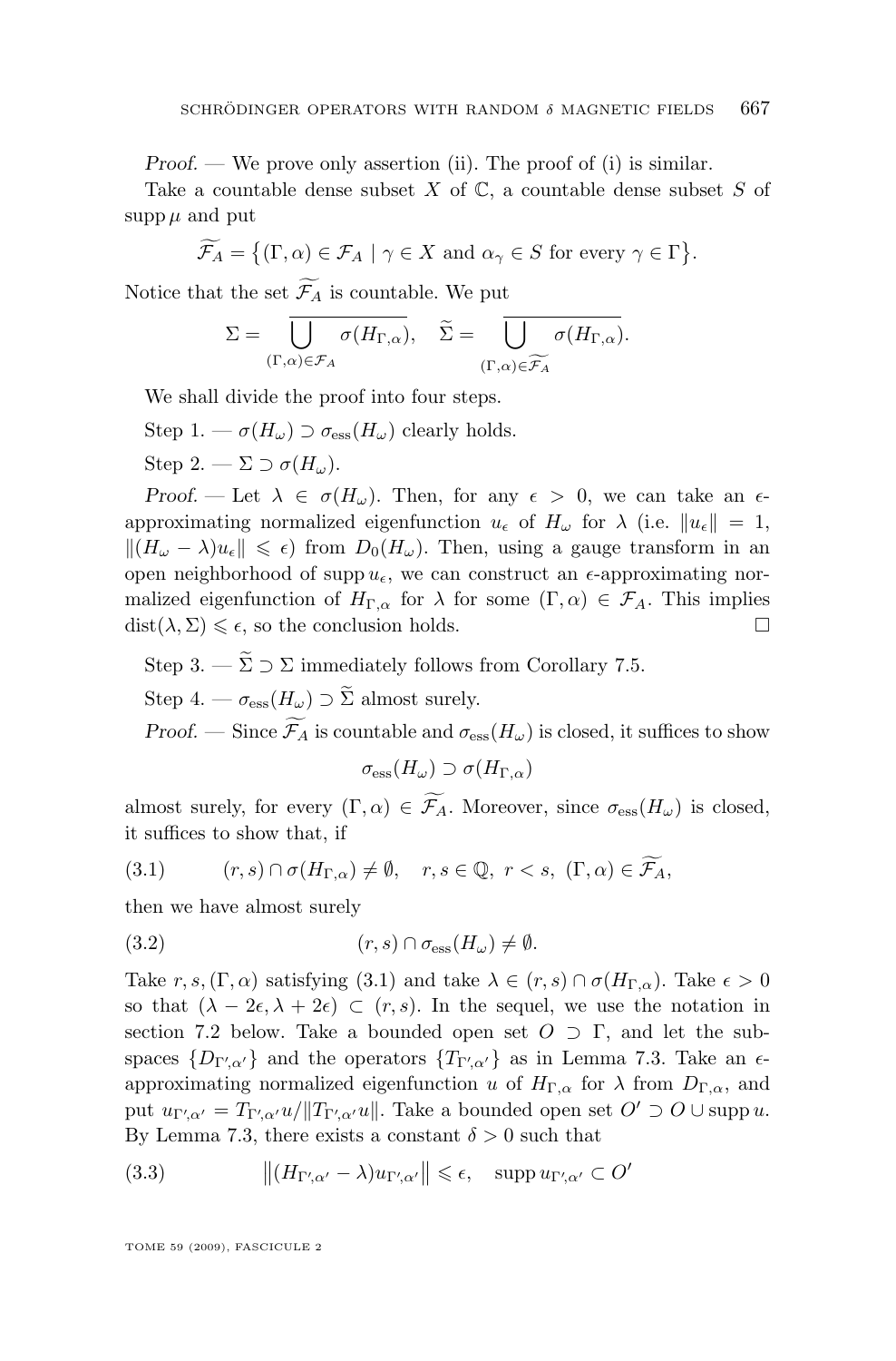<span id="page-10-0"></span>for any  $(\Gamma', \alpha') \in \mathcal{F}$  with  $d((\Gamma', \alpha'), (\Gamma, \alpha)) \leq \delta$ .

Take a sequence  $\{z_n\}_{n=1}^{\infty} \subset \mathbb{C}$  such that  $\{O' + z_n\}_{n=1}^{\infty}$  are disjoint. Put  $K = \#\Gamma$ ,  $\Gamma = (\gamma_k)_{k=1}^K$  and  $\alpha = (\alpha_k)_{k=1}^K$ . For  $n \in \mathbb{N}$ , consider the event  $A_n$ which consists of all  $\omega$  satisfying

(3.4) 
$$
\Gamma_{\omega} \cap B_{\delta/\sqrt{2K}}(\gamma_k + z_n) = \{ \gamma_{kn}(\omega) \} \quad (1 \text{ point set}),
$$

$$
(3.5) \qquad |\alpha_{\gamma_{kn}(\omega)}(\omega) - \alpha_k| \leq \frac{\delta}{\sqrt{2K}}
$$

for  $k = 1, \ldots, K$ , and

(3.6) 
$$
\Gamma_{\omega} \cap \left( (O' + z_n) \setminus \bigcup_{k=1}^K B_{\delta/\sqrt{2K}}(\gamma_k + z_n) \right) = \emptyset.
$$

The events  $\{A_n\}_{n\in\mathbb{N}}$  are independent and have the same positive probability. Thus, for almost sure  $\omega$ , we can take a subsequence  $\{n_\ell\}_{\ell=1}^\infty$  such that  $(3.4)$ ,  $(3.5)$  and  $(3.6)$  hold for  $n = n_{\ell}$ . By  $(3.3)$ ,  $(3.4)$ ,  $(3.5)$ ,  $(3.6)$ and a gauge transform, we can construct a sequence  $\{v_\ell\}_{\ell=1}^\infty \subset D_0(H_\omega)$ satisfying

$$
||(H_{\omega}-\lambda)v_{\ell}||\leqslant\epsilon,\quad ||v_{\ell}||=1
$$

and supp  $v_\ell \subset O' + z_{n_\ell}$ , almost surely. This implies  $dist(\lambda, \sigma_{\text{ess}}(H_\omega)) \leq \epsilon$ , so  $(3.2)$  holds.

Thus the proof of (ii) of Proposition [3.3](#page-8-0) is completed.  $\Box$ 

#### **4. Eigenfunctions for Landau levels**

In this section, we assume  $B > 0$  and construct eigenfunctions for Landau Levels. Similar solutions are found in [\[19\]](#page-30-0), [\[20\]](#page-30-0), [\[32\]](#page-30-0), [\[28\]](#page-30-0).

#### **4.1. Multi-valued canonical product**

There is a beautiful theory by B. Ja. Levin about the relation between the growth order of the canonical product and the distribution of its zeros [\[25\]](#page-30-0). His theory also holds for the multi-valued canonical product, with the modification as follows.

Let Γ be a discrete subset of  $\mathbb C$  and  $\alpha = (\alpha_\gamma)_{\gamma \in \Gamma}$  be a sequence of nonnegative real numbers. For  $r > 0$  and  $\theta_1, \theta_2 \in \mathbb{R}$  with  $0 \le \theta_2 - \theta_1 \le 2\pi$ , put

(4.1) 
$$
n(r, \theta_1, \theta_2) = \sum_{\substack{0 < |\gamma| \le r \\ \theta_1 \le \arg \gamma < \theta_2}} \alpha_\gamma
$$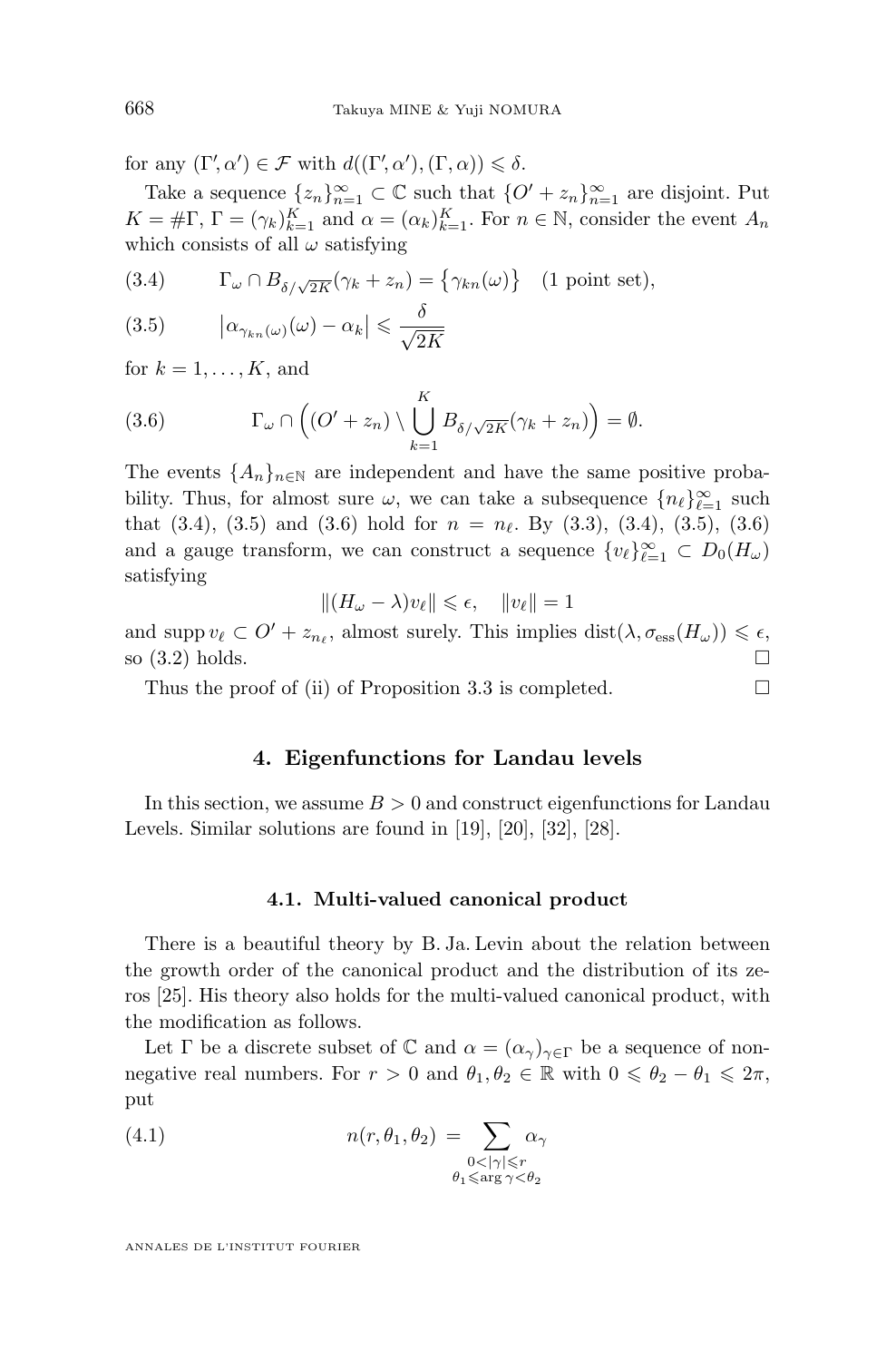<span id="page-11-0"></span>(we omit ' $\gamma \in \Gamma$ ' in the sum, as in the sequel). Put  $n(r) = n(r, 0, 2\pi)$ . We assume

(4.2) 
$$
n(r) = O(r^2) \quad \text{as } r \to \infty.
$$

Define a sum  $\zeta_{\Gamma,\alpha}$  and a product  $\sigma_{\Gamma,\alpha}$  by

(4.3) 
$$
\zeta_{\Gamma,\alpha}(z) = \frac{\alpha_0}{z} + \sum_{\gamma \neq 0} \alpha_{\gamma} \left( \frac{1}{z - \gamma} + \frac{1}{\gamma} + \frac{z}{\gamma^2} \right),
$$

(4.4) 
$$
\sigma_{\Gamma,\alpha}(z) = z^{\alpha_0} \prod_{\gamma \neq 0} \left(1 - \frac{z}{\gamma}\right)^{\alpha_{\gamma}} e^{\alpha_{\gamma}\left(\frac{z}{\gamma} + \frac{z^2}{2\gamma^2}\right)}
$$

(we put  $\alpha_0 = 0$  when  $0 \notin \Gamma$ ). When  $\Gamma$  is a lattice of rank 2 and  $\alpha_{\gamma} \equiv 1$ , then  $\zeta_{\Gamma,\alpha}$  is the Weierstrass  $\zeta$  function, and  $\sigma_{\Gamma,\alpha}$  is the Weierstrass  $\sigma$  function.

Let  $C = \{C_j\}_{j=1}^{\infty}$  be a system of disks, where  $C_j = B_{r_j}(z_j)$ . We say C has the upper linear density  $\bar{\rho}^*(\mathcal{C})$  if

$$
\bar{\rho}^*(\mathcal{C}) = \limsup_{r \to \infty} \frac{1}{r} \sum_{|z_j| \leq r} r_j.
$$

We say C is a  $C^0$ -set if  $\bar{\rho}^*(\mathcal{C})=0$ . We often identify C with the union set of the disks belonging to  $\mathcal{C}$ .

Proposition 4.1. — *Assume* (4.2) *holds. Then the following holds.*

(i) *The sum* (4.3) *converges uniformly in a compact subset of*  $\mathbb{C} \setminus \Gamma$ *. If we take the branches of the functions*  $\{(1 - z/\gamma)^{\alpha} \}_{\gamma \in \Gamma \setminus \{0\}}$  *appropriately, then the right hand side of (4.4) converges uniformly in a simply connected compact subset of*  $\mathbb{C} \setminus \Gamma$ *. For*  $k = 0, 1, 2, \ldots$ *, the function*  $|((d/dz)^k \sigma_{\Gamma,\alpha}(z)|)$ *is independent of the choice of the branches. Moreover, we have*

(4.5) 
$$
\frac{\mathrm{d}}{\mathrm{d}z} \sigma_{\Gamma,\alpha}(z) = \sigma_{\Gamma,\alpha}(z) \zeta_{\Gamma,\alpha}(z).
$$

- (ii) *Assume additionally that*
	- (a) there exists  $I_0 \subset [0, 2\pi)$  such that  $[0, 2\pi) \setminus I_0$  is countable and *the following limit exists for any*  $\theta_1, \theta_2 \in I_0 + 2\pi \mathbb{Z}$  *with*  $0 \leq$  $\theta_2 - \theta_1 \leqslant 2\pi$ :

(4.6) 
$$
\Delta(\theta_1, \theta_2) = \lim_{r \to \infty} \frac{n(r, \theta_1, \theta_2)}{r^2},
$$

(b) *the following limit exists and is finite:*

(4.7) 
$$
\delta_{\Gamma,\alpha} = \frac{1}{2} \lim_{r \to \infty} \sum_{0 < |\gamma| \leq r} \frac{\alpha_{\gamma}}{\gamma^2}.
$$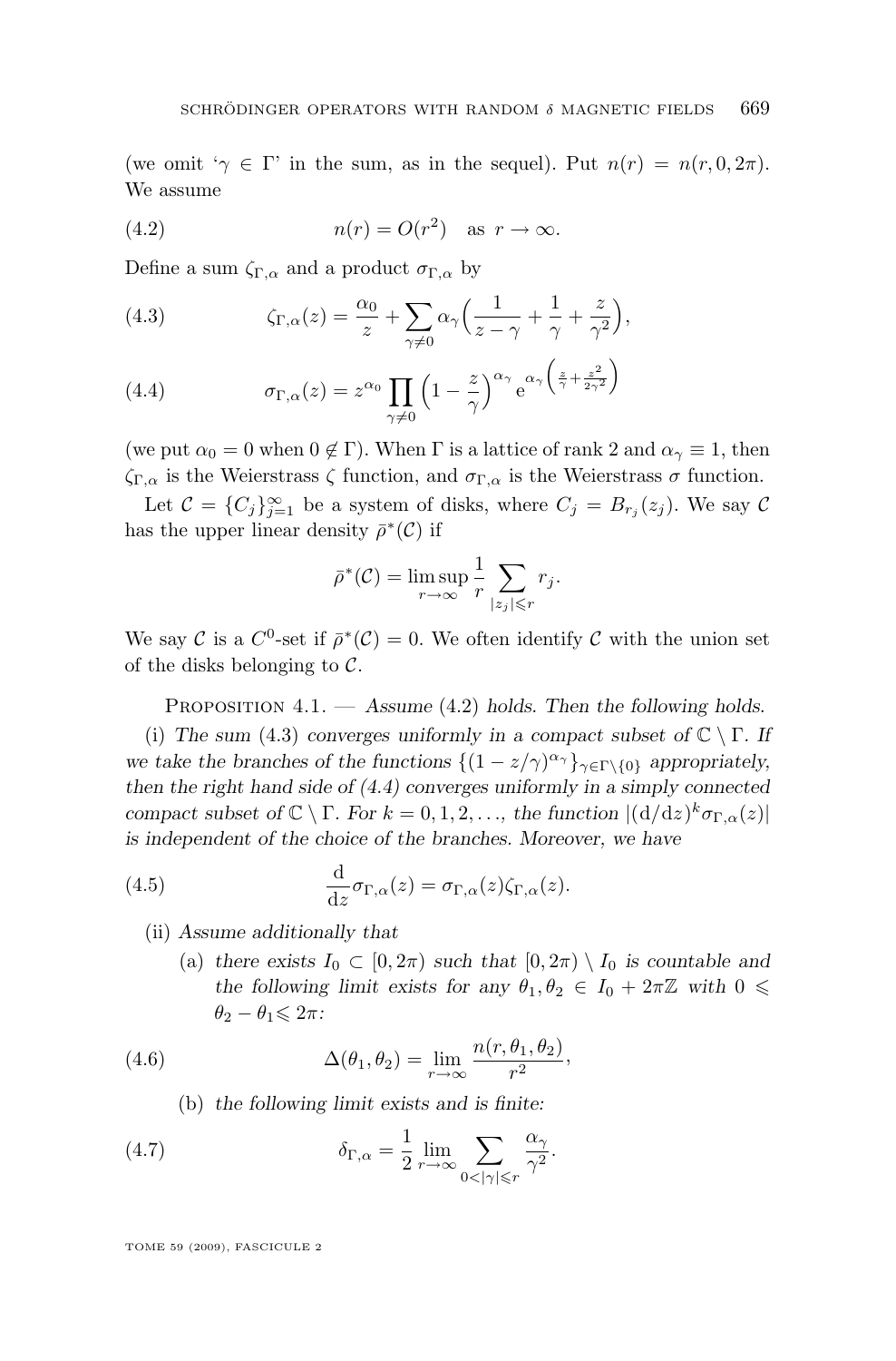*Let* d∆ *be the Lebesgue-Stieltjes measure given by the relation*

$$
\int_{\left[\theta_1,\theta_2\right)} d\Delta(\psi) = \Delta(\theta_1,\theta_2).
$$

Then, there exists a  $C^0$ -set C such that

(4.8) 
$$
\lim_{r \to \infty, r e^{i\theta} \notin \mathcal{C}} \frac{\log |\sigma_{\Gamma,\alpha}(re^{i\theta})|}{r^2} = H(\theta),
$$

*where the function*  $H(\theta)$  *is defined by the Stieltjes integral* 

$$
H(\theta) = -\int_{\theta - 2\pi}^{\theta} (\psi - \theta) \sin 2(\psi - \theta) d\Delta(\psi) + \text{Re}(e^{2i\theta} \delta_{\Gamma,\alpha}).
$$

*The convergence* (4.8) *is uniform with respect to*  $\theta \in [0, 2\pi)$ *.* 

*Remark.* — There is a misprint in the first edition of [\[25\]](#page-30-0); there must be the minus sign before the integral in [\[25,](#page-30-0) (2.06)].

The second assertion of the above lemma is a generalization of [\[25,](#page-30-0) Theorem 2 in Chap. II, Sec. 1], and its proof is also similar. We shall outline a proof in section [8.](#page-25-0)

Corollary 4.2. — *In addition to the assumption of* (ii) *of Proposition* [4.1](#page-11-0)*, assume that*

$$
\Delta(\theta_1, \theta_2) = c(\theta_2 - \theta_1)
$$

*for some positive constant* c*. Put*

$$
\widetilde{\sigma}_{\Gamma,\alpha}(z) = e^{-\delta_{\Gamma,\alpha}z^2} \sigma_{\Gamma,\alpha}(z).
$$

Then, there exists some  $C^0$ -set C satisfying the following: for any  $\epsilon > 0$ , *we have*

(4.9) 
$$
\left|\widetilde{\sigma}_{\Gamma,\alpha}(z)\right| \leqslant e^{(c\pi+\epsilon)|z|^2}
$$

*for sufficiently large* z*, and*

(4.10) 
$$
\left| \tilde{\sigma}_{\Gamma,\alpha}(z) \right| \geq e^{(c\pi - \epsilon)|z|^2}
$$

*for sufficiently large* z *outside* C*.*

*Proof. —* By Proposition [4.1](#page-11-0) and the equality

$$
-c\int_{\theta-2\pi}^{\theta} (\psi-\theta)\sin 2(\psi-\theta) d\psi = c\pi,
$$

we see that there exists some  $C^0$ -set C such that both (4.9) and (4.10) hold for sufficiently large z outside C. Since C is a  $C^0$ -set, the limitation  $z \in \mathbb{C} \setminus C$ on (4.9) can be eliminated by using the maximum modulus principle (see the argument after the proof of [\[25,](#page-30-0) Lemma 5 in Chap. II, Sec. 3]).  $\Box$ 

<span id="page-12-0"></span>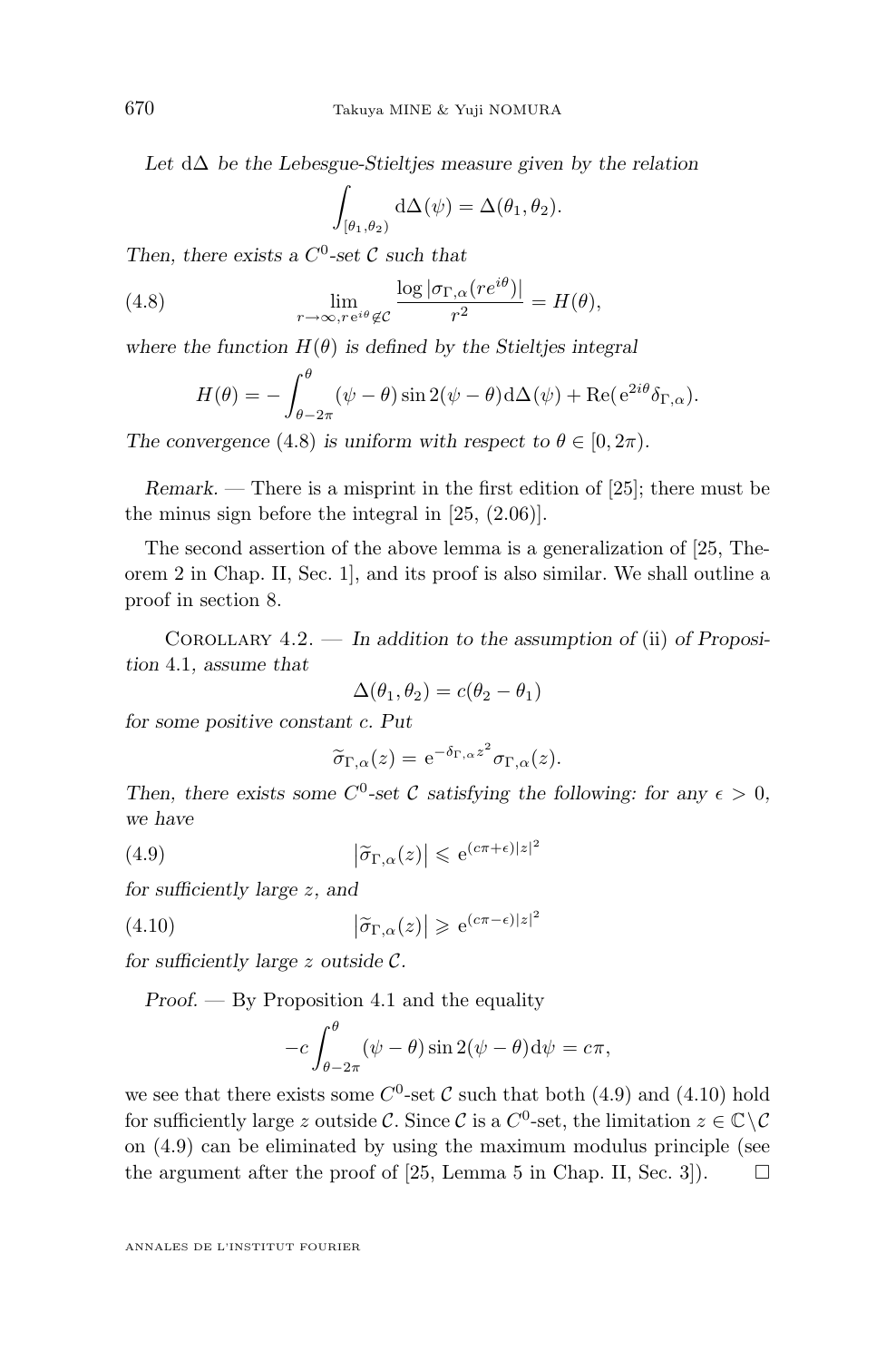<span id="page-13-0"></span>For an entire function  $f$ , it is well known that  $f$  and its derivatives  $d^k f/dz^k$  have the same exponential growth order (see [\[25,](#page-30-0) Chap 1., Sec. 2]). For a multi-valued holomorphic function  $f$ , we have the following.

Lemma 4.3. — *Let* f *be a multi-valued holomorphic function on* C and  $n_0$  *a* nonnegative integer. Let  $\Gamma$  be the set of the branch points of f. *Assume the following conditions hold:*

(i) In a neighborhood  $U_{\gamma}$  of each  $\gamma \in \Gamma$ , f is written as

$$
f(z) = (z - \gamma)^{\alpha_{\gamma}} g_{\gamma}(z),
$$

*where*  $\alpha_{\gamma} > n_0$  *and*  $g_{\gamma}$  *is a function holomorphic in*  $U_{\gamma}$ *.* 

(ii)  $\#\{\gamma \in \Gamma \mid |\gamma| \leq r\} = O(r^2) \text{ as } r \to \infty.$ 

(iii) There exists a constant  $a > 0$  such that, for sufficiently large z,

$$
\left|f(z)\right| \leqslant e^{a|z|^2}.
$$

*Then, for any*  $\epsilon > 0$ *, we have for any*  $k = 0, 1, \ldots, n_0$ 

(4.11) 
$$
\left|\frac{\mathrm{d}^k f}{\mathrm{d}z^k}(z)\right| \leqslant \mathrm{e}^{(a+\epsilon)|z|^2}
$$

*for sufficiently large*  $z \in \mathbb{C} \setminus \Gamma$ *.* 

*Remark.* — By (i), the function  $|d^k f/dz^k(z)|$  is single-valued.

*Proof.* — By (i), we have, for  $k = 0, \ldots, n_0$ ,

$$
\lim_{z \to \gamma} \left| \frac{\mathrm{d}^k f}{\mathrm{d} z^k}(z) \right| = 0.
$$

Thus the function  $M_k(r) = \max_{|z|=r} |d^k f/dz^k(z)|$  is monotone nondecreasing, by the maximum modulus principle. By (ii), we can take  $A \in \mathbb{N}$  such that

$$
\#\big\{\gamma\in\Gamma\,\,|\,\,\,|\gamma|\leqslant r\big\}\leqslant Ar^2-1.
$$

Take  $\ell \in \mathbb{N}$ . Dividing the ring  $\{\ell - 1 < |z| \leq \ell\}$  into  $A\ell^2$  subrings, we find a subring  ${r_{\ell}} - \frac{1}{2A\ell^2} < |z| \leq r_{\ell} + \frac{1}{2A\ell^2}$  which contains no point of Γ. Then, for  $|z| = r_{\ell}$ , we have by the Cauchy integral formula

$$
\frac{d^k f}{dz^k}(z) = \frac{k!}{2\pi i} \int_{|w-z| = \frac{1}{3A\ell^2}} \frac{f(w)}{(w-z)^{k+1}} dw.
$$

Thus we have

$$
M_k(\ell-1) \leqslant (3A\ell^2)^k k! \, M_0(\ell).
$$

Therefore  $(4.11)$  follows from the assumption (iii).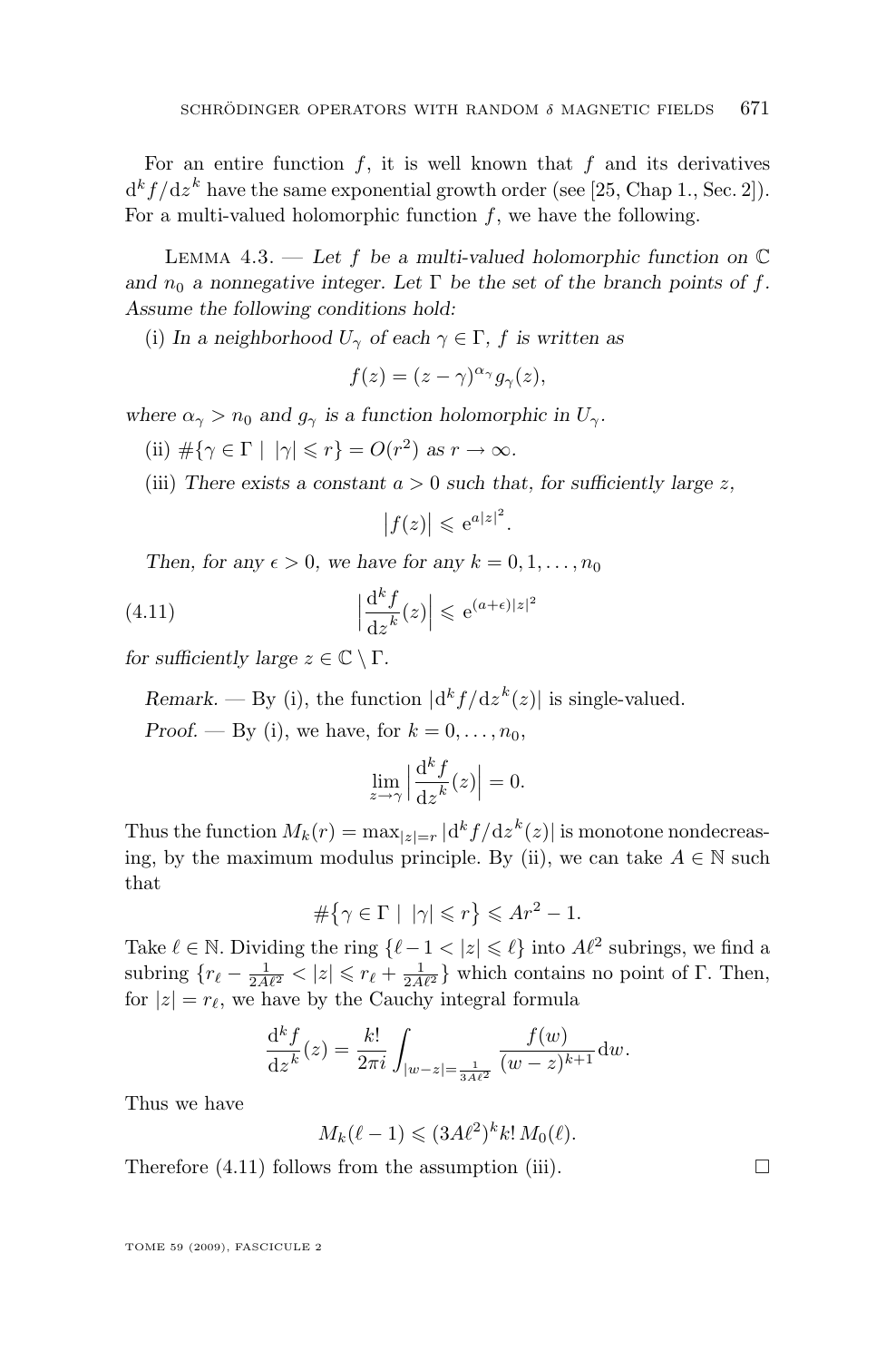#### **4.2. Explicit solution**

<span id="page-14-0"></span>Let us construct the eigenfunctions for Landau levels for our random models and estimate them using the results in the previous subsection. Put

$$
\alpha(\omega) = (\alpha_{\gamma}(\omega))_{\gamma \in \Gamma_{\omega}}, \quad \zeta_{\omega} = \zeta_{\Gamma_{\omega}, \alpha(\omega)}, \quad \sigma_{\omega} = \sigma_{\Gamma_{\omega}, \alpha(\omega)}.
$$

Then, the operators  $\mathcal{A}_{\omega} = \mathcal{A}_{\phi_{\omega}}$ ,  $\mathcal{A}_{\omega}^{\dagger} = \mathcal{A}_{\phi_{\omega}}^{\dagger}$  defined in [\(2.4\)](#page-7-0) are written as

(4.12) 
$$
\mathcal{A}_{\omega} = 2\partial_z + \frac{1}{2}B\bar{z} + \zeta_{\omega}(z), \quad \mathcal{A}_{\omega}^{\dagger} = -2\partial_{\bar{z}} + \frac{1}{2}Bz + \overline{\zeta_{\omega}(z)}.
$$

Put

$$
\widetilde{\alpha}_{\gamma}(\omega) = \begin{cases} 1 & (0 < \alpha_{\gamma}(\omega) < 1), \\ 0 & (\alpha_{\gamma}(\omega) = 0), \end{cases} \quad \text{and} \quad \widetilde{\sigma}_{\omega} = \sigma_{\Gamma_{\omega}, \widetilde{\alpha}(\omega)},
$$

where  $\tilde{\alpha}(\omega) = (\tilde{\alpha}_{\gamma}(\omega))_{\gamma \in \Gamma_{\omega}}$ . Notice that  $\tilde{\sigma}_{\omega}$  is an entire function.

LEMMA 4.4.  $\qquad \qquad Let \, a_{\omega} \, be \, the \, Anderson \, type \, or \, the \, Poisson-Anderson$ *type, and* n *a positive integer.*

(i) *Let* f *be an entire function. Put*

(4.13) 
$$
u(z) = \mathcal{A}_{\omega}^{\dagger} e^{-\frac{1}{4}B|z|^2} |\sigma_{\omega}(z)|^{-1} \overline{\tilde{\sigma}_{\omega}(z)^n f(z)}.
$$

*If*  $u \in L^2(\mathbb{C})$ *, then*  $u \in D(H_\omega)$  *and*  $H_\omega u = E_n u$ *. Moreover, if*  $u \in D(H_\omega)$ *satisfies*  $H_{\omega}u = Bu$ , then there exists an entire function f such that (4.13) *holds with*  $n = 1$ *.* 

(ii) *For almost all*  $\omega$ *, the assumptions* (a) *and* (b) *in* (ii) *of Proposition* [4.1](#page-11-0) *are satisfied with*  $\Gamma = \Gamma_{\omega}$ ,  $\alpha = \beta(\omega) = (n\tilde{\alpha}_{\gamma}(\omega) - \alpha_{\gamma}(\omega))_{\gamma \in \Gamma_{\omega}}$  *and* 

$$
\Delta(\theta_1, \theta_2) = \begin{cases}\n(\theta_2 - \theta_1)(np - \overline{\alpha})/(2|\mathcal{D}|) & \text{(Anderson type)}, \\
\rho(\theta_2 - \theta_1)(np - \overline{\alpha})/2 & \text{(Poisson-Anderson type)}.\n\end{cases}
$$

(iii) Let  $\omega \in \Omega$  *satisfy the conclusion of* (ii). Let  $\delta_{\omega} = \delta_{\Gamma_{\omega}, \beta(\omega)}$  be the *constant defined by* [\(4](#page-11-0).7) *for*  $\Gamma = \Gamma_{\omega}$  *and*  $\alpha = \beta(\omega)$ *. For a polynomial*  $g \neq 0$ *, let*  $u_{n,g}$  *be the function* u defined by (4.13) with  $f(z) = e^{-\delta_{\omega} z^2} g(z)$ . Then, *there exists a*  $C^0$ -set C such that for any  $\epsilon > 0$ 

(4.14) 
$$
\begin{cases} |u_{n,g}(z)| \le \exp\left(\left(-\frac{B}{4} + \frac{\pi(np - \overline{\alpha})}{2|\mathcal{D}|} + \epsilon\right)|z|^2\right) & \text{(Anderson type)},\\ |u_{n,g}(z)| \le \exp\left(\left(-\frac{B}{4} + \frac{\pi\rho(np - \overline{\alpha})}{2} + \epsilon\right)|z|^2\right) & \text{(Poisson-Anderson type)} \end{cases}
$$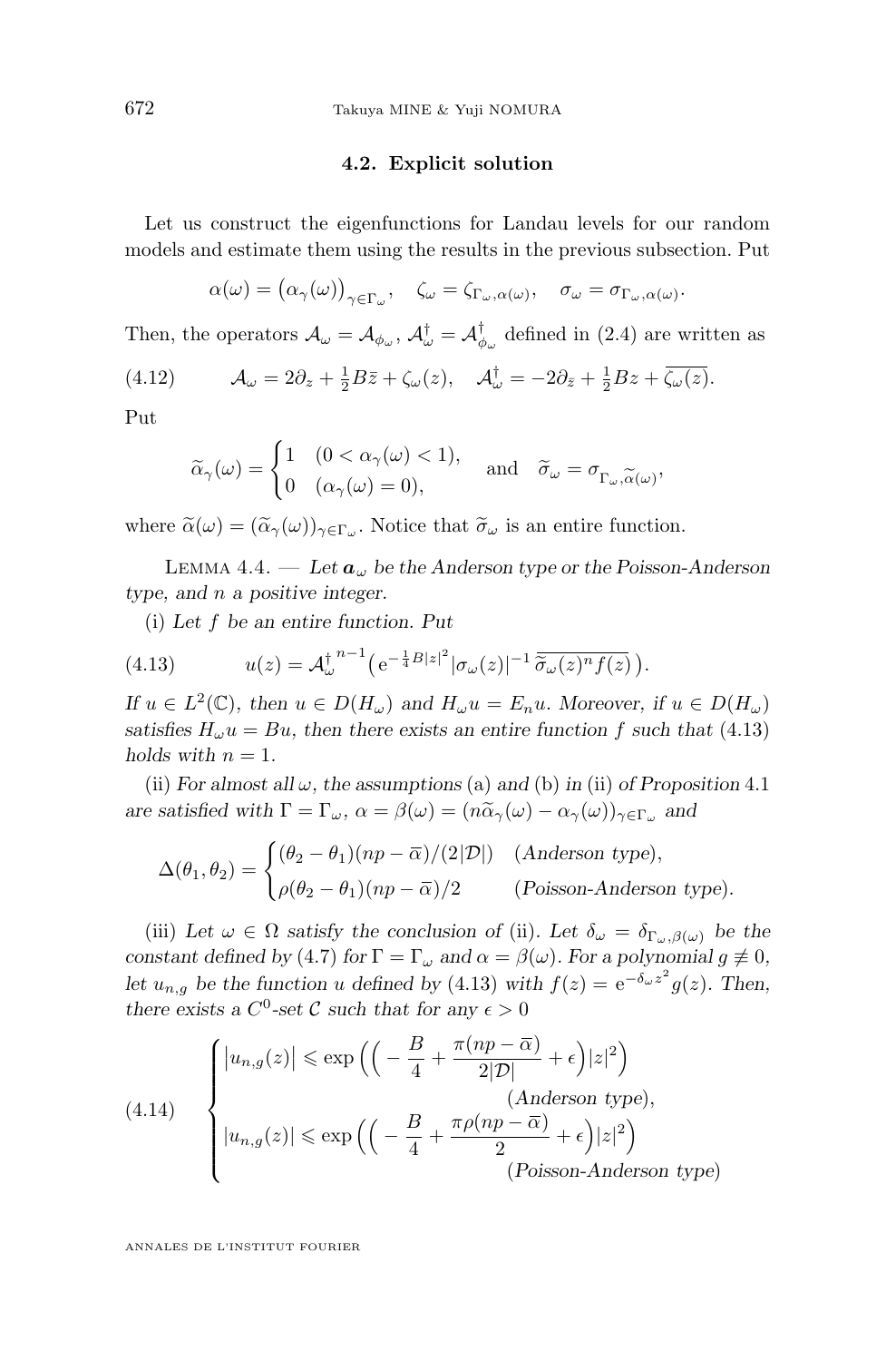<span id="page-15-0"></span>*for sufficiently large* z*, and*

(4.15) 
$$
\begin{cases} |u_{1,g}(z)| \ge \exp\left(\left(-\frac{B}{4} + \frac{\pi(p-\overline{\alpha})}{2|\mathcal{D}|} - \epsilon\right)|z|^2\right) \\ (Anderson type), \\ |u_{1,g}(z)| \ge \exp\left(\left(-\frac{B}{4} + \frac{\pi\rho(p-\overline{\alpha})}{2} - \epsilon\right)|z|^2\right) \\ (Poisson-Anderson type) \end{cases}
$$

*for sufficiently large* z *outside* C*.*

*Proof.* — (i) The proof is almost the same as [\[28,](#page-30-0) Lemma 4.1]. The only difference is that the function u does not necessarily vanish at the point  $\gamma$ with  $\alpha_{\gamma}(\omega) = 0$ . So we change the  $\sigma^{n}$  in [\[28,](#page-30-0) (4.1)] into  $\tilde{\sigma}_{\omega}^{n}$ .

(ii) We prove the statement only for the Poisson-Anderson type (the Anderson type can be treated similarly). First we prove that assumption (a) is satisfied. For  $N = m + ni \in \mathbb{Z} \oplus \mathbb{Z}i$ , define a square  $Q_N$  by

$$
Q_N = \left\{ s + ti \mid m - \frac{1}{2} \leqslant s < m + \frac{1}{2}, \ n - \frac{1}{2} \leqslant t < n + \frac{1}{2} \right\}
$$

and put

$$
X_N(\omega) = \sum_{\gamma \in \Gamma_\omega \cap Q_N} \beta_\gamma(\omega).
$$

Then the random variables  $\{X_N\}_{N\in\mathbb{Z}\oplus\mathbb{Z}i}$  are independent and

$$
\mathbf{E}[X_N] = \mathbf{E}_{\Omega_1} [ \# (\Gamma \cap Q_N) ] \mathbf{E}_{\Omega_2} [ n \widetilde{\alpha}_{\gamma} - \alpha_{\gamma} ] = \rho (np - \overline{\alpha}),
$$

where we used  $\mathbf{E}[\#(\Gamma \cap U)] = \rho|U|$  (for the probability spaces  $\Omega_1$  and  $\Omega_2$ , see the footnote about the definition of the Poisson-Anderson fields). For  $r > 0$  and  $\theta_1, \theta_2 \in \mathbb{R}$  with  $0 \le \theta_2 - \theta_1 \le 2\pi$ , put

$$
S(r, \theta_1, \theta_2) = \{ s e^{i\theta} \mid 0 < s \leq r, \ \theta_1 \leq \theta < \theta_2 \},
$$
\n
$$
N(r, \theta_1, \theta_2) = \{ N \in \mathbb{Z} \oplus \mathbb{Z}i \mid Q_N \subset S(r, \theta_1, \theta_2) \},
$$
\n
$$
\widetilde{n}(r, \theta_1, \theta_2) = \sum_{N \in N(r, \theta_1, \theta_2)} X_N.
$$

Then we have

$$
\frac{\widetilde{n}(r,\theta_1,\theta_2)}{r^2} = \frac{\sum_{N \in N(r,\theta_1,\theta_2)} X_N}{\#N(r,\theta_1,\theta_2)} \cdot \frac{\#N(r,\theta_1,\theta_2)}{r^2} \longrightarrow \frac{\rho(np-\overline{\alpha})(\theta_2-\theta_1)}{2}
$$

almost surely, by the law of large numbers. Moreover, we readily have

$$
\lim_{r \to \infty} \frac{\widetilde{n}(r, \theta_1, \theta_2) - n(r, \theta_1, \theta_2)}{r^2} = 0
$$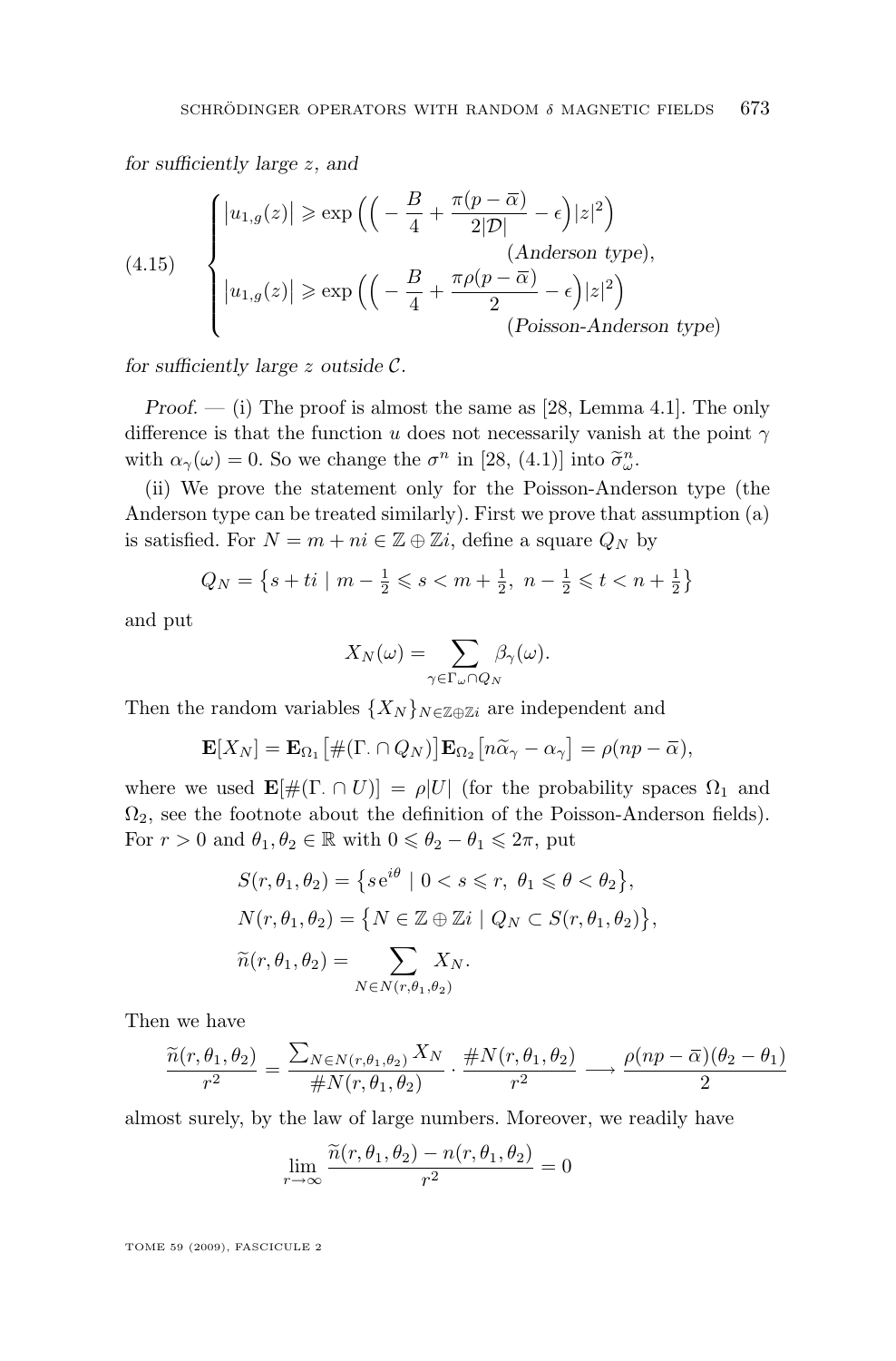<span id="page-16-0"></span>almost surely. Thus we have

(4.16) 
$$
\lim_{r \to \infty} \frac{n(r, \theta_1, \theta_2)}{r^2} = \frac{\rho(np - \overline{\alpha})(\theta_2 - \theta_1)}{2}
$$

almost surely, for each  $\theta_1, \theta_2 \in \mathbb{Q}$  with  $0 \le \theta_2 - \theta_1 \le 2\pi$ . By the monotonicity of the function  $n(r, \theta_1, \theta_2)$  with respect to  $\theta_1$  or  $\theta_2$ , we see that (4.16) holds for every  $\theta_1, \theta_2 \in \mathbb{R}$ , almost surely.

Next we show that assumption (b) holds. Put

$$
\delta(r) = \sum_{1 < |\gamma| \leqslant r} \frac{\beta_\gamma}{\gamma^2}.
$$

We shall prove  $\delta(r)$  converges as  $r \to \infty$ , almost surely.

For  $m = 1, 2, \ldots$  and  $k = 0, \ldots, 4m - 1$ , put

$$
U_{m,k} = \left\{ r e^{i\theta} \mid m^2 < r \le (m+1)^2, \frac{k\pi}{2m} \le \theta < \frac{(k+1)\pi}{2m} \right\},\
$$
\n
$$
c_{m,k} = m^2 e^{ik\pi/(2m)}, \quad \Gamma_{m,k} = \Gamma \cap U_{m,k}, \quad \delta_{m,k} = \sum_{\Gamma_{m,k}} \frac{\beta_\gamma}{\gamma^2}.
$$

In the sequel, we denote the general constants independent of  $m, k, \omega$  by C. For  $\gamma \in U_{m,k}$ , we have

(4.17) 
$$
\left| \frac{1}{\gamma^2} - \frac{1}{c_{m,k}^2} \right| = \left| \frac{(\gamma + c_{m,k})(\gamma - c_{m,k})}{\gamma^2 c_{m,k}^2} \right| \leqslant \frac{C}{m^5}.
$$

Put  $\overline{\beta} = \mathbf{E}[\beta_{\gamma}] = np - \overline{\alpha}$ . Then we have

$$
(4.18) \quad |\delta_{m,k} + \delta_{m,k+m}|
$$
  
\n
$$
\leq m^{-4} \Big| \sum_{\Gamma_{m,k}} \beta_{\gamma} - \sum_{\Gamma_{m,k+m}} \beta_{\gamma} \Big| + Cm^{-5} \big( \#\Gamma_{m,k} + \#\Gamma_{m,k+m} \big)
$$
  
\n
$$
\leq m^{-4} \Big( \Big| \sum_{\Gamma_{m,k}} (\beta_{\gamma} - \overline{\beta}) \Big| + \Big| \sum_{\Gamma_{m,k+m}} (\beta_{\gamma} - \overline{\beta}) \Big| + \Big| \#\Gamma_{m,k} - \#\Gamma_{m,k+m} \Big| \overline{\beta} \Big)
$$
  
\n
$$
+ Cm^{-5} \big( \#\Gamma_{m,k} + \#\Gamma_{m,k+m} \big) ,
$$

where we used (4.17) and  $c_{m,k+m}^2 = -c_{m,k}^2$  in the first inequality. By the Schwarz inequality and the independence of  $\{\beta_{\gamma}\}\)$ , we have

$$
(4.19) \quad \mathbf{E}\Big[\Big|\sum_{\Gamma_{m,k}}(\beta_{\gamma}-\overline{\beta})\Big|\Big] = \mathbf{E}_{\Omega_{1}}\Big[\mathbf{E}_{\Omega_{2}}\Big[\Big|\sum_{\Gamma_{m,k}}(\beta_{\gamma}-\overline{\beta})\Big|\Big]\Big] \n\leqslant \mathbf{E}_{\Omega_{1}}\Big[\Big(\mathbf{V}_{\Omega_{2}}\Big[\sum_{\Gamma_{m,k}}\beta_{\gamma}\Big]\Big)^{\frac{1}{2}}\Big] = \mathbf{E}_{\Omega_{1}}\Big[\Big(\#\Gamma_{m,k}\mathbf{V}_{\Omega_{2}}\big[\beta_{\gamma}\big]\Big)^{\frac{1}{2}}\Big] \n\leqslant \left(\mathbf{E}_{\Omega_{1}}\big[\#\Gamma_{m,k}\big]\right)^{\frac{1}{2}}\Big(\mathbf{V}_{\Omega_{2}}\big[\beta_{\gamma}\big]\Big)^{\frac{1}{2}} \leqslant Cm,
$$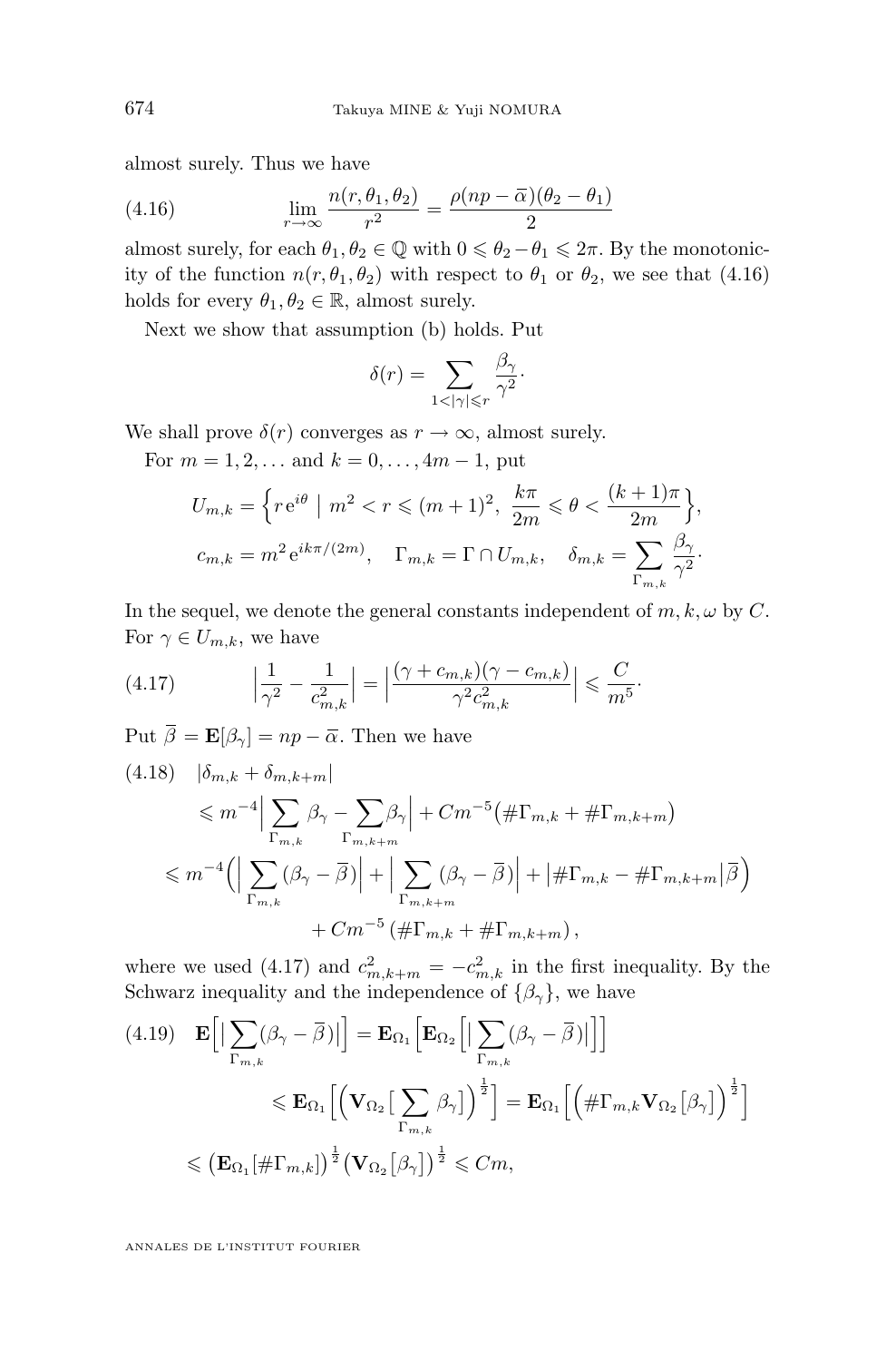where  $V[X]$  denotes the variance of a random variable X. The expectation  $\mathbf{E}[\|\sum_{\Gamma_{m,k+m}}(\beta_{\gamma}-\beta)\|]$  is estimated in the same way. Moreover, we have

$$
\mathbf{E}\left[\left|\#\Gamma_{m,k}-\#\Gamma_{m,k+m}\right|\right] \leqslant 2\mathbf{E}\left[\left|\#\Gamma_{m,k}-\rho|U_{m,k}|\right|\right]
$$
\n
$$
\leqslant 2\mathbf{V}\left[\#\Gamma_{m,k}\right]^{\frac{1}{2}} \leqslant Cm,
$$

(4.21) 
$$
\mathbf{E} [\# \Gamma_{m,k} + \# \Gamma_{m,k+m}] = 2\rho |U_{m,k}| \leq Cm^2,
$$

where we used  $\mathbf{V}[\#\Gamma_{m,k}] = \rho |\Gamma_{m,k}| \leq Cm^2$ . By [\(4.18\)](#page-16-0), [\(4.19\)](#page-16-0), (4.20) and (4.21), we have  $\mathbf{E}[\vert \delta_{m,k} + \delta_{m,k+m} \vert] \leq C m^{-3}$ , so

$$
\sum_{m=1}^{\infty}\sum_{k=0}^{m-1}\mathbf{E}\big[|\delta_{m,k}+\delta_{m,k+m}+\delta_{m,k+2m}+\delta_{m,k+3m}|\big]<\infty.
$$

Therefore we conclude the sequence  $\{\delta(m^2)\}_{m=1}^{\infty}$  converges almost surely.

Now it is sufficient to show that

(4.22) 
$$
\sup_{m^2 < r < (m+1)^2} \left| \delta(r) - \delta(m^2) \right| \longrightarrow 0 \quad \text{as } m \to \infty
$$

almost surely. As in the proof of (a), we can prove

$$
\frac{\#\{\gamma \in \Gamma_\omega \mid m^2 < |\gamma| < (m+1)^2\}}{\pi (m+1)^4 - \pi m^4} \longrightarrow \rho
$$

almost surely. This implies

$$
\#\{\gamma \in \Gamma_\omega \mid m^2 < |\gamma| < (m+1)^2\} \leq Cm^3
$$

almost surely. Thus we have

$$
\left|\delta(r) - \delta(m^2)\right| \leq \#\left\{\gamma \in \Gamma_\omega \mid m^2 < |\gamma| < (m+1)^2\right\} m^{-4} \leq C m^{-1}
$$

for  $m^2 < r < (m+1)^2$ , which implies (4.22).

(iii) By  $(4.5)$  and  $(4.12)$ , we have

$$
\mathcal{A}_{\omega}^{\dagger} = \text{sgn}\,\sigma_{\omega}(z)^{-1}\left(-2\partial_{\bar{z}} + \frac{Bz}{2}\right)\text{sgn}\,\sigma_{\omega}(z),
$$

where  $sgn(z) = z/|z| = |z|/\overline{z}$ . Thus we have

$$
u_{n,g}(z) = e^{-\frac{1}{4}B|z|^2} \operatorname{sgn} \sigma_\omega(z)^{-1} \left(-2\partial_{\bar{z}} + Bz\right)^{n-1} \overline{\sigma_\omega(z)^{-1}\widetilde{\sigma}_\omega(z)^n e^{-\delta_\omega z^2} g(z)}
$$
  
= 
$$
e^{-\frac{1}{4}B|z|^2} \operatorname{sgn} \sigma_\omega(z)^{-1} \left(-2\partial_{\bar{z}} + Bz\right)^{n-1} \overline{\widetilde{\sigma}_{\Gamma_\omega,\beta(\omega)}(z)g(z)}.
$$

Since

$$
\frac{\#(\Gamma_{\omega}\cap B_r(0))}{r^2}\to \pi\rho
$$

almost surely, we have

$$
\#(\Gamma_{\omega} \cap B_r(0)) = O(r^2) \quad \text{as } r \to \infty
$$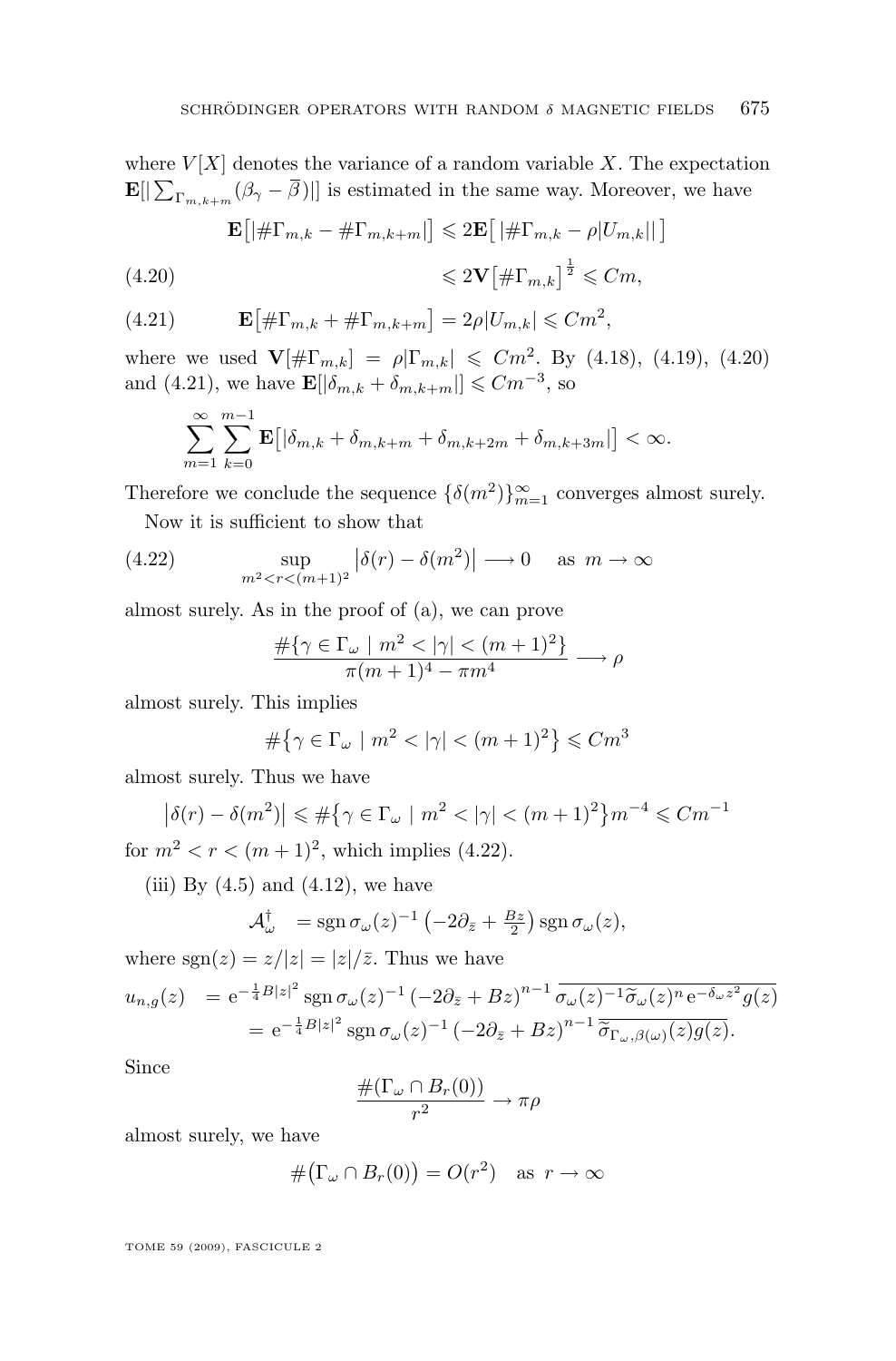<span id="page-18-0"></span>almost surely. So the conclusion follows from (ii) of this lemma, Corollary [4.2,](#page-12-0) Lemma [4.3](#page-13-0) and the Leibniz rule.

#### **5. Proof of Theorem [1.1](#page-3-0)**

(i) Let us identify a real value  $\lambda$  with the constant sequence  $(\lambda)_{\gamma \in \Gamma}$ . When supp  $\mu$  contains 0 or 1, the constant sequence 0 or 1 is admissible. Thus the assertion follows from (i) of Proposition [3.3,](#page-8-0) since  $H_0$  is the free operator and  $H_1$  is unitarily equivalent to  $H_0$  by [\[20,](#page-30-0) section 6].

(ii) The same statement in the case  $\alpha$  is periodic is already proved by Melgaard-Ouhabaz-Rozenblum [\[26\]](#page-30-0), and the proof of this assertion is also similar. We use the Hardy type inequality (see Laptev-Weidl [\[24\]](#page-30-0), [\[26\]](#page-30-0)). Similarly to [\[26,](#page-30-0) Proposition 7.7], we see that there exists a constant  $C > 0$ dependent only on Γ such that

$$
\int_{\mathbf{R}^2} |(\nabla + i\boldsymbol{a}_{\omega})u|^2 dx dy \ge C\rho(\alpha)^2 \int_{\mathbf{R}^2} W(z) |u(z)|^2 dx dy
$$

for every  $u \in C_0^{\infty}(\mathbb{C} \setminus \Gamma)$ , where  $\rho(\alpha) = \min(\alpha_-, 1 - \alpha_+)$  and  $W(z) =$  $dist(z, \Gamma)^{-2}$ . Since inf  $W(z) > 0$ , we have the conclusion.

(iii) Suppose  $B|\mathcal{D}|/(2\pi) + \bar{\alpha} > np$  holds. Then, there exists  $\epsilon > 0$  such that  $-\frac{1}{4}B+\pi(np-\overline{\alpha})/(2|\mathcal{D}|)+\epsilon < 0.$  For any polynomial g, the function  $u_{n,g}$ is an eigenfunction of  $H_{\omega}$  corresponding to the eigenvalue  $E_n$ , by [\(4.14\)](#page-14-0). Thus we have mult $(E_n; H_\omega) = \infty$ .

Next, suppose  $B|\mathcal{D}|/(2\pi) + \overline{\alpha} < p$  holds. Then, there exists  $\epsilon > 0$  such that  $-\frac{1}{4}B + \pi(p - \overline{\alpha})/(2|\mathcal{D}|) - \epsilon > 0$ . By [\(4.15\)](#page-15-0), we have

$$
(5.1) \t\t |u_{1,1}(z)| \geq 1
$$

for sufficiently large z outside some  $C^0$ -set C. Adding some disk centered at the origin to C, we may assume (5.1) holds for every  $z \in \mathbb{C} \setminus \mathcal{C}$ . Let

$$
S_0 = \{ r > 0 \mid \{ |z| = r \} \cap C = \emptyset \}.
$$

Suppose some  $u \in D(H)$  satisfies  $Hu = Eu$ . By (i) of Lemma [4.4,](#page-14-0) u is written as  $u = u_{1,1}\bar{f}$  for some entire function  $f = \sum_{n=0}^{\infty} a_n z^n$ . Then we have

(5.2) 
$$
\int_{\mathbb{C}} |u|^2 dx dy \geq 2\pi \sum_{n=0}^{\infty} \int_{S_0} |a_n|^2 r^{2n+1} dr.
$$

Since C is a  $C^0$ -set, we have

$$
\int_{(0,R)\cap S_0} r^{2n+1} dr \geqslant |(1,R)\cap S_0| \longrightarrow \infty \text{ as } R \to \infty,
$$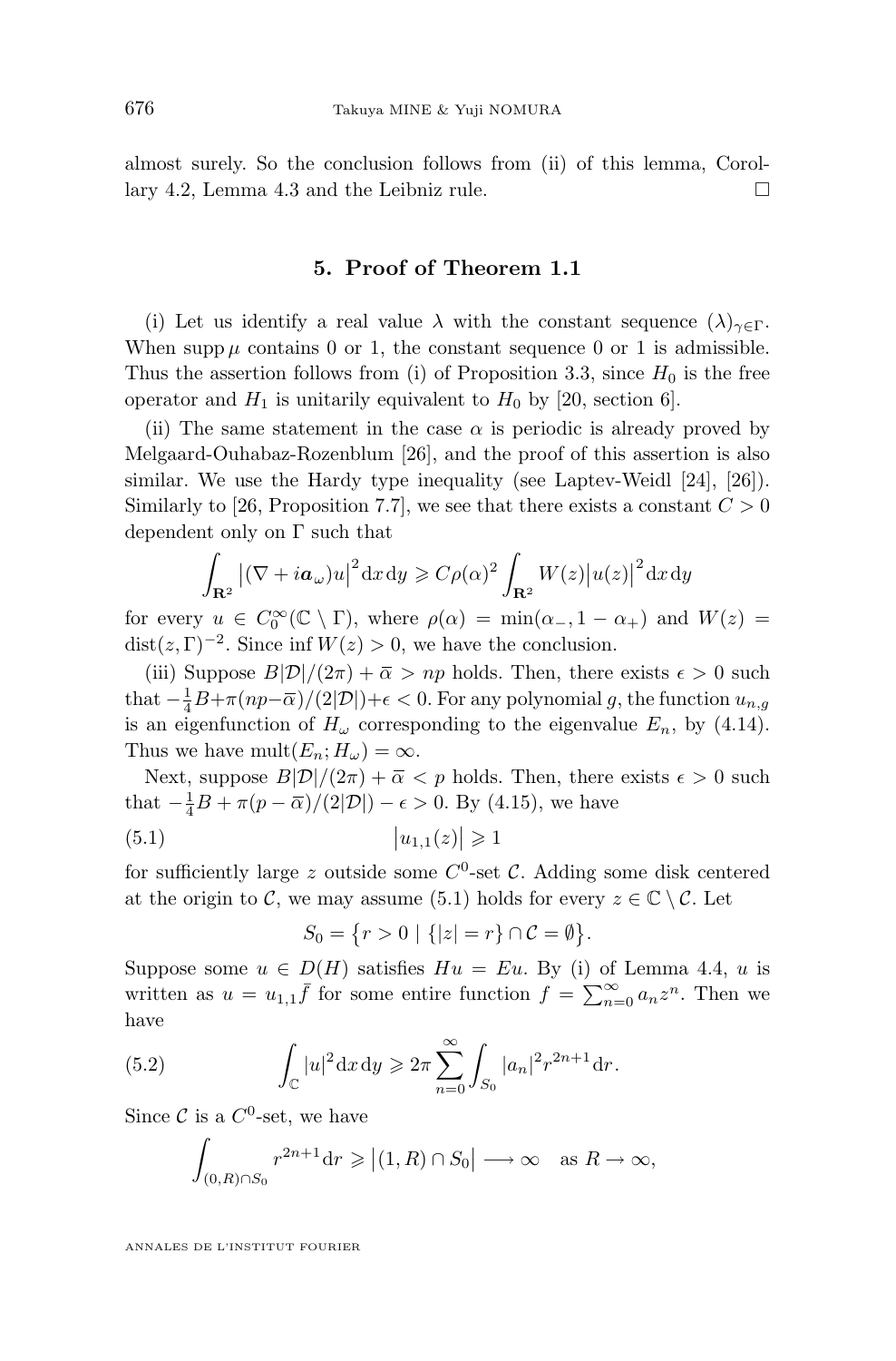<span id="page-19-0"></span>where  $|S|$  denotes the Lebesgue measure of S. Thus the right hand side of [\(5.2\)](#page-18-0) diverges if some  $a_n$  is not zero. This implies  $u = 0$ , so we have  $mult(E_1; H_\omega) = 0.$ 

(iv) By the scaling  $z' = \sqrt{ }$ B z, we can reduce the proof into the case  $B = 1$ . Then, the assertion is an immediate corollary of [\[28,](#page-30-0) Theorem 1.2] (ii)] and (i) of Proposition [3.3](#page-8-0) (notice that the constants  $R_0$  and c in [\[28,](#page-30-0) Theorem 1.2 (ii)] depend only on  $n_0$ ,  $B$ ,  $\alpha_-, \alpha_+$ ).

#### **6. Proof of Theorem [1.2](#page-5-0)**

(i) This is an immediate corollary of (ii) of Proposition [3.3,](#page-8-0) since the empty pair  $(\emptyset, \emptyset)$  is admissible and  $H_{\emptyset, \emptyset} = H_0$ .

(ii) By (ii) of Proposition [3.3](#page-8-0) and Lemma [7.6](#page-24-0) (proved later), we have for any  $n \in \mathbb{N}$  and any admissible pair  $(\Gamma, \alpha)$ 

$$
\Sigma \supset \overline{\bigcup_{\epsilon>0} \sigma(H_{\epsilon\Gamma,\alpha})} \ni E_n + 2B \operatorname{frac}(\alpha_1 + \cdots + \alpha_K),
$$

where  $K = \# \Gamma$  and  $\alpha = (\alpha_k)_{k=1}^K$ . Thus we have  $\Sigma \supset E_n + 2BF$ .

(iii) Similar to the proof of (iii) of Theorem [1.1.](#page-3-0)

#### **7. Perturbation of** δ **magnetic fields**

In this section, we prove the strong resolvent continuity of  $H_{\Gamma,\alpha}$  with respect to  $(\Gamma, \alpha)$  (we have already used it in the proof of Proposition [3.3\)](#page-8-0). Since our magnetic potential has strong singularity, a careful analysis of the domain is necessary.

#### **7.1. Self-adjoint extensions of minimal operators**

We review some properties about the domain of the self-adjoint extension of  $D(L_{\phi})$ .

We prepare some notation for the case  $\#\Gamma = 1$ . Let  $B \geqslant 0, 0 \leqslant \alpha \leqslant 1$ , and  $\gamma \in \mathbb{C}$  (the case  $\alpha=1$  is contained for convenience). Put

$$
\phi_{\alpha}^{\gamma,1}(z) = \frac{B(z-\gamma)}{2} + \frac{\alpha}{z-\gamma}.
$$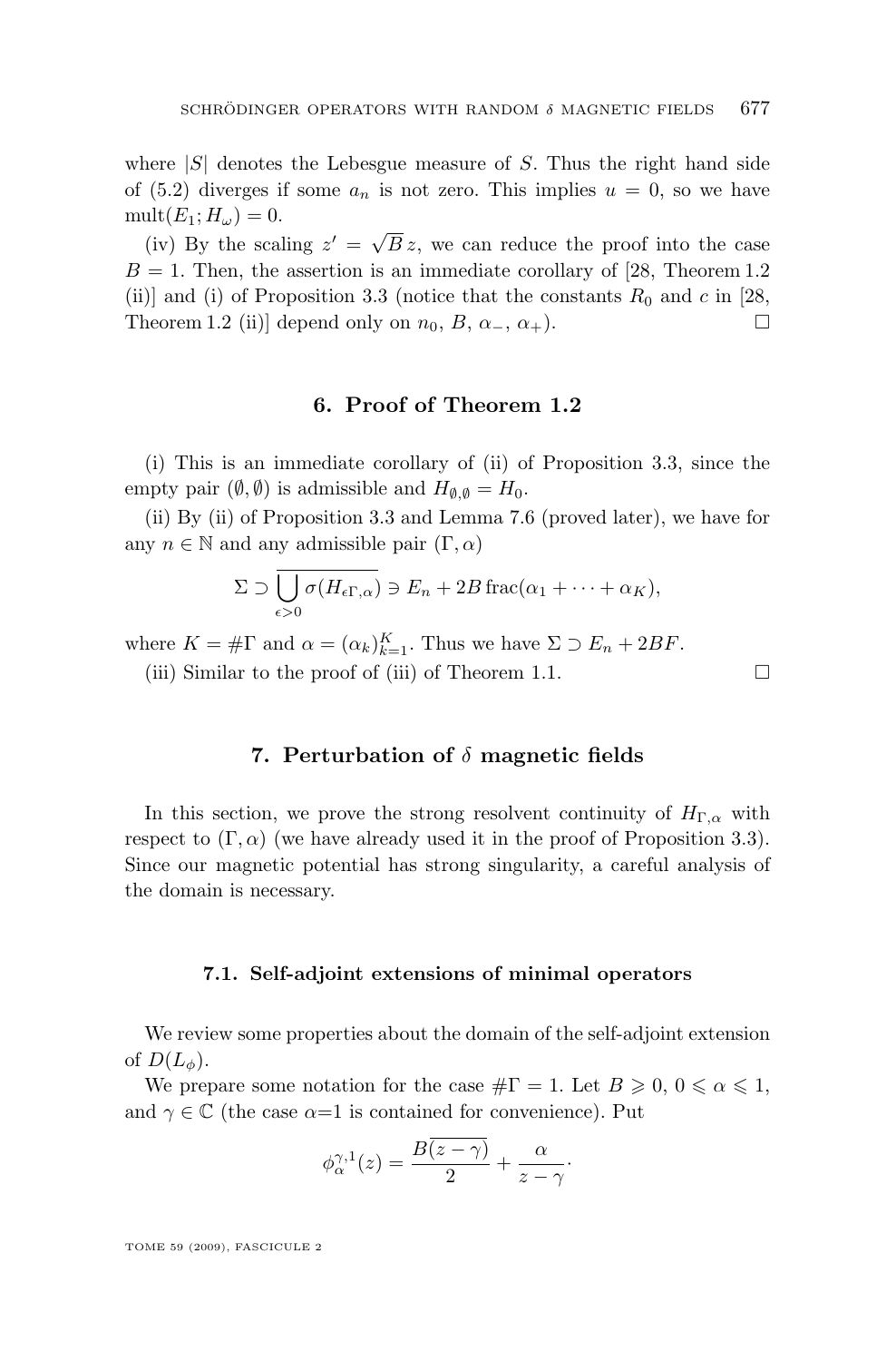We denote

$$
\mathcal{L}_{\alpha}^{\gamma,1}=\mathcal{L}_{\phi_{\alpha}^{\gamma,1}},\quad L_{\alpha}^{\gamma,1}=L_{\phi_{\alpha}^{\gamma,1}},\quad H_{\alpha}^{\gamma,1}=H_{\phi_{\alpha}^{\gamma,1}}.
$$

Let  $R > 0$ . Let  $\chi \in C_0^{\infty}(\mathbb{C})$  such that  $0 \le \chi \le 1$  and

$$
\chi(z) = \begin{cases} 0 & (|z| \geq \frac{1}{2}R), \\ 1 & (|z| \leq \frac{1}{3}R). \end{cases}
$$

For  $\gamma \in \Gamma$ , put  $\chi_{\gamma}(z) = \chi(z - \gamma)$ ,  $r_{\gamma} = |z - \gamma|$ ,  $\theta_{\gamma} = \arg(z - \gamma)$  and  $f_{\alpha}^{\gamma,1}(z) = \chi_{\gamma}(z) r_{\gamma}^{\alpha_{\gamma}}, \quad g_{\alpha}^{\gamma,1}(z) = \chi_{\gamma}(z) e^{-i\theta_{\gamma}} r_{\gamma}^{\;1-\alpha_{\gamma}}.$ 

LEMMA 7.1. — Let  $\phi$  be a function given by [\(2](#page-6-0).1). Assume  $0 \le \alpha_{\gamma} \le 1$ *for every*  $\gamma \in \Gamma$ *. Suppose that there exists a constant* R *satisfying* 

$$
0 < R \leqslant \inf_{\gamma \neq \gamma'} |\gamma - \gamma'|.
$$

*Suppose also that there exist functions*  $\{\Phi^{\gamma}\}_{\gamma \in \Gamma}$  *satisfying* 

$$
\Phi^{\gamma} \in C^{\infty}(B_{\frac{1}{2}R}(\gamma)), \quad |\Phi^{\gamma}(z)| = 1
$$

*and*

$$
\mathcal{L}_{\phi}\Phi^{\gamma}=\Phi^{\gamma}\mathcal{L}^{\gamma,1}_{\alpha_{\gamma}}
$$

*in*  $B_{\frac{1}{2}R}(\gamma)$ *. Put* 

$$
f_{\alpha}^{\gamma}(z) = \Phi^{\gamma} f_{\alpha_{\gamma}}^{\gamma,1}, \quad g_{\alpha}^{\gamma}(z) = \Phi^{\gamma} g_{\alpha_{\gamma}}^{\gamma,1},
$$

where the *R* in the definition of  $f_{\alpha}^{\gamma,1}$  and  $g_{\alpha}^{\gamma,1}$  is the present one. Put

$$
\begin{aligned} \Gamma_0 &= \{\gamma \in \Gamma \mid \alpha_\gamma = 0\}, \\ \Gamma_1 &= \{\gamma \in \Gamma \mid \alpha_\gamma = 1\}, \\ \Gamma_2 &= \{\gamma \in \Gamma \mid 0 < \alpha_\gamma < 1\}. \end{aligned}
$$

*Then, when* Γ *is a finite set, we have*

$$
(7.1) \tD(H_{\phi}) = D(\overline{L_{\phi}}) \oplus \text{L.h.}\Big(\bigcup_{\gamma \in \Gamma_0} \{f_{\alpha}^{\gamma}\} \cup \bigcup_{\gamma \in \Gamma_1} \{g_{\alpha}^{\gamma}\} \cup \bigcup_{\gamma \in \Gamma_2} \{f_{\alpha}^{\gamma}, g_{\alpha}^{\gamma}\}\Big),\,
$$

*where* L.h.X *denotes the finite linear combinations of the vectors in* X*. When* Γ *is an infinite set, the right hand side of* (7.1) *is dense in the left hand side with respect to the graph norm.*

*Proof. —* Define an operator

$$
T: D(H_{\phi})/D(\overline{L_{\phi}}) \longrightarrow \bigoplus_{\gamma \in \Gamma} D(H_{\alpha_{\gamma}}^{\gamma,1})/D(\overline{L_{\alpha_{\gamma}}^{\gamma,1}}),
$$

<span id="page-20-0"></span>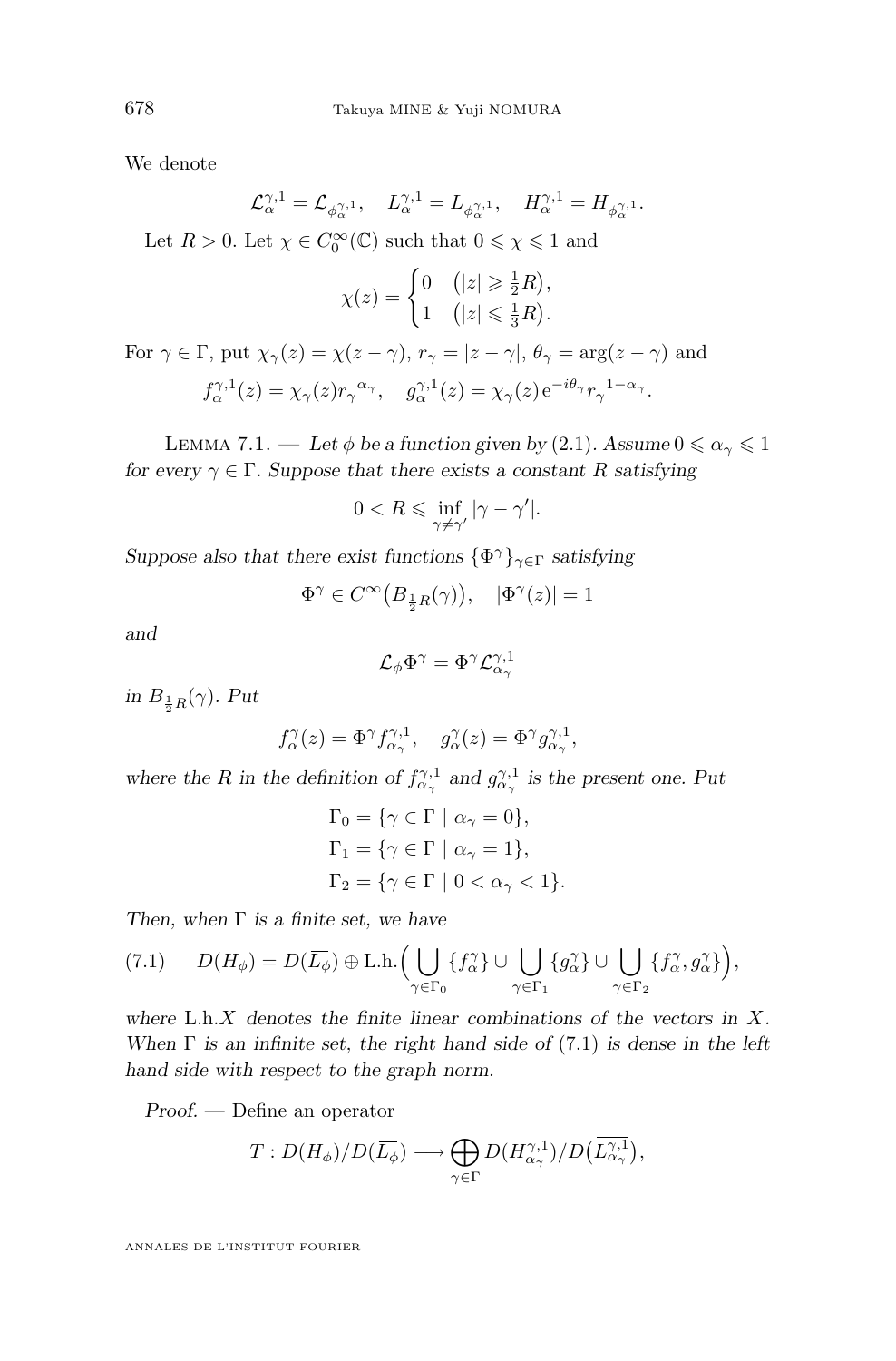<span id="page-21-0"></span>by

$$
T([u]) = \bigoplus_{\gamma \in \Gamma} [\chi_{\gamma}(\Phi^{\gamma})^{-1}u],
$$

where  $\lceil . \rceil$  denotes the equivalence class. We can check that T is well-defined, bijective and bicontinuous, in a similar way to [\[27,](#page-30-0) Lemma 5.6]. Moreover, it is known that

$$
D(H_{\alpha_{\gamma}}^{\gamma,1})/D(\overline{L_{\alpha_{\gamma}}^{\gamma,1}}) = \begin{cases} \text{L.h. } \{ [f_{\alpha_{\gamma}}^{\gamma,1}] \} & (\alpha_{\gamma} = 0), \\ \text{L.h. } \{ [g_{\alpha_{\gamma}}^{\gamma,1}] \} & (\alpha_{\gamma} = 1), \\ \text{L.h. } \{ [f_{\alpha_{\gamma}}^{\gamma,1}], [g_{\alpha_{\gamma}}^{\gamma,1}] \} & (0 < \alpha_{\gamma} < 1). \end{cases}
$$

The case  $\alpha_{\gamma} = 0$  is (essentially) given in [\[2,](#page-29-0) Chapter I.5], and the case  $\alpha = 1$ is reduced to the case  $\alpha = 0$  by the unitary transform  $Uu = e^{-i\theta \gamma}u$ . The case  $0 < \alpha_{\gamma} < 1$  is given in [\[15\]](#page-30-0) or [\[27,](#page-30-0) Lemma 5.15].

#### **7.2. Strong resolvent continuity for the perturbation of** δ **magnetic fields**

We shall prove the strong resolvent continuity via the following elementary lemma.

LEMMA 7.2. — Let H be a Hilbert space. Let  $A_n$   $(n = 1, 2, \ldots)$ , A *be self-adjoint operators on* H*. Then, the following two conditions are equivalent:*

(i)  $A_n \to A$  *in the strong resolvent sense.* 

(ii) There exist linear operators  $T_n$  and an operator core D for A such *that*  $T_n D \subset D(A_n)$  *and for every*  $u \in D$ 

$$
T_n u \to u, \quad A_n T_n u \to Au \quad \text{in} \quad \mathcal{H}.
$$

The proof is quite elementary, so we shall omit it. The assertion (ii)  $\Rightarrow$  (i) in the case  $T_n = \text{Id}$  is well known (see Reed-Simon [\[30,](#page-30-0) Theorem VIII.25]).

Let K be a positive integer. Let F be the space of all the pairs  $(\Gamma, \alpha)$ , where  $\Gamma = (\gamma_k)_{k=1}^K$  is a sequence of K distinct complex numbers, and  $\alpha = (\alpha_k)_{k=1}^K$  is a [0, 1]-valued sequence. Define a metric d on  $\mathcal F$  by

$$
d((\Gamma,\alpha),(\Gamma',\alpha')) = \left(\sum_{k=1}^K (|\gamma_k - \gamma'_k|^2 + |\alpha_k - \alpha'_k|^2) \right)^{\frac{1}{2}}
$$

for  $(\Gamma, \alpha)$ ,  $(\Gamma', \alpha') \in \mathcal{F}$ , where  $\Gamma' = (\gamma'_k)_{k=1}^K$ ,  $\alpha' = (\alpha'_k)_{k=1}^K$ . We often regard a sequence  $\Gamma$  as a K-point subset of  $\mathbb C$ . We denote

$$
\mathcal{L}_{\Gamma, \alpha} = \mathcal{L}_{\phi_{\Gamma, \alpha}}, \quad L_{\Gamma, \alpha} = L_{\phi_{\Gamma, \alpha}}, \quad H_{\Gamma, \alpha} = H_{\phi_{\Gamma, \alpha}}
$$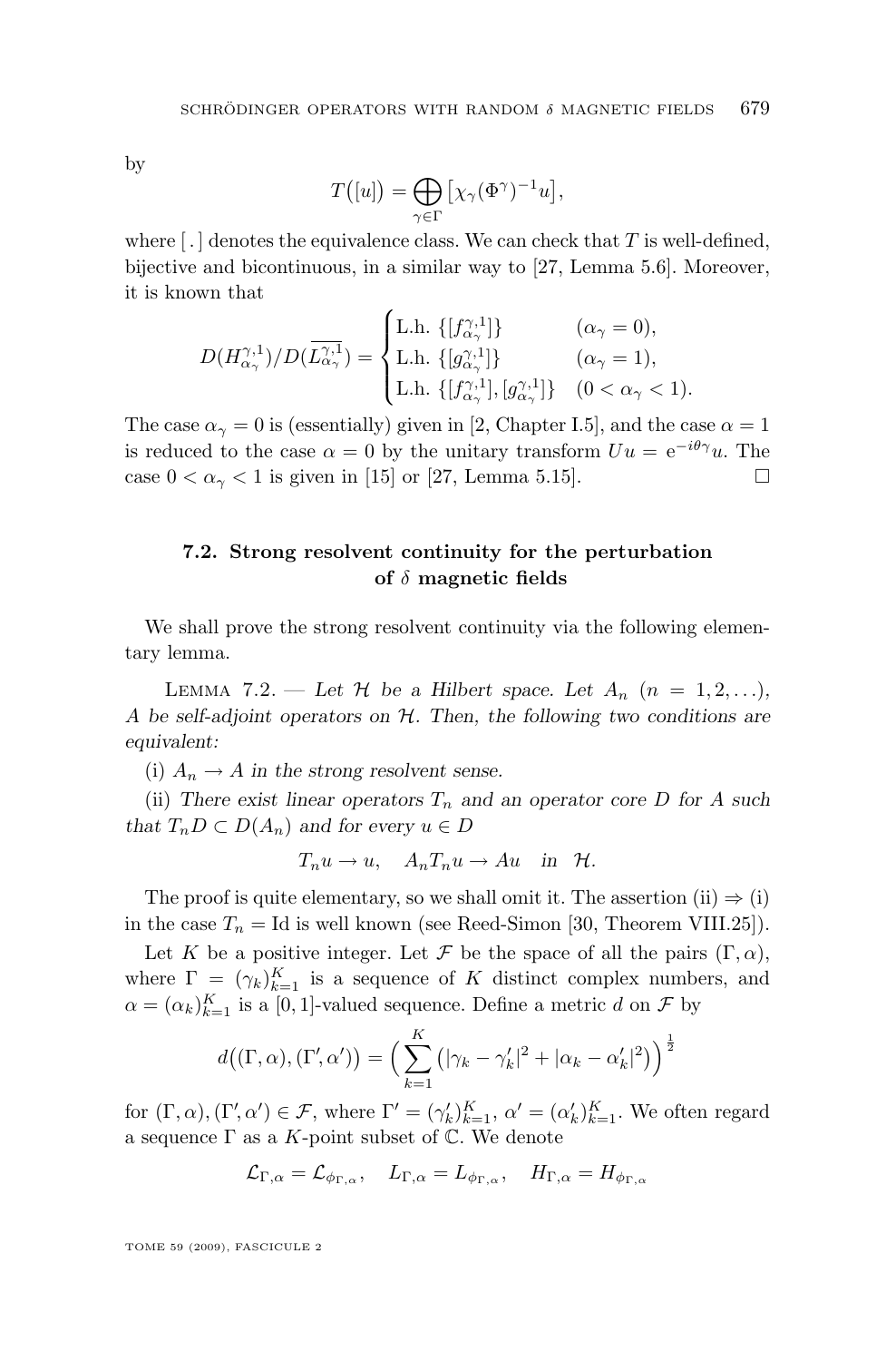for  $(\Gamma, \alpha) \in \mathcal{F}$ , where

$$
\phi_{\Gamma,\alpha}(z) = \frac{B\bar{z}}{2} + \sum_{k=1}^{K} \frac{\alpha_k}{z - \gamma_k}.
$$

LEMMA 7.3. — Let O be an open set and  $(\Gamma, \alpha) \in \mathcal{F}$  with  $\Gamma \subset O$ . *Then, there exist an open neighborhood*  $\mathcal{F}'$  of  $(\Gamma, \alpha)$ *, subspaces* 

 $\{D_{\Gamma'\!,\alpha'}\}_{(\Gamma'\!,\alpha')\in\mathcal{F}'}$ 

*of*  $L^2(\mathbb{C})$  and linear operators  $\{T_{\Gamma'\setminus\alpha'}\}_{(\Gamma'\setminus\alpha')\in\mathcal{F}'}$  satisfying the following con*ditions:*

(i)  $D_{\Gamma',\alpha'}$  is an operator core of  $H_{\Gamma',\alpha'}$  and  $D_{\Gamma',\alpha'} \subset D_0(H_{\Gamma',\alpha'})$ , for any  $(\Gamma', \alpha') \in \mathcal{F}'.$ 

(ii)  $T_{\Gamma'\!,\alpha'}$  is a linear operator from  $D_{\Gamma,\alpha}$  to  $D_{\Gamma'\!,\alpha'}$  for any  $(\Gamma',\alpha') \in \mathcal{F}'.$ *Moreover,*  $\text{supp } T_{\Gamma'\!,\alpha'} u \subset O \cup \text{supp } u$ .

(iii) When  $(\Gamma, \alpha') \to (\Gamma, \alpha)$  in  $\mathcal{F}'$ , we have

(7.2) 
$$
T_{\Gamma'\!,\alpha'}u \to u, \quad H_{\Gamma'\!,\alpha'}T_{\Gamma'\!,\alpha'}u \to H_{\Gamma,\alpha}u
$$

*in*  $L^2(\mathbb{C})$ *, for any*  $u \in D_{\Gamma,\alpha}$ *.* 

*Proof.* — Take  $(\Gamma, \alpha) \in \mathcal{F}$ . Put

$$
\mathcal{K}_0 = \{k = 1, ..., K \mid \alpha_k = 0\},
$$
  
\n
$$
\mathcal{K}_1 = \{k = 1, ..., K \mid \alpha_k = 1\},
$$
  
\n
$$
\mathcal{K}_2 = \{k = 1, ..., K \mid 0 < \alpha_k < 1\}.
$$

If  $\mathcal{K}_2 \neq \emptyset$ , put  $A = \min_{k \in \Gamma_2} \min(\alpha_k, 1 - \alpha_k)$  and if  $\mathcal{K}_2 = \emptyset$ , put  $A = 1$ .

Take  $R' > 0$  so that  $B_{3R'}(\gamma_k) \subset O$  for  $k = 1, ..., K$  and  $\{B_{3R'}(\gamma_k)\}_{k=1}^K$ are disjoint. Take a small positive number  $R < \min(A, R')$  (determined later) and put  $\mathcal{F}' = \{(\Gamma', \alpha') \in \mathcal{F} \mid d((\Gamma', \alpha'), (\Gamma, \alpha)) < R\}.$ 

We shall construct diffeomorphisms  $\{F_{\Gamma'\},\alpha'\}_{(\Gamma'\,,\alpha')\in\mathcal{F}'}$  on  $\mathbb C$  satisfying

(7.3) 
$$
F_{\Gamma'\!,\alpha'}(z) = z \quad \text{for } z \in \mathbb{C} \setminus \bigcup_{k=1}^K B_{3R'}(\gamma_k),
$$

(7.4) 
$$
F_{\Gamma'\!,\alpha'}(z) = z - \gamma_k + \gamma'_k \quad \text{for } z \in B_{R'}(\gamma_k),
$$

(7.5) 
$$
\left\|\partial_x^{\ell}\partial_y^m(F_{\Gamma'\!,\alpha'}(z)-z)\right\|_{\infty} \leq C_{\ell m}d\big((\Gamma,\alpha),(\Gamma',\alpha')\big)
$$

for any  $(\Gamma', \alpha') \in \mathcal{F}'$  and  $\ell, m = 0, 1, 2, \ldots$ , where  $C_{\ell m}$  is a positive constant independent of  $(\Gamma', \alpha')$ . For this purpose, take a smooth function  $\eta$  on  $\mathbb{R}^1$ 

<span id="page-22-0"></span>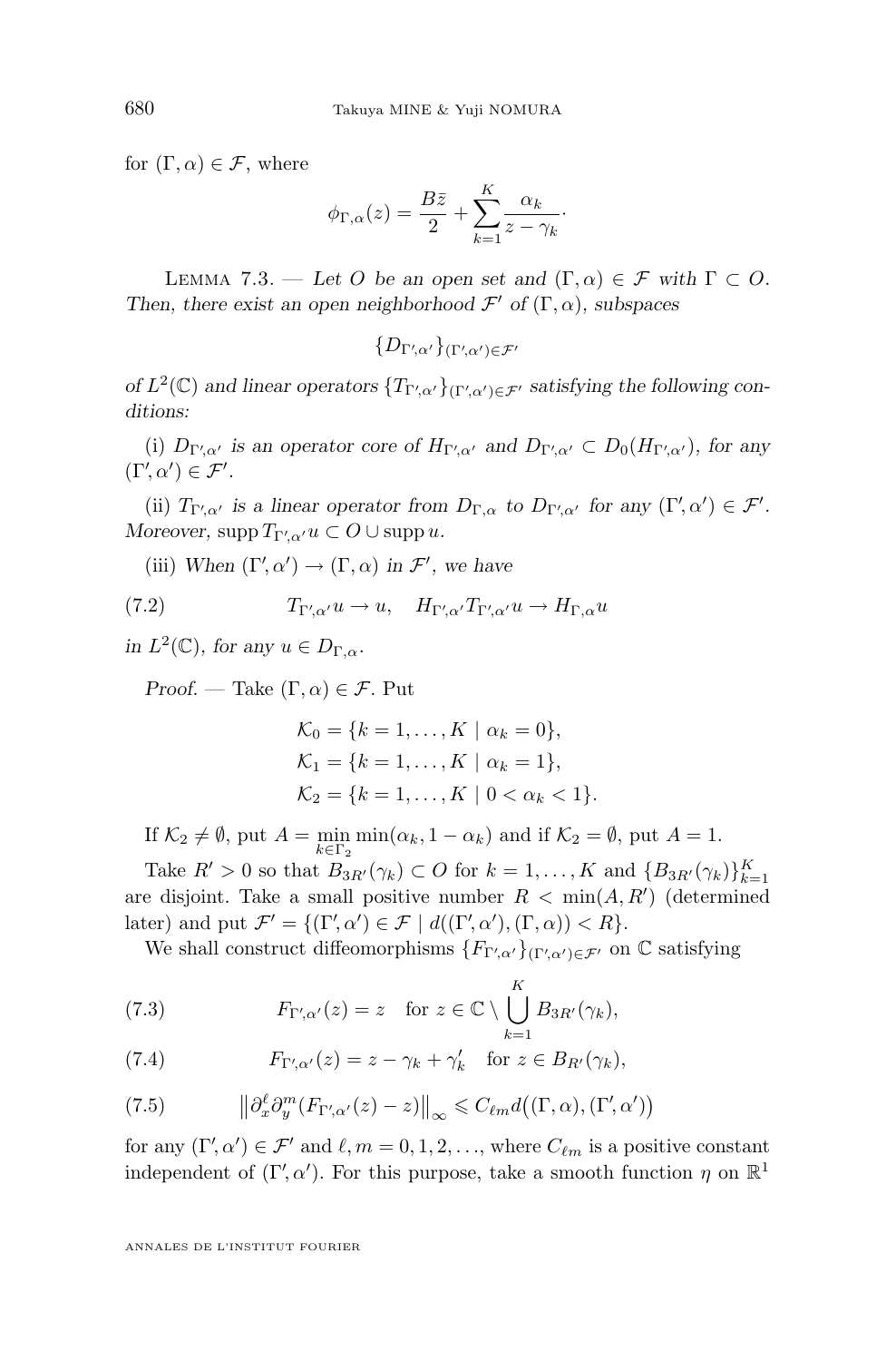such that  $0 \leqslant \eta(r) \leqslant 1$  and

$$
\eta(r) = \begin{cases} 1 & (r \leq R'), \\ 0 & (r \geq 2R'). \end{cases}
$$

Define  $F_{\Gamma'\!,\alpha'}$  by [\(7.3\)](#page-22-0) and

$$
F_{\Gamma'\!,\alpha'}(z)=z+\eta(|z-\gamma_k|)(\gamma_k'-\gamma_k)
$$

for  $z \in B_{3R'}(\gamma_k)$ ,  $k = 1, ..., K$ . Then,  $F_{\Gamma'\!,\alpha'}$  clearly satisfies [\(7.4\)](#page-22-0) and [\(7.5\)](#page-22-0). If we take R sufficiently small, we see that  $F_{\Gamma'\!,\alpha'}$  is a diffeomorphism by the Hadamard inverse function theorem.

For  $(\Gamma', \alpha') \in \mathcal{F}'$  and  $k = 1, \ldots, K$ , define

$$
\Phi_{\Gamma'\!,\alpha'}^k(z) = \exp i \operatorname{Im} \int_{\gamma'_k}^z \Big( -\frac{B\bar{\gamma}'_k}{2} - \sum_{\ell \neq k} \frac{\alpha'_\ell}{w - \gamma'_\ell} \Big) \mathrm{d}w.
$$

The function  $\Phi_{\Gamma'\!,\alpha'}^k$  is single-valued, smooth and satisfies in  $B_{3R'}(\gamma_k')$ 

(7.6) 
$$
\mathcal{L}_{\Gamma'\!,\alpha'}\Phi_{\Gamma'\!,\alpha'}^k = \Phi_{\Gamma'\!,\alpha'}^k \mathcal{L}_{\alpha'_k}^{\gamma'_k,1}.
$$

Let us apply Lemma [7.1](#page-20-0) with the above  $R$  and  $\{\Phi_{\Gamma',\alpha'}^k\}_{k=1}^K$ . Define a core  $D_{\Gamma'\!,\alpha'}$  for  $H_{\Gamma'\!,\alpha'}$  by

$$
D_{\Gamma',\alpha'} = \text{L.h.}\Big(\bigcup_{k\in\mathcal{K}_0} \{f_{\alpha'_k}^{\gamma'_k}\} \cup \bigcup_{k\in\mathcal{K}_1} \{g_{\alpha'_k}^{\gamma'_k}\} \cup \bigcup_{k\in\mathcal{K}_2} \{f_{\alpha'_k}^{\gamma'_k}\} \cup \{g_{\alpha'_k}^{\gamma'_k}\}\Big) \oplus C_0^{\infty}(\mathbb{C}\setminus\Gamma').
$$

For  $(\Gamma', \alpha') \in \mathcal{F}'$ , define a linear operator  $T_{\Gamma', \alpha'}$  from  $D_{\Gamma, \alpha}$  to  $D_{\Gamma', \alpha'}$  by

$$
T_{\Gamma'\!,\alpha'}\Big(\sum_{k\in\Gamma_0}c_kf^{\gamma_k}_{\alpha_k}+\sum_{k\in\Gamma_1}d_kg^{\gamma_k}_{\alpha_k}+\sum_{k\in\Gamma_2}(c_kf^{\gamma_k}_{\alpha_k}+d_kg^{\gamma_k}_{\alpha_k})+\xi\Big)\\=\sum_{k\in\Gamma_0}c_kf^{\gamma'_k}_{\alpha'_k}+\sum_{k\in\Gamma_1}d_kg^{\gamma'_k}_{\alpha'_k}+\sum_{k\in\Gamma_2}(c_kf^{\gamma'_k}_{\alpha'_k}+d_kg^{\gamma'_k}_{\alpha'_k})+\xi\circ F^{-1}_{\Gamma'\!,\alpha'},
$$

where  $c_k$  and  $d_k$  are constants and  $\xi \in C_0^{\infty}(\mathbb{C} \setminus \Gamma)$ .

We shall check that  $T_{\Gamma'\!\!,\alpha'}$  satisfies the desired properties. The inclusion supp  $T_{\Gamma'\!\!,\alpha'}u\ \subset\ O\cup\mathop{\rm supp} u$  holds by definition. Since the functions  $f_{\alpha'_k}^{\gamma'_k}, g_{\alpha'_k}^{\gamma'_k}$  and  $F_{\Gamma',\alpha'}$  are smooth with respect to  $(\Gamma',\alpha')$  except  $\gamma'_k \neq z$ , the convergence [\(7.2\)](#page-22-0) clearly holds pointwise almost everywhere. By the dominated convergence theorem, it suffices to show that the functions  $T_{\Gamma'\!,\alpha'}u$ and  $H_{\Gamma'\!,\alpha'}T_{\Gamma'\!,\alpha'}u$  are bounded uniformly with respect to  $(\Gamma',\alpha')$ . By  $(7.6)$ , it suffices to show  $f^{\gamma'_k,1}_{\alpha'_k}$ ,  $g^{\gamma'_k,1}_{\alpha'_k}$ ,  $H^{\gamma'_k,1}_{\alpha'_k}$   $f^{\gamma'_k,1}_{\alpha'_k}$  and  $H^{\gamma'_k,1}_{\alpha'_k}$   $g^{\gamma'_k,1}_{\alpha'_k}$  are uniformly bounded. This can be done by a straightforward calculation using the polar coordinate. Put

$$
r = |z - \gamma'_k|, \quad \theta = \arg(z - \gamma'_k), \quad a = \alpha_{\gamma'_k}, \quad \chi = \chi_{\gamma'_k}.
$$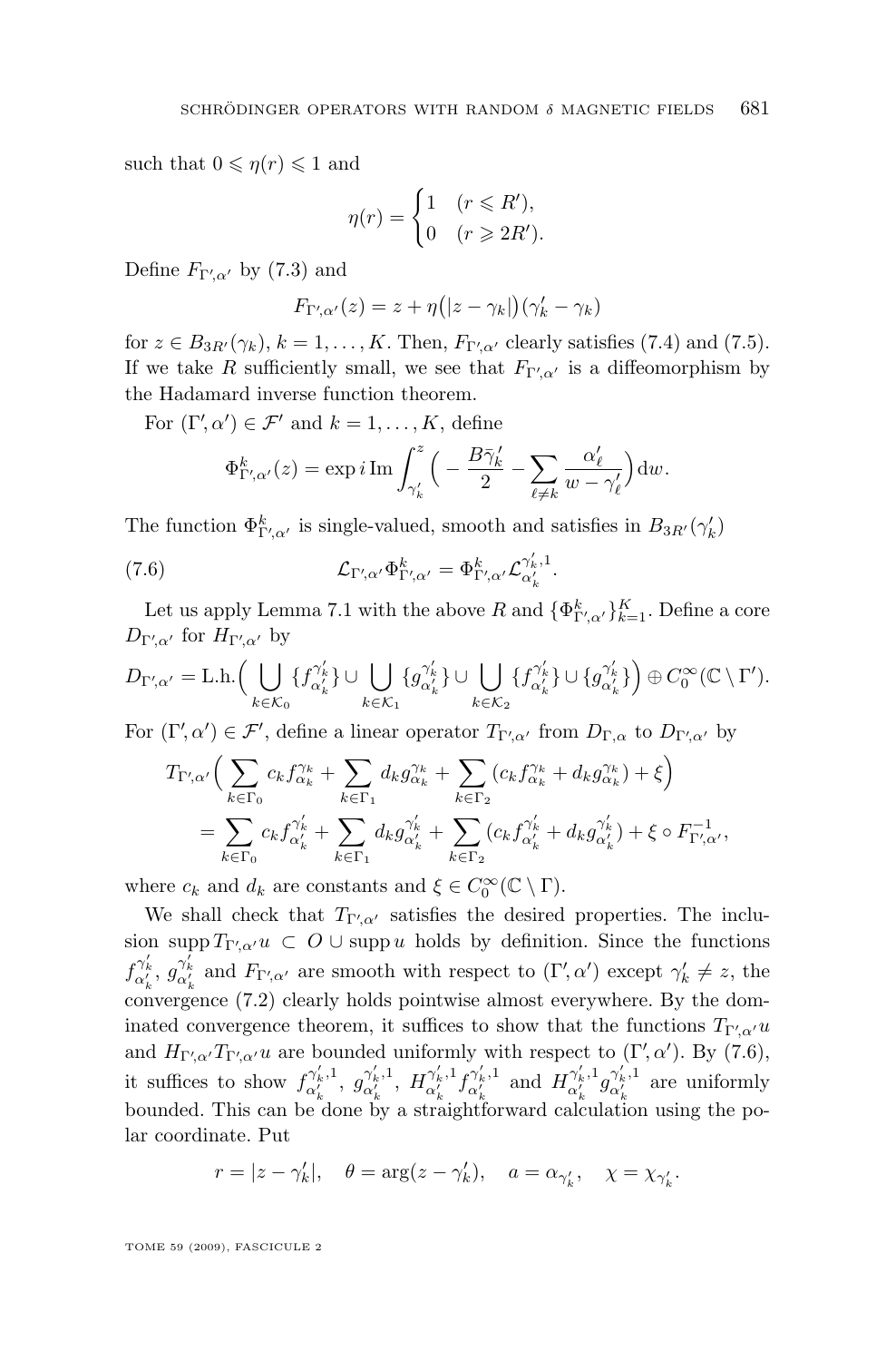<span id="page-24-0"></span>According to [\[15,](#page-30-0) section II], we have

(7.7) 
$$
H_{\alpha'_{k}}^{\gamma'_{k},1} = -\frac{1}{r}\partial_{r}r\partial_{r} + \frac{1}{r^{2}}\Big(\frac{1}{i}\partial_{\theta} + a + \frac{Br^{2}}{2}\Big)^{2}.
$$

Thus we have

$$
|f_{\alpha'_{k}}^{\gamma'_{k},1}| = \chi r^{a} \leqslant M,
$$
  
\n
$$
|H_{\alpha'_{k}}^{\gamma'_{k},1} f_{\alpha'_{k}}^{\gamma'_{k},1}| \leqslant (2a+1)|\partial_{r}\chi| r^{a-1} + (|\partial_{r}^{2}\chi| + Ba)r^{a} + \frac{1}{4}B^{2}\chi r^{a+2}
$$
  
\n
$$
\leq 3m^{-1}C_{1} + (C_{2} + B)M + \frac{1}{4}B^{2}M^{3},
$$

where  $M = \max\left(\frac{1}{2}R, 1\right), m = \min\left(\frac{1}{3}R, 1\right), C_1 = \sup|\partial_r \chi|, C_2 = \sup|\partial_r^2 \chi|.$ The estimates for  $g_{\alpha'_{k}}^{\gamma'_{k},1}$  and  $H_{\alpha'_{k}}^{\gamma'_{k},1} g_{\alpha'_{k}}^{\gamma'_{k},1}$  can be done similarly.

COROLLARY 7.4.  $-H_{\Gamma'\!\!,\alpha'} \rightarrow H_{\Gamma,\alpha}$  in the strong resolvent sense as  $(\Gamma', \alpha') \to (\Gamma, \alpha)$  *in*  $\mathcal{F}$ *.* 

COROLLARY 7.5. — *For any*  $\lambda \in \sigma(H_{\Gamma,\alpha})$ ,

$$
\lim_{(\Gamma',\alpha')\to(\Gamma,\alpha)}\mathrm{dist}\left(\sigma(H_{\Gamma',\alpha'}),\lambda\right)=0.
$$

*Proof.* — This can be easily proved by constructing approximating eigenfunctions using the operator  $T_{\Gamma'\!,\alpha'}$ .  $\Box$ 

#### **7.3. Gathering to a point**

Next we consider the case some points are gathering to a point. For a sequence  $\Gamma = (\gamma_k)_{k=1}^K$  and  $\epsilon > 0$ , we denote

$$
\epsilon \Gamma = (\epsilon \gamma_k)_{k=1}^K.
$$

LEMMA 7.6. — Let  $(\Gamma, \alpha) \in \mathcal{F}$ . Then, for any  $n = 1, 2, \ldots$ , we have

(7.8) 
$$
\lim_{\epsilon \downarrow 0} \text{ dist} \left( \sigma(H_{\epsilon \Gamma, \alpha}), \{ E_n + 2B \text{ frac}(\alpha_1 + \dots + \alpha_K) \} \right) = 0.
$$

*Proof.* — Let  $R = \max_{k=1,\dots,K} |\gamma_k|$  and  $\beta = \text{frac}(\alpha_1 + \dots + \alpha_K)$ . If  $\beta = 0$ , then the assertion is trivial since  $\sigma(H_{\epsilon\Gamma,\alpha})$  contains all the Landau levels by [\[27,](#page-30-0) Theorem 1.1 (i)].

Assume  $0 < \beta < 1$ . For  $\epsilon > 0$  and  $|z| > \epsilon R$ , put

$$
\Phi_{\epsilon}(z) = \exp i \operatorname{Im} \int_{\epsilon(R+1)}^{z} \left( \frac{\beta}{w} - \sum_{k=1}^{K} \frac{\alpha_k}{w - \epsilon \gamma_k} \right) dw,
$$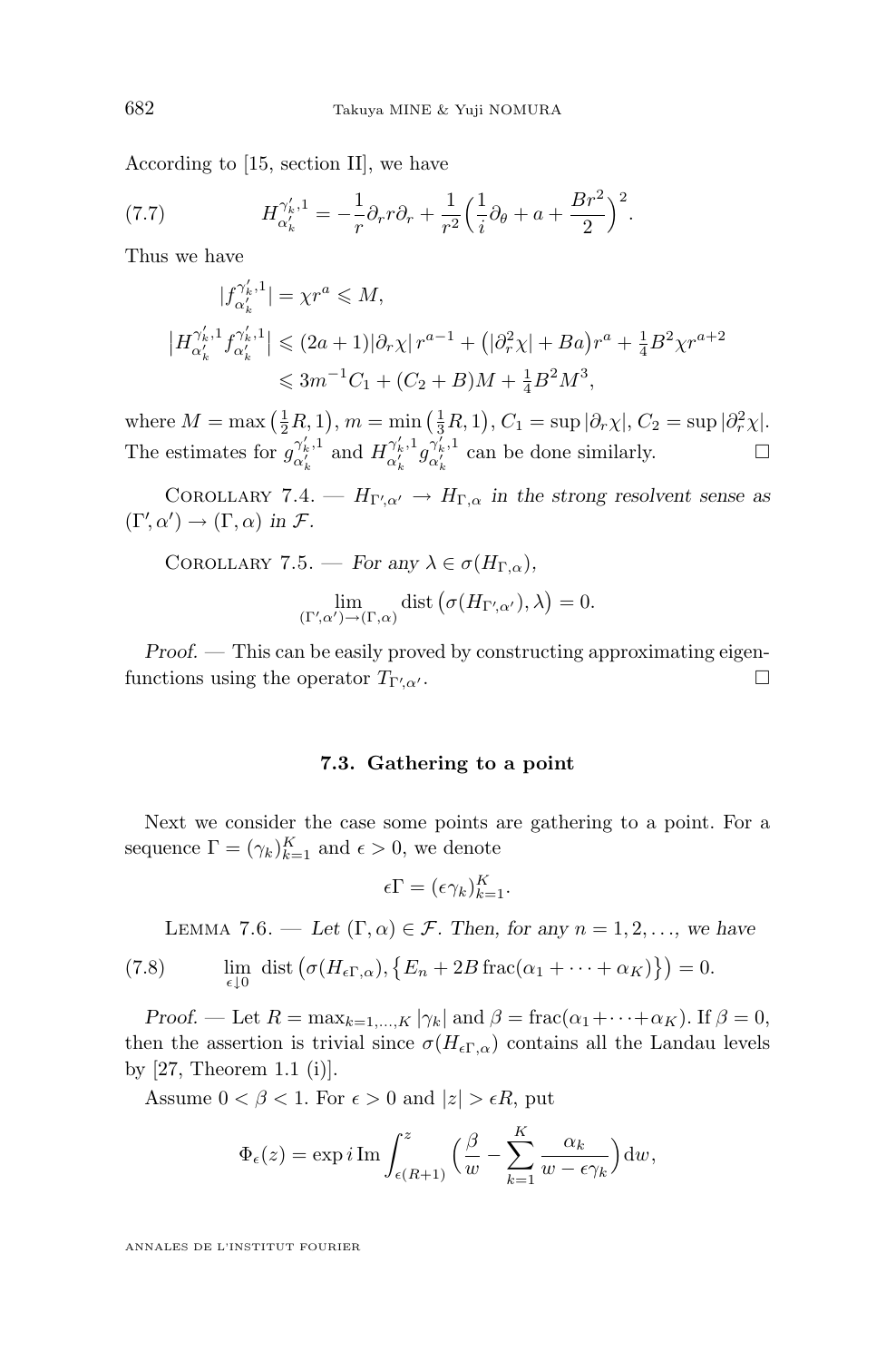<span id="page-25-0"></span>where the integral is done along a smooth curve from  $\epsilon(R+1)$  to z contained in the region  $\{|z| > \epsilon R\}$ . The function  $\Phi_{\epsilon}$  is single-valued, smooth and satisfies in  ${|z| > \epsilon R}$ 

(7.9) 
$$
\mathcal{L}_{\epsilon\Gamma,\alpha}\Phi_{\epsilon} = \Phi_{\epsilon}\mathcal{L}_{\beta}^{0,1}.
$$

Put

$$
u_n(z) = |z|^{\beta} z^{n-1} e^{-\frac{1}{4}B|z|^2}.
$$

The function  $u_n$  is an eigenfunction of  $H^{0,1}_{\beta}$  for the eigenvalue  $E_n + 2\beta B$ . Take a smooth function  $\chi = \chi(r)$  on R satisfying  $0 \leq \chi(z) \leq 1$  and

$$
\chi(r) = \begin{cases} 0 & (0 \le r \le R), \\ 1 & (2R \le r). \end{cases}
$$

Put  $\chi_{\epsilon}(z) = \chi(|z|/\epsilon)$  and  $u_{\epsilon} = \Phi_{\epsilon} \chi_{\epsilon} u_n / ||\Phi_{\epsilon} \chi_{\epsilon} u_n||$ . Using (7.9) and the polar coordinate expression [\(7.7\)](#page-24-0), we can show

(7.10) 
$$
\left\| \left( H_{\epsilon \Gamma, \alpha} - \left( E_n + 2\beta B \right) \right) u_{\epsilon} \right\|^2 \leqslant C \epsilon^{2\beta + 2n - 4},
$$

where C is a positive constant independent of  $\epsilon$ . When  $n \geq 2$ , inequality (7.10) implies [\(7.8\)](#page-24-0).

To treat the case  $n = 1$ , we introduce an auxiliary operator  $H_{\epsilon\Gamma,\alpha}^-$  as in [\[27,](#page-30-0) Proposition 3.3] (notice that the Friedrichs extension is denoted by  $H_N^{AB}$  in [\[27\]](#page-30-0)). The operator  $H_{\epsilon\Gamma,\alpha}^-$  is a self-adjoint extension of  $L_{\epsilon\Gamma,\alpha}$ satisfying

$$
H_{\epsilon\Gamma,\alpha} + 2B \simeq H_{\epsilon\Gamma,\alpha}^- | \operatorname{Ker}(H_{\epsilon\Gamma,\alpha}^- - B)^\perp
$$

(see  $[27, (8)]$  $[27, (8)]$ ). Thus we have

(7.11) dist 
$$
(\sigma(H_{\epsilon\Gamma,\alpha}), E_1 + 2\beta B) =
$$
dist  $(\sigma(H_{\epsilon\Gamma,\alpha}), E_2 + 2\beta B)$ .

Since supp  $u_{\epsilon} \subset \{|z| \geq \epsilon R\}$ , we have  $u_{\epsilon} \in D(H^{-}_{\epsilon\Gamma,\alpha})$ . Thus (7.10) for  $n = 2$ holds even if we replace  $H_{\epsilon\Gamma,\alpha}$  by  $H_{\epsilon\Gamma,\alpha}^-$ . Combining this fact with (7.11), we conclude [\(7.8\)](#page-24-0) also holds for  $n = 1$ .

#### **8. Proof of Proposition [4.1](#page-11-0)**

(i) Since  $|1/(z-\gamma) + 1/\gamma + z/\gamma^2| = O(|\gamma|^{-3})$  locally uniformly with respect to z in  $\mathbb{C} \setminus \Gamma$ , we have

$$
\sum_{\gamma \neq 0} \alpha_{\gamma} \left| \frac{1}{z - \gamma} + \frac{1}{\gamma} + \frac{z}{\gamma^2} \right| \leq C \int_0^{\infty} r^{-3} \mathrm{d}n(r)
$$
  
=  $C \left( \left[ r^{-3} n(r) \right]_0^{\infty} + 3 \int_0^{\infty} r^{-4} n(r) \mathrm{d}r \right) < \infty$ ,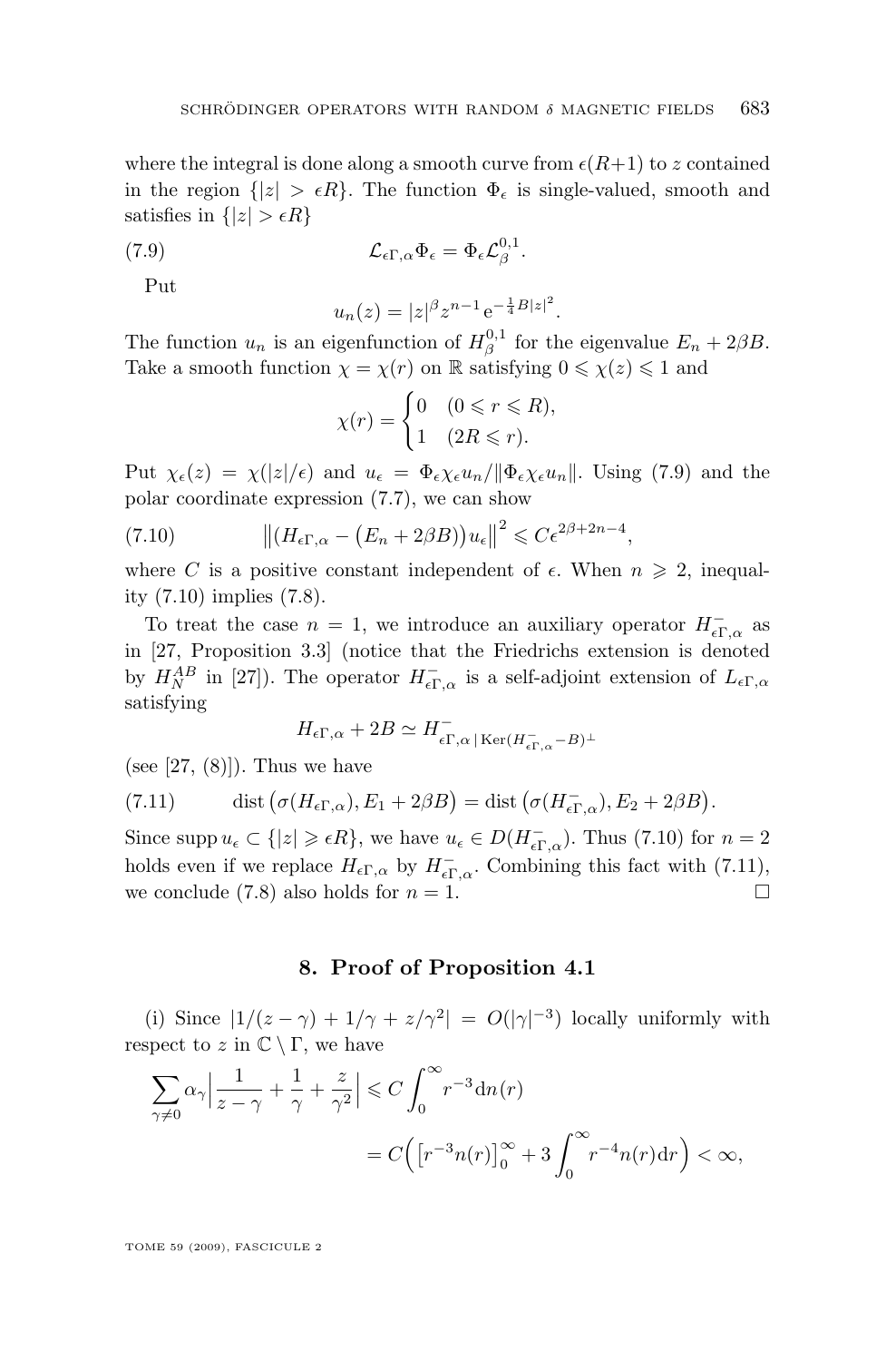<span id="page-26-0"></span>where we used [\(4.2\)](#page-11-0). Thus the sum [\(4.3\)](#page-11-0) converges. Then we can define  $\sigma_{\Gamma,\alpha}$ via the formula

(8.1) 
$$
\sigma_{\Gamma,\alpha}(z) = z^{\alpha_0} \exp\Big(\int_0^z \Big(\zeta_{\Gamma,\alpha}(w) - \frac{\alpha_0}{w}\Big) dw\Big).
$$

The right hand side of  $(8.1)$  can be rewritten in the form  $(4.4)$ , and then the product converges. The formula [\(4.5\)](#page-11-0) follows from (8.1). If we change the path of integration from 0 to z, then  $\sigma_{\Gamma,\alpha}$  is multiplied by some  $e^{2\pi i \alpha_{\gamma}}$ 's. Thus  $\left|\left(\frac{d}{dz}\right)^k \sigma_{\Gamma,\alpha}\right|$  is independent of the choice of the branches.

(ii) (Outline) This assertion can be proved in a similar way to the proof of [\[25,](#page-30-0) Theorem 2 in Chap. II, Sec. 1]. Only we have to do is to replace the definition of the function  $n(r, \theta_1, \theta_2)$  by [\(4.1\)](#page-10-0). Below we shall exhibit the outline of the proof, and show how the lemmas in [\[25\]](#page-30-0) should be modified by this change. Without loss of generality, we assume  $0 \notin \Gamma$ , so  $\alpha_0 = 0$ .

LEMMA 8.1. — *For any positive number* H, any finite set  $\Gamma \subset \mathbb{C}$  and *any sequence*  $\alpha = (\alpha_{\gamma})_{\gamma \in \Gamma}$  *of positive numbers, there is a system of disks in* C*, with the sum of the radii equal to* 2H*, such that for each point* z *outside these disks we have*

$$
\prod_{\gamma \in \Gamma} |z - \gamma|^{\alpha_{\gamma}} > \left(\frac{H}{e}\right)^n,
$$

where  $n = \sum_{\gamma \in \Gamma} \alpha_{\gamma}$ .

*Outline of proof. —* This is a generalization of the Cartan estimate [\[25,](#page-30-0) Theorem 10 in Chap. 1, Sec. 7. For  $X \subset \mathbb{C}$ , put

$$
n(X) = \sum_{\gamma \in \Gamma \cap X} \alpha_{\gamma}.
$$

Put  $\Gamma_0 = \Gamma$ ,  $C_0 = \emptyset$ . For  $j = 1, 2, \ldots$ , define disks  $C_j = B_{r_j}(z_j)$  by the following inductive procedure: Put  $\Gamma_j = \Gamma_{j-1} \setminus C_{j-1}$ . If  $\Gamma_j = \emptyset$ , the procedure finishes. If  $\Gamma_i \neq \emptyset$ , let  $C_i$  be a disk having the largest radius among the closed disks  $B_r(z)$  satisfying

$$
r = \frac{H}{n} n (B_r(z) \cap \Gamma_j).
$$

Since  $\Gamma$  is a finite set, this procedure must finish within finite steps, and we obtain disks  $\{C_j\}_{j=1}^J$ . Put  $D_j = B_{2r_j}(z_j)$ . Then the disks  $\{D_j\}_{j=1}^J$ have the desired properties. The equality  $\sum_{j=1}^{J} 2r_j = 2H$  holds by the construction of  $\{C_j\}$ . For  $z \in \left(\bigcup_{j=1}^J D_j\right)^c$ , number the elements of  $\Gamma$  and  $\alpha$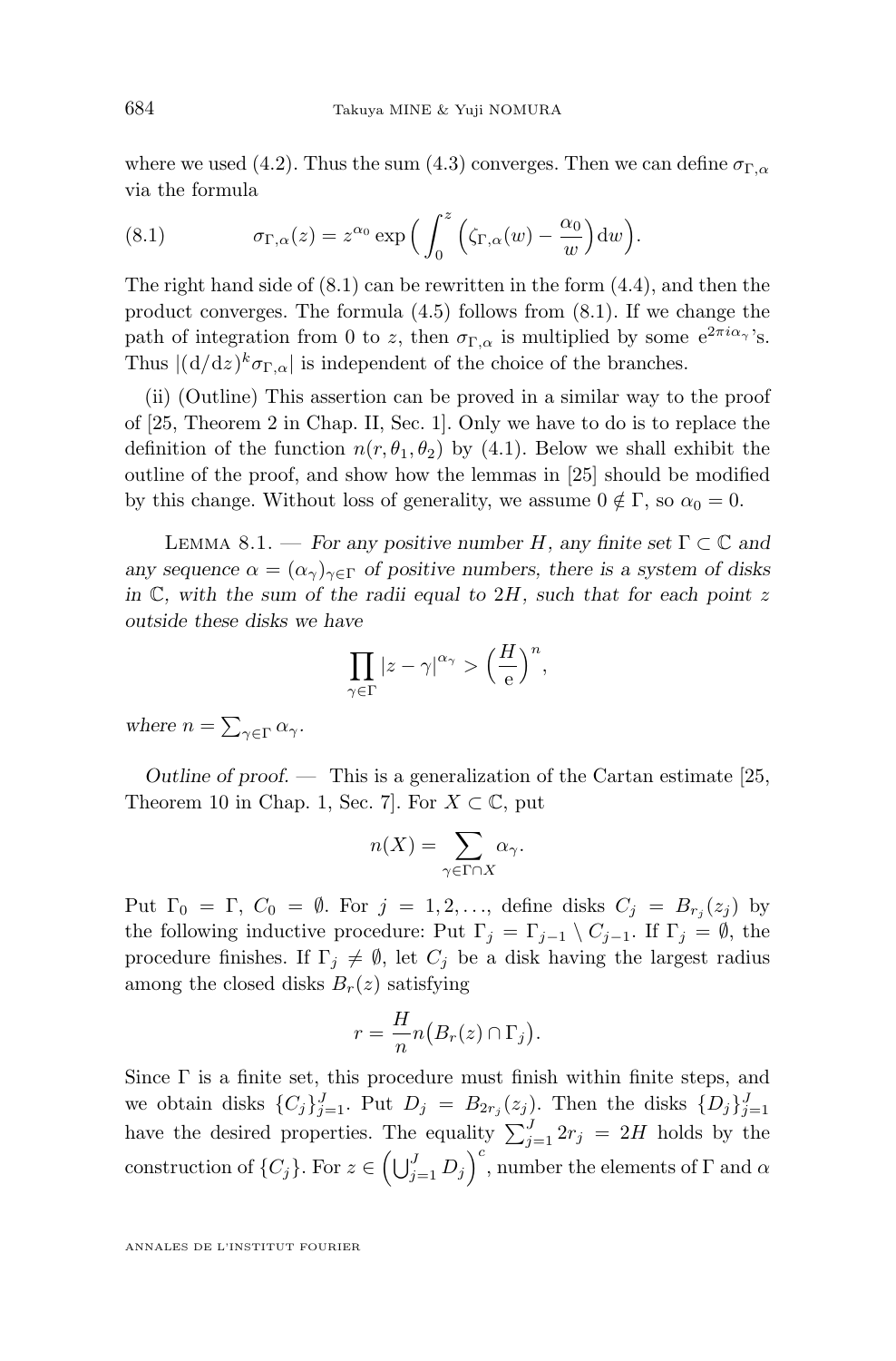<span id="page-27-0"></span>as  $|z-\gamma_1| \leqslant \cdots \leqslant |z-\gamma_K|$  and  $\alpha_k = \alpha_{\gamma_k}$ . By a similar argument as in [\[25\]](#page-30-0),<sup>(3)</sup> we have

$$
|z - \gamma_k| \geqslant \frac{H}{n} \sum_{j=1}^k \alpha_j.
$$

Thus we have

$$
\sum_{k=1}^{K} \alpha_k \log |z - \gamma_k| \ge \sum_{k=1}^{K} \alpha_k \left( \log H - \log n + \log \sum_{j=1}^{k} \alpha_j \right)
$$
  
>  $n(\log H - \log n) + \int_0^n \log x \, dx = n \log \frac{H}{e},$ 

where we used the concavity of  $\log x$  in the second inequality.  $\Box$ 

We introduce the Weierstrass primary factors

$$
G(u; 1) = (1 - u)e^u
$$
,  $G(u; 2) = (1 - u)e^{u + \frac{1}{2}u^2}$ .

When we consider the function  $\log G(u; p)$   $(p = 1, 2)$  in the sequel, we make a cut [1, ∞) in the complex u-plane, and take the branch  $log G(0; p) = 0$ . So when we consider the function  $\log \sigma_{\Gamma,\alpha}(z) = \sum_{\gamma \in \Gamma} \alpha_{\gamma} \log G(\frac{z}{\gamma},2)$ , the variable z belongs to the star region

$$
\mathbb{C}\setminus\bigcup_{\gamma\in\Gamma}\{t\gamma\mid t\geqslant 1\}.
$$

We denote  $r = |z|$ .

LEMMA  $8.2.$  — *Assume* [\(4](#page-11-0).2) *holds. For*  $0 < s < 1$ *, put* 

$$
f_s(z) = \prod_{|\gamma| < sr} G\left(\frac{z}{\gamma}; 1\right)^{\alpha_\gamma}.
$$

*Then, there exist*  $C_1 > 0$  *and*  $r_1 = r_1(s) > 0$  *such that* 

 $\left| \log f_s(z) \right| \leqslant C_1 s r^2$ 

*for*  $r \ge r_1$ *, where*  $C_1$  *is independent of s, r.* 

The proof is similar to that of [\[25,](#page-30-0) Lemma 7 in Chap. 1, Sec. 17], in the case  $\rho(r) = \rho = 2$  and  $p = 1$ .

LEMMA 8.3. — Assume that  $(4.2)$  $(4.2)$  holds. For  $t > 2$ , put

$$
_{t}f(z)=\prod_{|\gamma|>tr}G\Big(\frac{z}{\gamma};2\Big)^{\alpha_{\gamma}}.
$$

<sup>(3)</sup> We show that every disk  $C = B_r(z)$  with  $r \ge r_j$  satisfies  $r \ge \frac{H}{n} n(C \cap \Gamma_j)$ , and apply this fact to the disk  $B_{|z-\gamma_k|}(z)$ .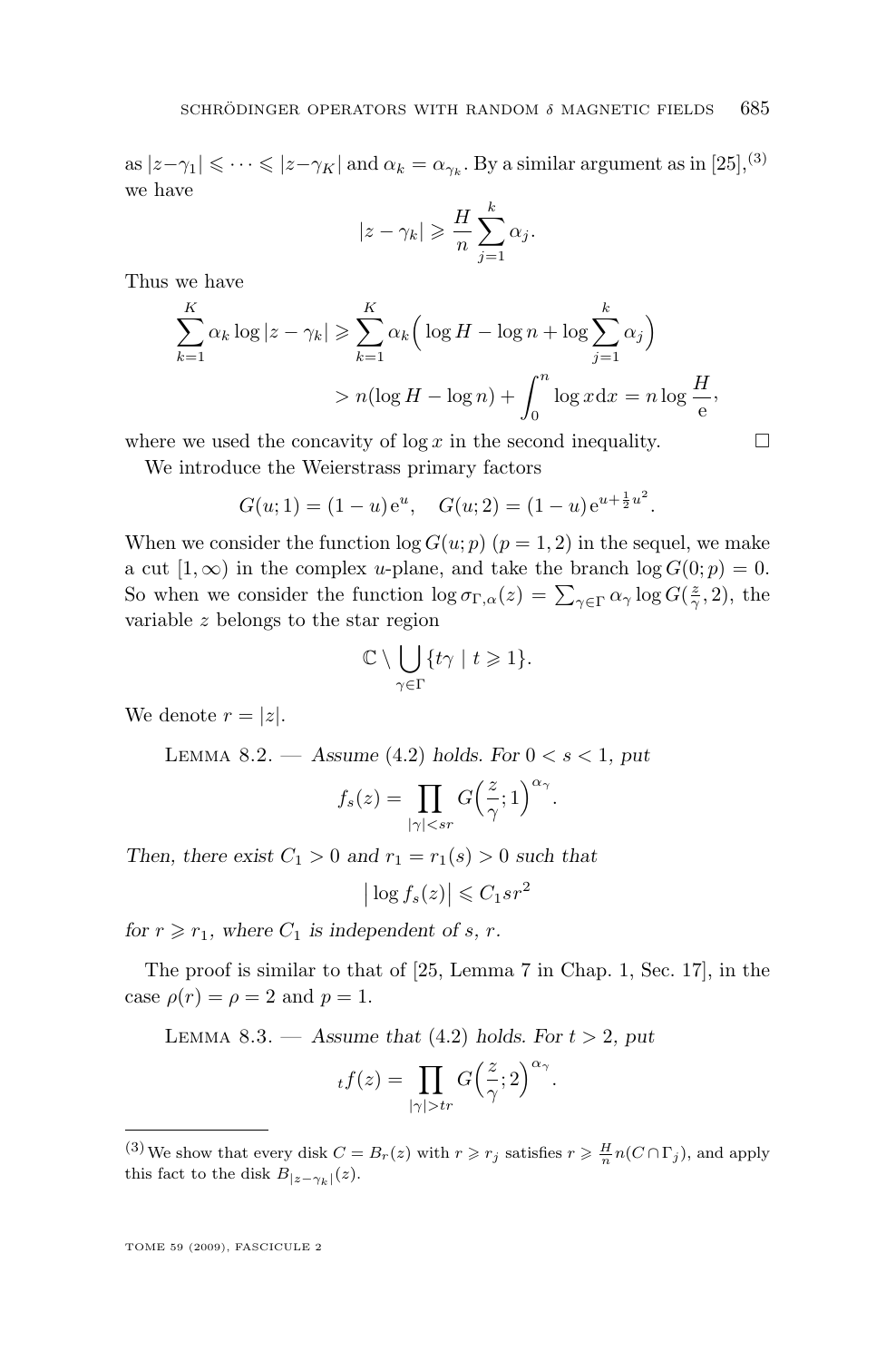*Then, there exist*  $C_2 > 0$  *and*  $r_2 = r_2(t) > 0$  *such that* 

$$
\left|\log_t f(z)\right| \leqslant C_2 t^{-1} r^2
$$

*for*  $r \ge r_2$ *, where*  $C_2$  *is independent of t, r.* 

The proof is similar to that of [\[25,](#page-30-0) Lemma 8 in Chap. 1, Sec. 17], in the case  $\rho(r) = \rho = 2$  and  $p = 2$ .

LEMMA 8.4. — Assume that  $\Gamma \subset (0,\infty)$  and the limit  $\Delta = \Delta(0,2\pi)$ (*defined by* [\(4](#page-11-0).6)) *exists. Put*

(8.2) 
$$
V_r(z) = \prod_{|\gamma| \leq r} G\left(\frac{z}{\gamma}; 1\right)^{\alpha_{\gamma}} \prod_{|\gamma| > r} G\left(\frac{z}{\gamma}; 2\right)^{\alpha_{\gamma}}.
$$

*Then, for*  $0 < \theta < 2\pi$ *, we have* 

$$
\lim_{r \to \infty} \frac{\log V_r(r e^{i\theta})}{r^2} = -\Delta \left(\frac{1}{2} - i(\theta - \pi)\right) e^{2i\theta}.
$$

*The limit is uniform with respect to*  $\theta \in [\eta, 2\pi - \eta]$ *, for any*  $0 < \eta < \pi$ *.* 

The proof is similar to that of [\[25,](#page-30-0) Lemma 9 in Chap. 1, Sec. 17], in the case  $\rho(r) = \rho = 2$ .

LEMMA 8.5. — *Suppose a discrete set*  $\Gamma = \{\gamma_k\}_{k=1}^{\infty}$  *and a sequence*  $\alpha = (\alpha_{\gamma_k})_{k=1}^{\infty}$  *satisfy* (4.[2\)](#page-11-0)*.* Assume  $\overline{\Gamma} = {\{\widetilde{\gamma}_k\}}_{k=1}^{\infty}$  *satisfies* 

$$
|\gamma_k| = |\widetilde{\gamma}_k|, \quad |\arg \gamma_k - \arg \widetilde{\gamma}_k| < \delta
$$

*for some*  $\delta > 0$  *independent of k. Let*  $V_r(z)$  *as in* (8.2)*, and*  $\widetilde{V}_r(z)$  *is* (8.2) *with*  $\Gamma$  *replaced by*  $\Gamma$  *and*  $\alpha_{\gamma_k} = \alpha_{\gamma_k}$ . Then, for any  $\eta > 0$  *and*  $\epsilon > 0$ , *there* exists  $\delta_0 > 0$  dependent only on *n*,  $\epsilon$  such that if  $\delta < \delta_0$  we have exists  $\delta_0 > 0$  dependent only on  $\eta$ ,  $\epsilon$  such that if  $\delta < \delta_0$  we have

$$
\left| \log |V_r(z)| - \log |\widetilde{V}_r(z)| \right| < \epsilon r^2
$$

*for all* z *not in the union of some disks with upper linear density less than* η*.*

The proof is similar to that of [\[25,](#page-30-0) Lemma 4 in Chap. 2, Sec. 3], in the case  $\rho(r) = \rho = 2$ . In the proof, we use Lemmas [8.1,](#page-26-0) [8.2](#page-27-0) and [8.3.](#page-27-0)

LEMMA 8.6. — Let  $\Gamma$ ,  $\alpha$  *satisfying the assumption* (a) *in* (ii) *of Proposition* [4](#page-11-0).1*.* Let  $V_r$  *as in* (8.2)*.* Then, there exists a  $C^0$ -set C such that

(8.3) 
$$
\lim_{r \to \infty, r \in i\theta \notin C} \frac{\log |V_r(r e^{i\theta})|}{r^2} = -\int_{\theta - 2\pi}^{\theta} (\psi - \theta) \sin 2(\psi - \theta) d\Delta(\psi).
$$

*The convergence in* (8.3) *is uniform with respect to*  $\theta \in [0, 2\pi)$ *.* 

<span id="page-28-0"></span>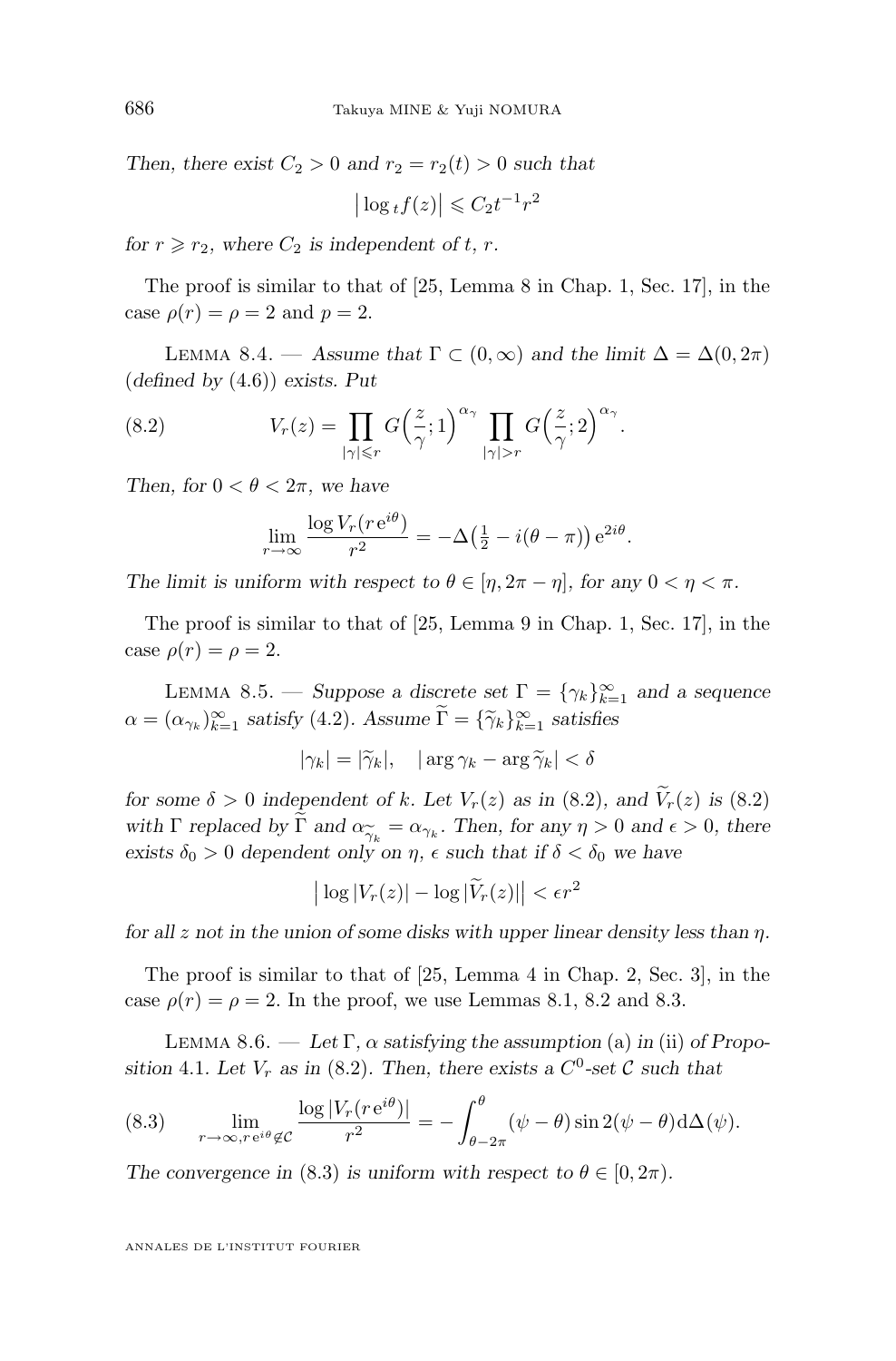<span id="page-29-0"></span>The proof is similar to that of [\[25,](#page-30-0) Lemma 5 in Chap. 2, Sec. 3] and the subsequent argument, with  $\rho(r) = \rho = 2$ . Roughly speaking, we approximate  $\Gamma$  by another set  $\widetilde{\Gamma}$  contained in a finite number of semi-infinite lines. The asymptotics of the function  $V_r$  (the function  $V_r$  corresponding to  $\tilde{\Gamma}$ ) is obtained by Lemma [8.4,](#page-28-0) which leads to the conclusion combined with the approximating argument using Lemma [8.5.](#page-28-0)

Using the above lemmas, we shall prove (ii) of Proposition [4.1.](#page-11-0) Notice that

(8.4) 
$$
\frac{\log |\sigma_{\Gamma,\alpha}|}{r^2} = \text{Re}\left(\sum_{|\gamma| \leq r} \frac{\alpha_\gamma}{2\gamma^2} e^{2i\theta}\right) + \frac{\log |V_r(z)|}{r^2}.
$$

The first term in the right hand side of (8.4) converges to  $\text{Re}(\delta_{\Gamma,\alpha} e^{2i\theta})$  by assumption (b). So the conclusion follows from Lemma [8.6.](#page-28-0)  $\Box$ 

**Acknowledgments.** — The authors thank to Prof. L. Pastur for introducing us the paper [9], and also thank to J.L. Borg for introducing us the papers [8], [\[17\]](#page-30-0), [\[18\]](#page-30-0), [10], [11], [\[12\]](#page-30-0).

#### BIBLIOGRAPHY

- [1] Y. Aharonov & D. Bohm, "Significance of electromagnetic potentials in the quantum theory", *Phys. Rev.* **115** (1959), p. 485-491.
- [2] S. Albeverio, F. Gesztesy, R. Høegh-Krohn & H. Holden, *Solvable models in quantum mechanics*, Springer-Verlag, New York, 1988.
- [3] K. Ando, A. Iwatsuka, M. Kaminaga & F. Nakano, "The spectrum of Schrödinger operators with Poisson type random potential", *Ann. Henri Poincaré* **7** (2006), p. 145-160.
- [4] Y. AVISHAI, M. Y. AZBEL & S. A. GREDESKUL, "Electron in a magnetic field interacting with point impurities", *Phys. Rev. B* **48** (1993), p. 17280-17295.
- [5] Y. AVISHAI & R. M. REDHEFFER, "Two dimensional disordered electronic systems in a strong magnetic field", *Phys. Rev. B* **47** (1993), p. 2089-2100.
- [6] Y. Avishai, R. M. Redheffer & Y. B. Band, "Electron states in a magnetic field and random impurity potential: use of the theory of entire functions", *J. Phys. A* **25** (1992), p. 3883-3889.
- [7] J. L. Borg, "Private communication", 2007.
- [8] J. L. Borg & J. V. Pulé, "Lifshits tails for random smooth magnetic vortices", *J. Math. Phys.* **45** (2004), p. 4493-4505.
- [9] G. CHISTYAKOV, Y. LYUBARSKII & L. PASTUR, "On completeness of random exponentials in the Bargmann-Fock space", *J. Math. Phys.* **42** (2001), p. 3754-3768.
- [10] J. Desbois, C. Furtlehner & S. Ouvry, "Random magnetic impurities and the Landau problem", *Nuclear Physics B* **453** (1995), p. 759-776.
- [11] ——— , "Density correlations of magnetic impurities and disorder", *J. Phys. A: Math. Gen.* **30** (1997), p. 7291-7300.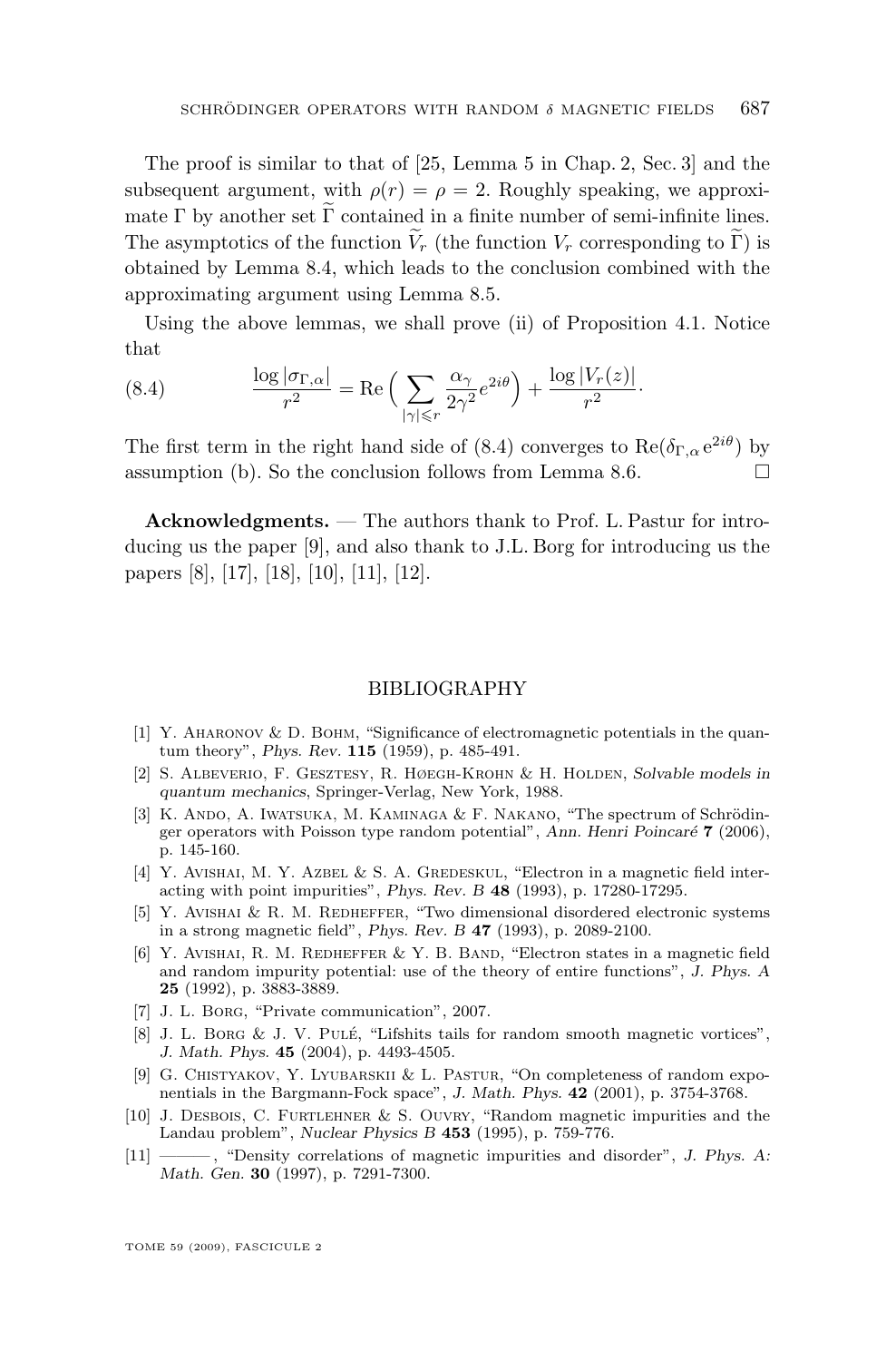- <span id="page-30-0"></span>[12] J. Desbois, S. Ouvry & C. Texier, "Hall conductivity for two-dimensional magnetic systems", *Nuclear Physics B* **500** (1997), p. 486-510.
- [13] E. I. Dinaburg, Y. G. Sinai & A. B. Soshnikov, "Splitting of the low Landau levels into a set of positive Lebesgue measure under small periodic perturbations", *Comm. Math. Phys.* **189** (1997), p. 559-575.
- [14] T. C. Dorlas, N. Macris & J. V. Pulé, "Characterization of the spectrum of the Landau Hamiltonian with delta impurities", *Comm. Math. Phys.* **204** (1999), p. 367-396.
- [15] P. Exner, P. Šťovíček & P. Vytřas, "Generalized boundary conditions for the Aharonov-Bohm effect combined with a homogeneous magnetic field", *J. Math. Phys.* **43** (2002), p. 2151-2168.
- [16] V. A. GEILER, "The two-dimensional Schrödinger operator with a homogeneous magnetic field and its perturbations by periodic zero-range potentials", *St. Petersburg Math. J.* **3** (1992), p. 489-532.
- [17] A. K. Geim, S. J. Bending & I. V. Grigorieva, "Asymmetric scattering and diffraction of two-dimensional electrons at quantized tubes of magnetic flux", *Phys. Rev. Lett.* **69** (1992), p. 2252-2255.
- [18] A. K. Geim, S. J. Bending, I. V. Grigorieva & M. G. Blamire, "Ballistic twodimensional electrons in a random magnetic field", *Phys. Rev. B* **49** (1994), p. 5749- 5752.
- [19] V. A. Geyler & E. N. Grishanov, "Zero Modes in a Periodic System of Aharonov-Bohm Solenoids", *JETP Letters* **75** (2002), p. 354-356.
- [20] V. A. Geyler & P. Šťovíček, "Zero modes in a system of Aharonov-Bohm fluxes", *Rev. Math. Phys.* **16** (2004), p. 851-907.
- [21] H. T. Ito & H. Tamura, "Aharonov-Bohm effect in scattering by point-like magnetic fields at large separation", *Ann. Henri Poincaré* **2** (2001), p. 309-359.
- [22] W. Kirsch, *Random Schrödinger operators. A course, in* Schrödinger operators*,* (Sønderborg, 1988), p. 264–370, Lecture Notes in Phys., vol. 345, Springer, Berlin, 1989.
- [23] W. Kirsch & F. Martinelli, "On the spectrum of Schrödinger operators with a random potential", *Comm. Math. Phys.* **85** (1982), p. 329-350.
- [24] A. LAPTEV & T. WEIDL, "Hardy inequalities for magnetic Dirichlet forms, in *Mathematical results in quantum mechanics* (Prague, 1998)", *Oper. Theory Adv. Appl.* **108** (1999), p. 299-305.
- [25] B. J. Levin, *Distribution of zeros of entire functions*, American Mathematical Society, 1964.
- [26] M. Melgaard, E.-M. Ouhabaz & G. Rozenblum, "Negative discrete spectrum of perturbed multivortex Aharonov-Bohm Hamiltonians", *Ann. Henri Poincaré* **5** (2004), p. 979-1012, Errata, *ibid.*, 6 (2005), 397–398.
- [27] T. Mine, "The Aharonov-Bohm solenoids in a constant magnetic field", *Ann. Henri Poincaré* **6** (2005), p. 125-154.
- [28] T. Mine & Y. Nomura, "Periodic Aharonov-Bohm Solenoids in a Constant Magnetic Field", *Rev. Math. Phys.* **18** (2006), p. 913-934.
- [29] Y. Nambu, "The Aharonov-Bohm problem revisited", *Nuclear Phys. B* **579** (2000), p. 590-616.
- [30] M. Reed & B. Simon, *Methods of modern mathematical physics. I. Functional analysis. Second edition*, Academic Press, 1980.
- [31] R.-D. Reiss, *A course on point processes*, Springer-Verlag, New York, 1993.
- [32] G. ROZENBLUM & N. SHIROKOV, "Infiniteness of zero modes for the Pauli operator with singular magnetic field", *J. Funct. Anal.* **233** (2006), p. 135-172.